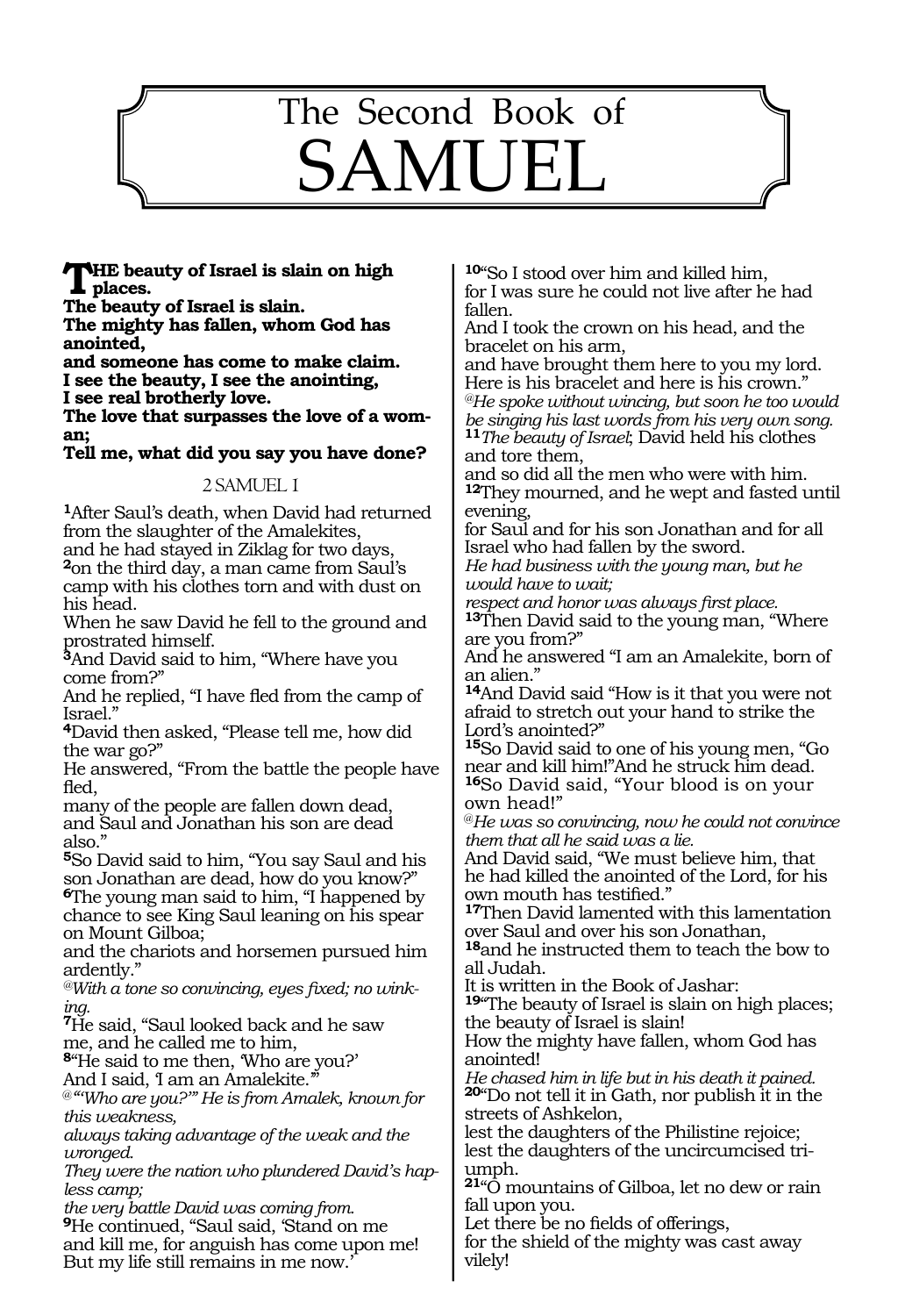The shield of Saul was not anointed with oil. **<sup>22</sup>**"From the blood of the slain, from the fat of the mighty,

the bow of Jonathan never turned,

neither did the sword of Saul return empty. **<sup>23</sup>**"In life, beloved and so pleasant,

both Saul and his son Jonathan;

now in death they are not divided.

They were swifter than eagles and indeed they were stronger than lions.

**<sup>24</sup>**"Weep for Saul, you daughters of Israel, for he clothed you in scarlet and luxury; fondly remember him, for your clothing he<br>beautified with ornaments of gold.

**25**"How the mighty have fallen in the midst of the battle!

Jonathan was slain in your pleasant places.

@*Oh, Jonathan, why did you have to go? Never really had time to know you; I will celebrate your love.* 

**26**"I am distressed for you, my brother Jonathan;

you have been very pleasant to me;

your love to me was wonderful, much better than the love of women.

**27**"How the mighty have fallen, and the weapons of war perished!"

*@The mighty have fallen! How have the mighty fallen!*

*O Jonathan, I will miss you always!*

# **CWDS Bible Quotes**

- *1. There is never a moment off from the battlefield of the heart even when you are fighting your own battles; the heart of the righteous will always default to the battlefield with the people of God.*
- *2. Not every good news you carry will carry you receptively in every forum; let wisdom guide your tongue.*
- *3. Never exaggerate or it may exasperate you; build your story and your expectations on the truth.*
- *4. When you build on a lie you construct death; invest a lie it returns death; whatever you build on a lie backfires.*
- *5. The credit you seek for what you did not do will become shocking when you realize what you are credited for doing.*
- *6. A true servant of God will always mourn for believers and leaders; even if they caused personal hurt.*
- *7. The faults of a father is never to be the findings of a son. Even if you have to pick and paste to produce praise, a father must be eulogized and not demonized; the eulogy of the father is the legacy of the son; you realize what you recognize.*
- *8. A pure heart pushes beyond the rage of an individual to honor their office in death and in life.*
- *9. An eulogy focuses on strengths not weaknesses; it magnifies the good and uses it as a covering for the bad.*
- *10. A good heart will never desire to see their enemy's weaknesses spread in public; they will hate to see the failures of the people of God taken to the camp of the enemy.*
- *11. A good heart honors friendship and covenant, memorializes strength and minimizes weakness.*

# **PRAYER POINTS**

- King of Glory, Your love for the church is immeasurable; help me never to be so preoccupied with my own problems and pursuits that my mind and my energy is removed from Your people, in the name of Jesus. Amen.
- Spirit of the living God, give me divine wisdom to order my conversation rightly; help me to speak with the right spirit at all times. Amen.
- Spirit of humility, possess my life; Father help me never to exaggerate for credits or approval in the name of Jesus.
- Merciful Father, strengthen the hands of leaders in the body of Christ; let the spirit of David to speak grace to the source of his hurt rest upon every hurt and offended believer, in the name of Jesus. Amen.
- Spirit of honor that eulogizes the anointing without criticism, fall upon the church today, in the name of Jesus.
- Let every spirit that incites and justifies criticism of ministers be fanned away from the body of Christ by the blood of Jesus. Amen.

# **NE tribe of Judah against eleven of Israel**

**May have spoken of the divide to come; But the one tribe with David, king over Judah,** 

**made the eleven tribes of Israel to run. What games and what danger to be played among brothers;** 

**When each man falls dead then you know. Will brothers be fighting, fighting against brothers,**

# **Or will they stop the fighting and go?**

# 2 SAMUEL 2

@*Hand in hand to walk with the Master, seeking His guidance each step of the way.* **<sup>1</sup>**After this David inquired of the Lord, saying, "Shall I go up to any of the cities of Judah?" And the Lord said to him, "Go up." And David said, "Where shall I go?" And the Lord said to him, "To Hebron." **<sup>2</sup>***When the Lord God directs you are sure to win.* So David went up there, and his two wives with him;

Ahinoam the Jezreelitess, and Abigail, Nabal's widow, the Carmelitess.

**<sup>3</sup>**And David brought up his men also with their households.

And they dwelt in the cities of Hebron. **<sup>4</sup>**Then the men of Judah came and anointed David king over the house of Judah.

And they informed him, saying, "It was Jabesh-gilead who buried Saul."

**<sup>5</sup>**So David sent messengers to the men of Jabesh-gilead, and to them he said,

"You are blessed of the Lord, for the kindness you have shown to Saul, in burying him. **<sup>6</sup>**"Now may the Lord show His kindness and truth to you.

I will also reward you with kindness because you have done this thing.

**<sup>7</sup>**"Now then, be strengthened, and be valiant;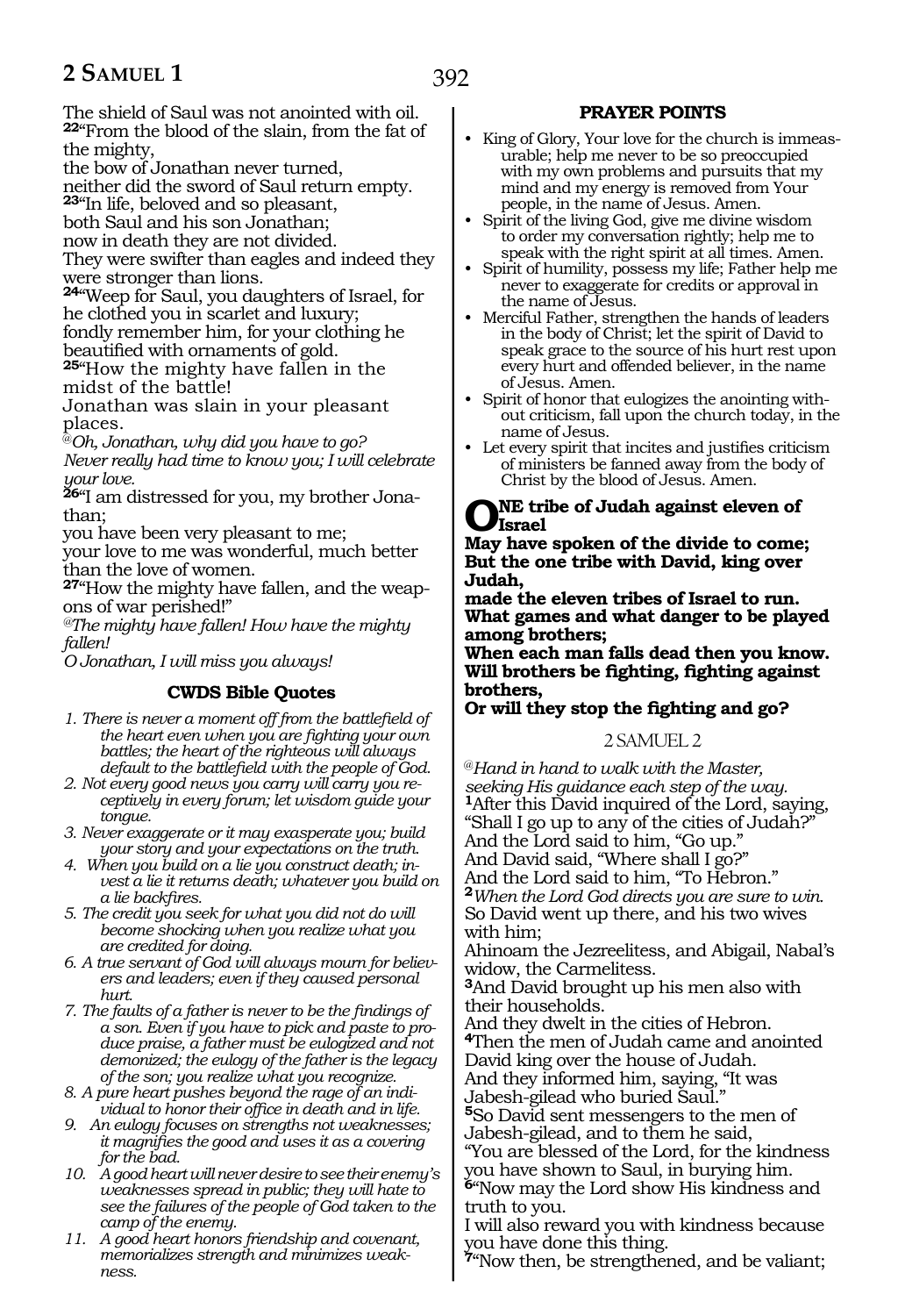for your master Saul is dead, and the house of Judah has anointed me their king."

**<sup>8</sup>***But acts of defiance would form an alliance.*

Abner, son of Ner, captain of Saul's army,

took Ish-bosheth, Saul's son and brought him over to Mahanaim;

**<sup>9</sup>**and he made him king over Gilead, over the Ashurites, over Jezreel,

over Ephraim, over Benjamin, and over all Israel.

**<sup>10</sup>**Ishbosheth, the son of Saul, was forty years old when he began to reign over Israel, and he reigned two years;

however the house of Judah followed David. **<sup>11</sup>**And David reigned in Hebron over the house

of Judah for seven years and six months.

**<sup>12</sup>**And Abner the son of Ner, and the servants of Ishbosheth, went out from Mahanaim to Gibeon.

**<sup>13</sup>**And Joab son of Zeruiah, and the servants of David, went out and met him by the pool of Gibeon.

*@What games and what danger being played among brothers;*

*when each man falls dead, then you will know.* **<sup>14</sup>**And Abner said to Joab, "Let the young men arise and duel before us." And Joab agreed. **<sup>15</sup>**So they rose up and went over, twelve from

Benjamin of Ishbosheth's army;

and twelve from the servants of David.

**<sup>16</sup>**This was no game, this was so real. Each man caught his challenger by the head and thrust his sword in his side deep. Together they all fell down dead.

Therefore the place is called the Field of Sharp Swords, which is in Gibeon.

*This was no playing; it was battle fore-playing;* 17A fierce battle raged on in its wake.

And Abner and the men of Israel were beaten before the servants of David; the servants of David prevailed.

*@When one is pursuing, and do so to their ruin, for you can't make them return and go.*

*When the one who is pursuing dies in the tussle ensuing,* 

*you may say, "Did I not tell you so?"*

**<sup>18</sup>**There were three sons of Zeruiah: Joab, Abishai and Asahel.

And Asahel was as speedy as a gazelle.

**<sup>19</sup>**With speed that was stunning, Asahel was running;

to take Abner who was retreating he pursued. He did not turn to the right hand nor to the left but went straight on; intent on the mission

he assumed. **<sup>20</sup>**Then Abner looked behind him, and said, "Are you Asahel?"

He answered in the affirmative, "I am."

**<sup>21</sup>**And Abner said to him, "Turn aside to your right or left hand,

lay hold on another young man, and take his armour for your spoils."

But Asahel still followed, he would not turn aside.

**<sup>22</sup>**So Abner said to Asahel, "Turn aside from following me,

why should I strike you to the ground? For when you are down,

how should I face your brother Joab?" **<sup>23</sup>**His words could not stop him, still Asahel was coming,

so Abner turned and struck Asahel dead. He struck him under the fifth rib, until the spear came out through him,

and he fell down there dead on the spot. And all who saw him, when they came to the place he fell,

to gaze upon him they all stopped.

**<sup>24</sup>**It was a battle of brethren, fighting with brethren;

after Abner, Joab and Abishai also pursued. And the sun was going down, when they came to the hill of Ammah,

which is before Giah by the road to the Wilderness of Gibeon.

**<sup>25</sup>**Now Abner was strengthened; they were joined by the forces of Benjamin;

and they made a stand at the top of a hill. **<sup>26</sup>**And Abner called to Joab, "Shall the sword always devour?

Don't you know it will bring about bitterness in the end?

How long will it be before you tell the people to retreat from following their brethren?

**<sup>27</sup>**And Joab said, "As God lives, if you had not spoken,

by morning all the people would have given up pursuing."

**<sup>28</sup>**And Joab blew the trumpet then, and all the people stood still and acknowledged;

and they did not pursue or fight Israel anymore.

**<sup>29</sup>**And all that night Abner and his men walked through the plain and crossed Jordan, through Bithron until they came to Mahanaim.

**<sup>30</sup>**So Joab returned from pursuing Abner, and when he had gathered all the people together; of the servants of David he was missing nineteen men and his brother Asahel,

**<sup>31</sup>**but the servants of David had smitten of Abner and of Benjamin three hundred and sixty men.

**<sup>32</sup>**Then they took up Asahel and buried him in his father's sepulcher which was in Bethlehem.

And Joab and all his men journeyed all night, and came to Hebron at the break of day.

# **CWDS Bible Quotes**

- *1. Not because it is available means it should be assumed; assess your next move by acknowledging God for His accessible directives.*
- *2. Bravery and honor will always attract recognition, especially when it is done with pure motives.*
- *3. The enemy will acknowledge your God-given rights but it will not prevent them from trying to block you from attaining it.*
- *4. Hebron represents your place of frustration before*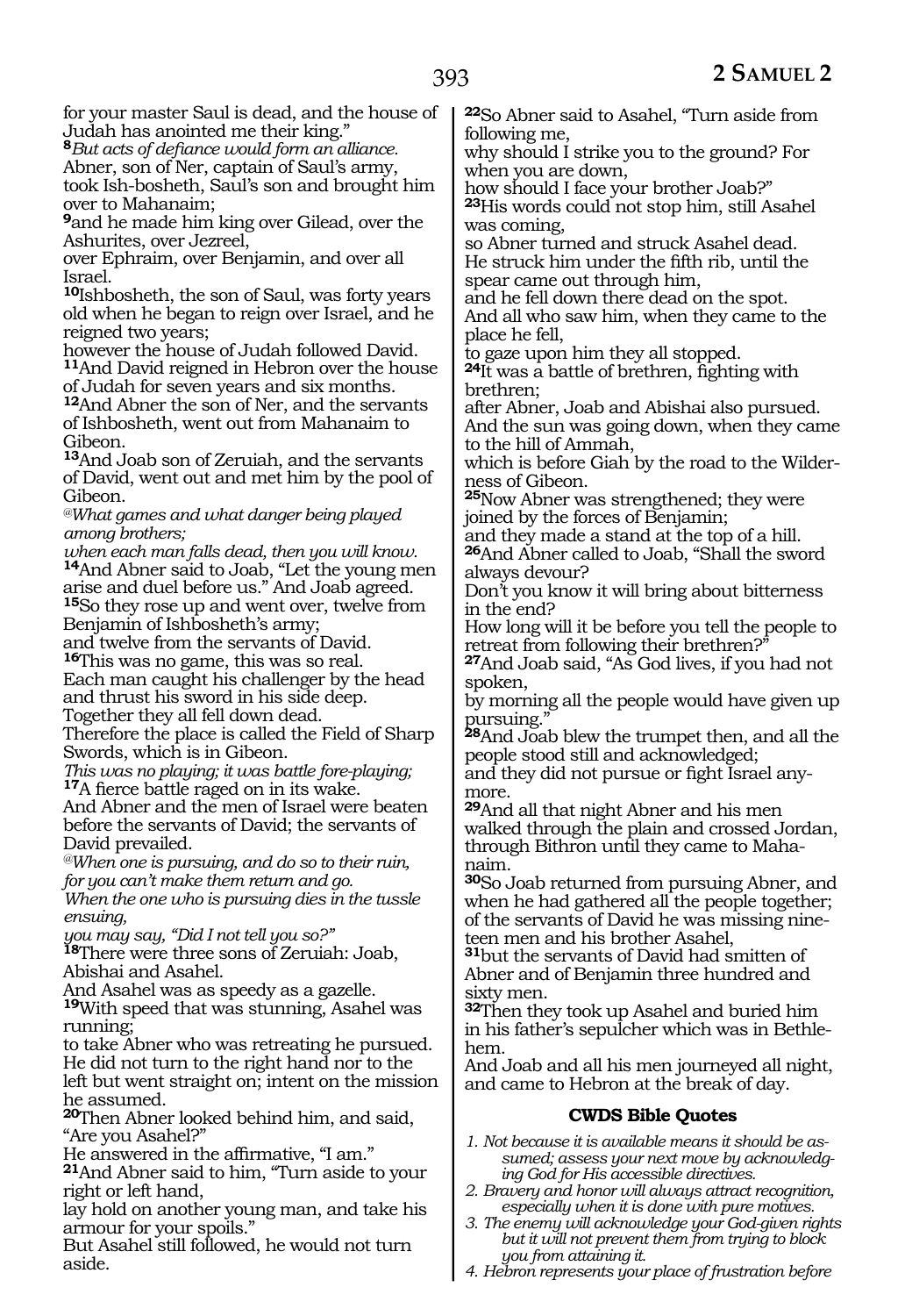394

*your final destination; never despise the small beginnings and never be content with partial success.*

- *5. Hebron is a place you fight recurring battles frustrating your destiny.*
- *6. Hebron is the place you fight frustrating battles you have no hope of winning because the defining target is sitting at home; the root of your problem is in another place.*
- *7. Hebron is the place you fight internal battles instead of fighting defining and territory expanding wars.*
- *8. Your persistent pursuit may lead to your perishing if you are not prepared for success when you arrive.*
- *9. You have to breach content to reach contentious; be content to let the quarrel rest, or you may rest in peace.*
- *10. There is a time to pursue and a time to withdraw; understand the time and you will not waste time fighting futility.*
- *11. Never mistake a battle for a war, never mistake a victory for success; it is just a reason to be grateful and encouragement to believe for all the promises of God.*

#### **PRAYER POINTS**

- Spirit of the living God, order my every move; I refuse to pursue opportunities You have not created or to sit on thrones You have not ordered. Amen.
- Let the spirit of boldness to do what is right envelop the youths in the body of Christ today, in the name of Jesus.
- Let the spirit of Abner using its great power of influence to block the advance of the Church and the decrees of God, somersault and die, in the name of Jesus.
- Father, I thank You for Hebron, but I will move on to claim all Your promises to me and about me; I want the fullness, in the name of Jesus.
- By the power in the blood of Jesus, let every recurring battle in my life frustrating my destiny receive divine breakthrough today, in the name of Jesus.

#### **He was fighting a great battle; he fought for** Israel

#### **He was fighting for his king, or did he fight for just himself?**

**When kings correct their subjects, should it make their anger glow?**

**And when in anger they do the right that they had fought and opposed,**

**It shows that the one that David cried for thought he had the power in his hands To set up and to put down, to lift up a king's head as he wants.**

**His own mouth declared it; he knew he fought against God's will.**

**But David wept because of the covenant, when the fighting man was killed!**

#### 2 SAMUEL 3

@*He was fighting a great battle; he fought on for Saul's house.*

**<sup>1</sup>**The house of Saul warred with the house of David, and the war was long and drawn out. The house of Saul grew weaker and weaker,

but David grew in strength.

**<sup>2</sup>**And there were sons born to David in He- bron; his firstborn Amnon, whom Ahinoam bore him;

**<sup>3</sup>**Chileab his second, by Abigail Nabal's widow; the third Absalom, borne by Maacah, daughter of Talmai, Geshur's king;

**<sup>4</sup>**the fourth Adonijah, son of Haggith;

<sup>5</sup>and the sixth, Ibhtream, by David's wife Eglah.

These are the sons born to David in Hebron. **<sup>6</sup>**Abner was fighting a great battle; for the house of Saul he made himself strong. He strengthened his control of the house of Saul while the battle was going on.

And he went in to Rizpah, Saul's concubine*; now he was double wrong.*

**7**"Why have you gone in to my father's concubine?" King Ishbosheth asked.

**<sup>8</sup>**And a battle raged in Abner; this angered the fighting man.

@*All those who heard Abner must have wondered what was happening.*

He said, "Am I a dog's head that belongs to Judah?" *Was he speaking to his king?*

"I have shown kindness to the house of Saul, to his brothers and his friends,

and I have not delivered you into David's hand;

now do you charge me with a fault concerning this woman?"

*@What was Abner's motive? Let his own confession speak;*

*he was fighting against God, and he knew it quite well.*

**<sup>9</sup>**He said, "May God do so to Abner, and more also, if I do not do for David as the Lord has sworn to him\_\_

*@I knew it, yet I fought it; I had been fighting the Lord's will\_\_*

**<sup>10</sup>**to transfer the kingdom from the house of Saul,

and set up the throne of David over all Israel and Judah, from Dan to Beersheba."

**<sup>11</sup>**And the king could not answer Abner a word because he feared him.

@*The fighter's words cut through him, and Ishbosheth was scared;*

*if man gives to you a kingdom, then man will put you down from there.*

**12**Then Abner sent a message to David, saying, "To whom belongs this land?

Make a league with me, the fighter, and I will bring all Israel to you; with you I will join hands."

*@No, not you, my son, but Michal; she is the one I can't refuse.*

**<sup>13</sup>**"Bring my wife to me," said David, "and I will make a league with you.

Unless you bring me Michal, Saul's daughter, you shall not see my face."

*@No, it is not you, my son, who moves me; I already have God's grace.*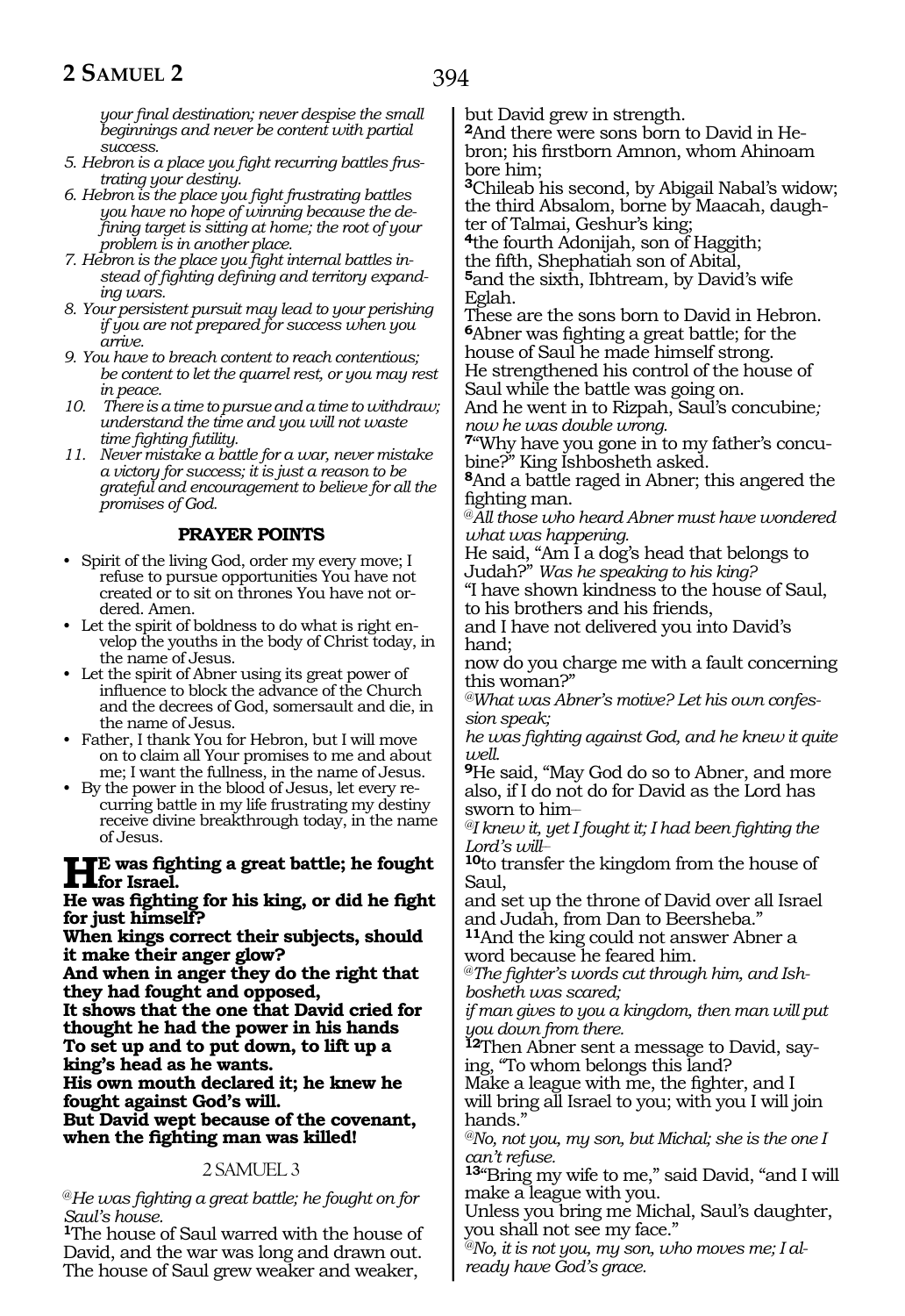**<sup>14</sup>**So David sent messengers to Ishbosheth, Saul's son, saying, "Deliver to me Michal my wife;

whom I betrothed to me for a hundred foreskins of the Philistines; ah yes! I paid the price."

**<sup>15</sup>**And Ishbosheth sent and took her from her husband, from Paltiel, the son of Laish, **<sup>16</sup>**and behind her to Bahurim her husband

went weeping all the way. "Go back, return Paltiel!" Abner said to him; *this is one battle you cannot fight.*

*@No sense in weeping, so he returned; the woman he loved had left his life.*

**<sup>17</sup>**Then Abner spoke to the elders of Israel, saying, "In the past you wanted David to be king;

**<sup>18</sup>**"well now, this is the time to do it; God has spoken this of him,

'By the hand of My servant David, I will save my people Israel,

from the hand of the Philistines and the hand of all their enemies.'"

*@Oh yes he knew that all these years he fought,* 

<sup>19</sup>Abner also spoke this to Benjamin. Then he went and spoke to David in Hebron,

to tell him all this, for it seemed good to Israel, and seemed good to Benjamin along.

**20**So Abner came to David in Hebron accompanied by twenty men.

And David received Abner and made a feast for him and his men.

**<sup>21</sup>**And Abner said to David, "I will now go, and gather all Israel to my lord the king,

that they may make a covenant with you and you can reign over all that you desire."

So David sent Abner away in peace.

**<sup>22</sup>**At that moment the servants of David and Joab came from a raid; they had great plunder with them.

But Abner was not with David, for he had sent him away in peace before then.

**<sup>23</sup>**When Joab and his troops had come, they told him, saying,

"Abner came to the king, and he sent him away in peace."

**24**Joab questioned the king's judgment, saying, "What have you done? Abner came to you; why did you send him away, and now he has escaped?

**25**"You must realize that Abner came to deceive you;

to spy out your movements and to know what you do."

*@He was fighting a great battle; he was fighting for his king.*

*But when you dishonor the king's authority, your fight is marred with sin.*

**<sup>26</sup>**Without David knowing, he sent messengers after Abner, and they brought him back from the well of Sirah.

*This would be the final battle of the fighting man who died.*

**<sup>27</sup>**When Abner returned, Joab took him aside to speak to him privately in the gate, and stabbed him to death under the fifth rib

*as Abner's trust turned to dismay.*

For the blood of Asahel, Joab's brother, Abner was killed.

*@The fighting man could no more set up and do away with kings.*

**<sup>28</sup>**When David heard about Abner, mournfully he said,

"My kingdom and I are guiltless before God of the blood of Abner, son of Ner.

**29**"Let the blood rest on Joab, and all his father's house;

let there not fail from the house of Joab, one with a discharge, or a leper,

who leans on a staff, or falls by the sword, or who lacks bread."

**30**So Joab and Abishai his brother killed Abner, because he had killed their brother Asahel in the battle at Gibeon.

**31**Then David said to Joab and to all the peo $p$ le with him,

"Tear your clothes, put on sackcloth, and mourn for Abner."

And king David followed the body to burial. **<sup>32</sup>**They buried Abner in Hebron.

And the king lifted his voice at the graveside, and all the people with him.

**33**And the king sang a lamentation over Abner, saying:

"Should Abner die just as a fool dies? **<sup>34</sup>**"Your hands and feet were not bound,

but you fell, as a man falls before wicked men."

Then all the people wept over him again. **<sup>35</sup>**When the people came to encourage David to eat, he said with an oath,

"God do so to me and more also, if I eat bread or anything else until the sun goes down!" **<sup>36</sup>**And all the people took note of it, and it pleased them well,

for whatever the king did pleased them. **<sup>37</sup>**It was not the king's intention to kill Abner, this all his people and all Israel knew,

*if you will honor covenants, all men will honor you.* **<sup>38</sup>**Then the king said to his servants, "Don't you know that a prince and a great man have

fallen in Israel today?

**<sup>39</sup>**"And although I am anointed as king, I am weak;

these men, the sons of Zeruiah, are too harsh for me.

The Lord will repay doers of evil according to their wickedness."

*@For when you fight your own battles, you will reap evil rewards for success.*

# **CWDS Bible Quotes**

*1. Not because your progress is stalled means that it is stopped, continue pressing for your opening.*

*2. Assisting a person to position or in position does not give you the rights of imposition on their leadership.*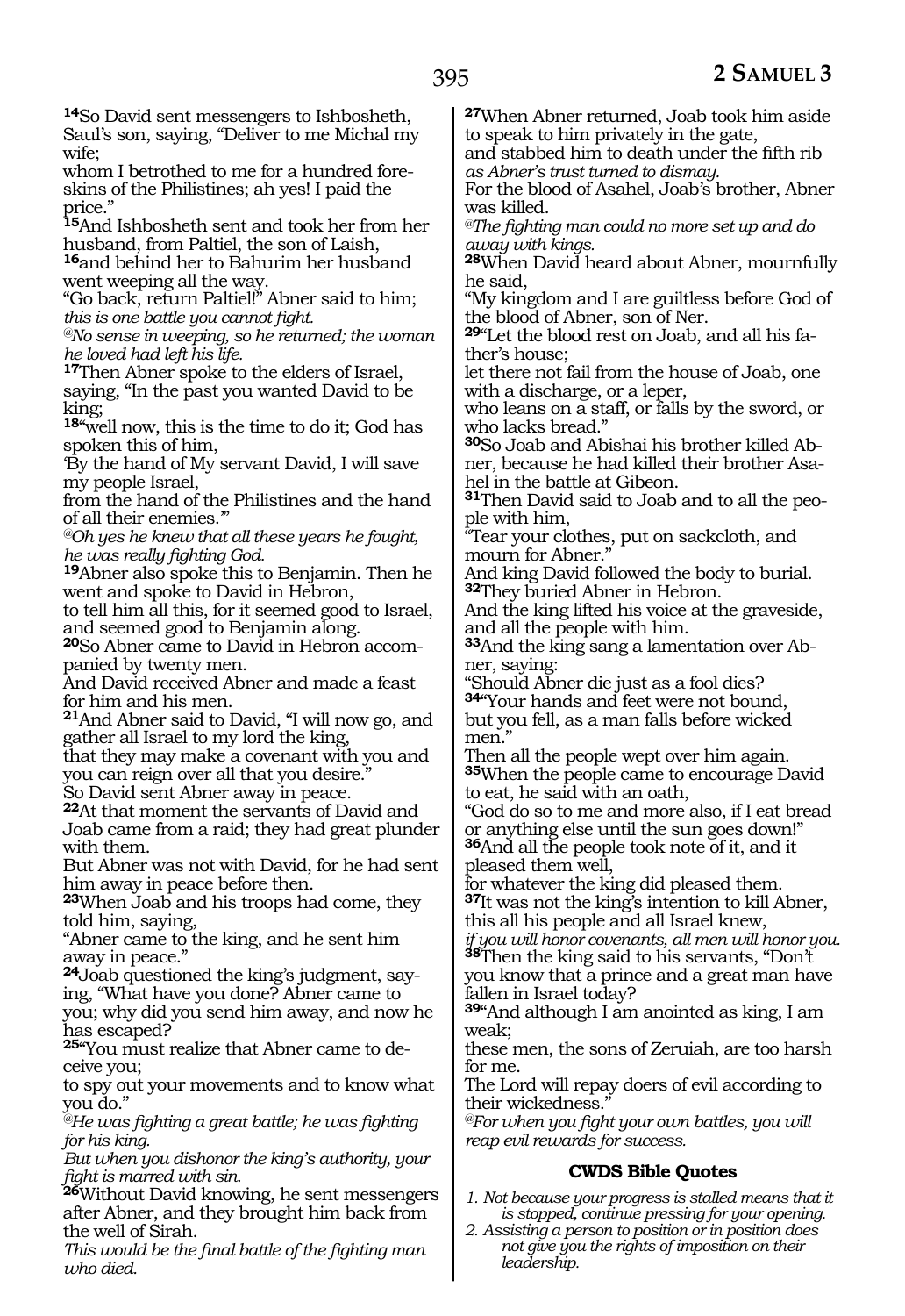- *3. Know your place even if you are used as a pillar; functional authority must submit to positional authority.*
- *4. When a leader cannot correct the ones they lead they are poor leaders but excellent followers; they are being led.*
- *5. When you know the Lord's will and fight against it to establish yourself you are inconsequential and courting tragedy.*
- *6. The fight is personal (all about you) when you fight the word of God in any position or office.*
- *7. Your great importance is made of small significance when you promise to deliver a kingdom and are reassigned to delivering a woman.*
- *8. When your power to set up and put down has been put down to your ability as an errand boy, know your disregard for God and for authority has been put up for judgment.*
- *9. Whatever your motives are, never be found fighting the kingdom of God and His purposes; an arrow will pierce you on the battlefield of life.*
- *10. Never fight your personal battle on your king's battlefield; never seek personal glory opposing God.*
- *11. The tears of the righteous fall for broken covenants.*
- *12. Your power to set up may be put down by the sword of man, but fear the judgment of God.*

#### **PRAYER POINTS**

- Power of persistence to move beyond every demonic barrier to my victories, envelop my life now, in the name of Jesus.
- Let every spirit of entitlement opposing leadership in the church, receive divine rebuke today, in the name of Jesus.
- Let obedience to the cross of Christ bring divine order in the body of Christ and in the homes of believers, in the name of Jesus.
- Power to lead with strength, yet gentleness and humility, envelop the church, the homes and businesses of believers today, in the name of Jesus.
- King of kings, and the only Lord, let every spirit of Pharaoh resisting You in the earth be devastated and humiliated, in the name of Jesus.

#### **I**N the eyes of David not everything that<br>Look through the eyes of David and you **n the eyes of David not everything that glitters is gold;**

**will not say, "If only I had known." You go and slay his enemy and call it your righteousness,**

**While his eyes are pained with compassion and are looking down upon your mess.**

**Save yourself the trouble, for it pays to be wise;**

**If you will only observe, it just may save your lives.**

**"God alone makes me established; do not be deceived;**

**Before you kill go find it; see just what his eyes see."**

#### 2 SAMUEL 4

**<sup>1</sup>**When Ish-bosheth, Saul's son, heard that Abner had died in Hebron,

his heart and the heart of all Israel with him were troubled.

**<sup>2</sup>**Now Baanah and Rechab were captains in the army of Saul's son,

they were the sons of Rimmon the Beerothite, of the children of Benjamin.

(Beeroth was part of Benjamin,

**<sup>3</sup>**for the Beerothites fled to Gittaim and lived there to this day.)

**<sup>4</sup>**Jonathan, the son of Saul had a son who was lame in the feet.

He was five years old when news of the demise of Saul and Jonathan came from Jezreel; his nurse took him then and fled.

As she hurried he fell and became lame.

His name was Mephibosheth.

*Eyes that were evil, thought they could gain favor by murder!* 

**<sup>5</sup>**And so in the heat of the day,

the sons of Rimmon, Rechab and Baanah set out, and to the house of Ishbosheth they came.

He was lying on his bed at noon.

**<sup>6</sup>**They came in to his house as if they wanted to get wheat, and struck him under the fifth rib on his bed.

Then Rechab and Baanah his brother escaped.

**<sup>7</sup>**For when they came into the house, he was lying on his bed in his bedroom, and they struck him dead;

then they took off his head, and all night they ran through the plain.

**<sup>8</sup>**And they brought the head of Ishbosheth to Hebron to David, and to the king they said, "Here is the head of your enemy, Ishbosheth Saul's son, the one who sought your life; the Lord has avenged the king this day of Saul and his descendants alike."

*@In the eyes of David, the Redeemer is One; He is God alone; promotion was not of man.*

**<sup>9</sup>**David replied to Rechab and Baanah his brother, sons of Rimmon, saying to them, "As the Lord lives, who has redeemed me from all adversity,

**<sup>10</sup>**"when I was residing then in Ziklag, and one told me, saying, 'Saul is dead,' thinking he brought me good news,

*but he did not understand, my heart is bound in God.* 

The reward he received was not what he would, instead I seized him and killed him. **<sup>11</sup>**"How much more when wicked men, have killed a righteous person in his own house on his bed?

Shall I not require his blood at your hand and remove you from the earth?"

**<sup>12</sup>**And David commanded his young men then, and they killed the two of them, and cut off their hands and feet,

and hanged them by the pool in Hebron. And they took Ish-bosheth's head and buried it in Abner's sepulcher in Hebron.

# **CWDS Bible Quotes**

*1. If man gives you authority then man can take it*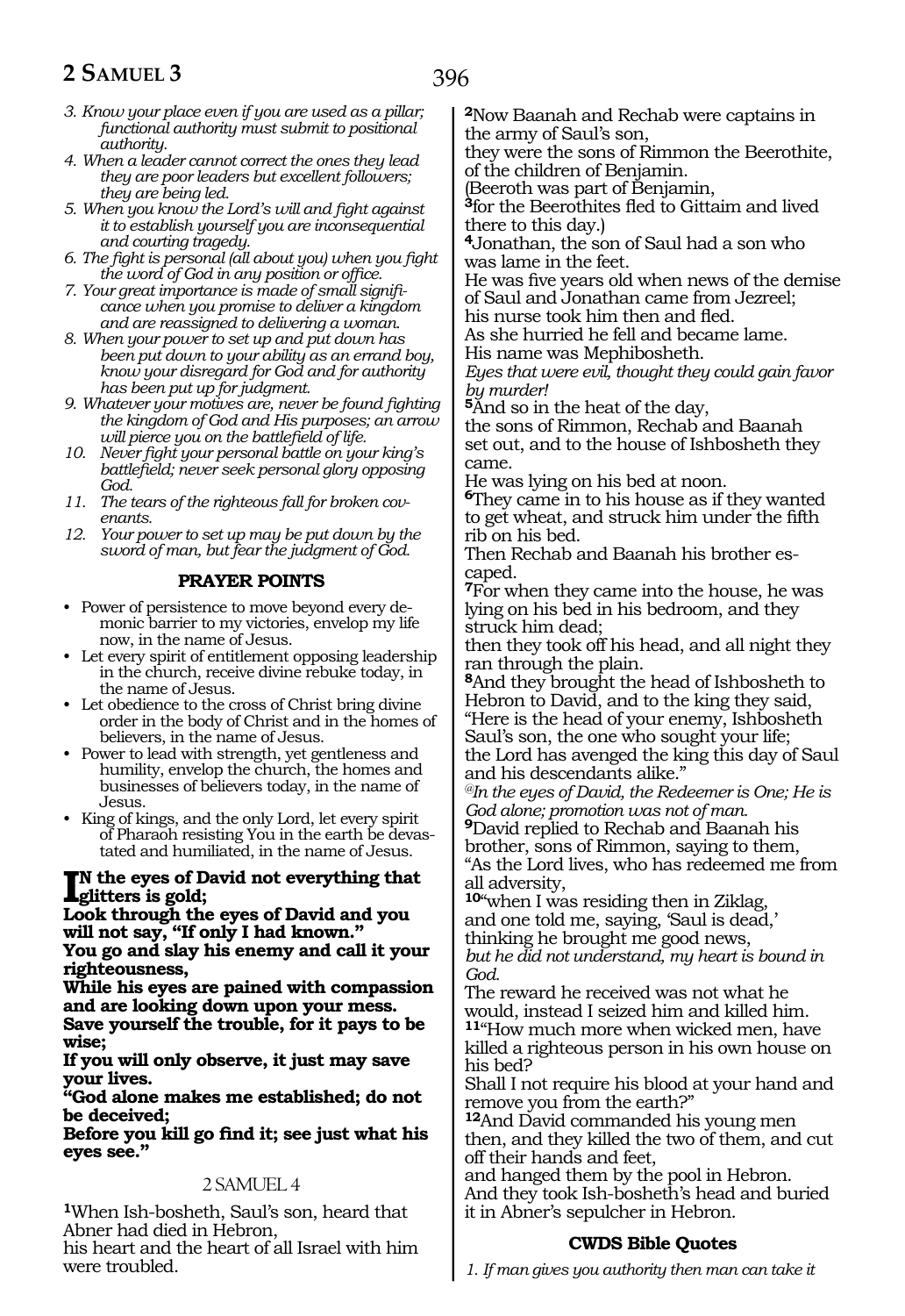*from you; or you will lose your confidence when that man is taken from you.*

- *2. Never run after personal glory or you will find trouble, maintain righteous positioning and glory will find you.*
- *3. Never be preoccupied with pursuing success, pursue God and success will pursue and overtake you.*
- *4. Wisdom will never plot wickedness to obtain reward or approval from the righteous.*
- *5. Demonic wisdom that makes people violate the word and righteous heart of God with expectation of Glory is called delusion.*
- *6. When the promises of God assure power, you do not need to use strength or hostility to secure power.*
- *7. It takes the heart of a thief or a murderer to take what a thief or a murderer brings as present.*
- *8. You become an accessory to the crime if you accept the proceeds of the crime; you become the mastermind by default if you are the main beneficiary.*
- *9. Your fury attracts fury to you; your viciousness attracts strong judgment.*
- *10. Your patient wait for the promises of God for your life will pay off in the end; a premature delivery is an abortion.*
- *11. Be strong and decisive in dealing with sin and the evil that seeks to associate with you.*

#### **PRAYER POINTS**

- King of Glory, to You belong all authority; I will wait on You. Amen.
- By the power in the blood of Jesus, let every spirit desiring glory by unrighteous means be exposed and put to shame, in the name of Jesus.
- Power to maintain focus in pursuing the kingdom and the King without distraction be my portion today, in the name of Jesus.
- Spirit of wisdom to find and follow the righteous heart of the living God, envelop me, in the name of Jesus. Father, it is not for me if it is not by You or through You. Amen.
- My Father, my God, I rest secure in You and in Your promises. Amen.

#### **The Lord gives strategies; the Lord gives the plan.**

**Seek him in all your battles; let Him guide your hand.**

**If you lean on His wisdom and seek Him in all you do,**

**after seven years in Hebron He will establish you.**

#### 2 SAMUEL 5

@*When the Lord gives you strategies, your way is called, "Prepared."*

*Do not go seeking kingdoms; kingdoms will find you there.*

**<sup>1</sup>**Then all the tribes of Israel came to David at Hebron and said,

"You are our bone and our flesh.

**<sup>2</sup>**"And in the past when Saul was king over us, it is you who led Israel out and brought them in;

and the Lord said to you, 'You shall feed My people Israel and be their ruler.'" *Who establishes? God alone.*

**<sup>3</sup>**Therefore all the elders of Israel came to the king at Hebron,

and there he made a covenant with them before the Lord.

And they anointed David king over Israel. *Indeed the best strategy is to let go, leave it to God.*

**<sup>4</sup>**David was thirty years old when he began to reign and he reigned a total of forty years.

**<sup>5</sup>**He reigned over Judah in Hebron seven years and six months,

and he reigned in Jerusalem over all Israel

thirty-three years*.* **<sup>6</sup>**And the king and his men went up to Jeru- salem against the Jebusites who inhabited the land,

and they spoke to David, saying, "You shall not come here, for even the blind and the lame will defeat you."

They thought David could never enter. **<sup>7</sup>**However, David took the stronghold of Zion, (it became the City of David).

**<sup>8</sup>**And on that day David said, "I will make the person who climbs up by the water shaft and defeat the Jebusites (the lame and the blind whom the soul of David hates) chief and captain."

Therefore they say, "The blind and the lame shall not come into the house."

**<sup>9</sup>**Then David took the stronghold, and called it the city of David.

And he built all around from Millo and inwards.

**<sup>10</sup>**And David became great, and the Lord of host was with him.

*The Lord gives favor and opens many doors.* **<sup>11</sup>**Hiram, the king of Tyre sent messengers to David, and cedar trees and workmen. And they built a house for David, a house for Israel's king.

**<sup>12</sup>**And in deep thought he perceived it; the Lord had established him,

and He had exalted his kingdom for his people Israel's sake.

**<sup>13</sup>**And David took more wives and concubines from Jerusalem, when from Hebron he came. Also more sons and daughters were born to him there.

**<sup>14</sup>**Shammua, Shobad, Nathan, Solomon were

born to him in Jerusalem,<br><sup>15</sup>also: Ibhar, Elishua, Nepheg, Japhia,

**16**Elishama, Eliada, and Eliphelet.<br>17When the Philistines heard that Israel had

anointed David to be their king,

all the Philistines gathered and went up to seek him.

And David heard it and to the stronghold he went.

**<sup>18</sup>**The Philistines also went and pitched in the Valley of Rephaim.

**<sup>19</sup>**And of the Lord, David inquired.

The Lord is the one who gives strategies, so he lifted up his eyes.

"Shall I go up against the Philistines? Will you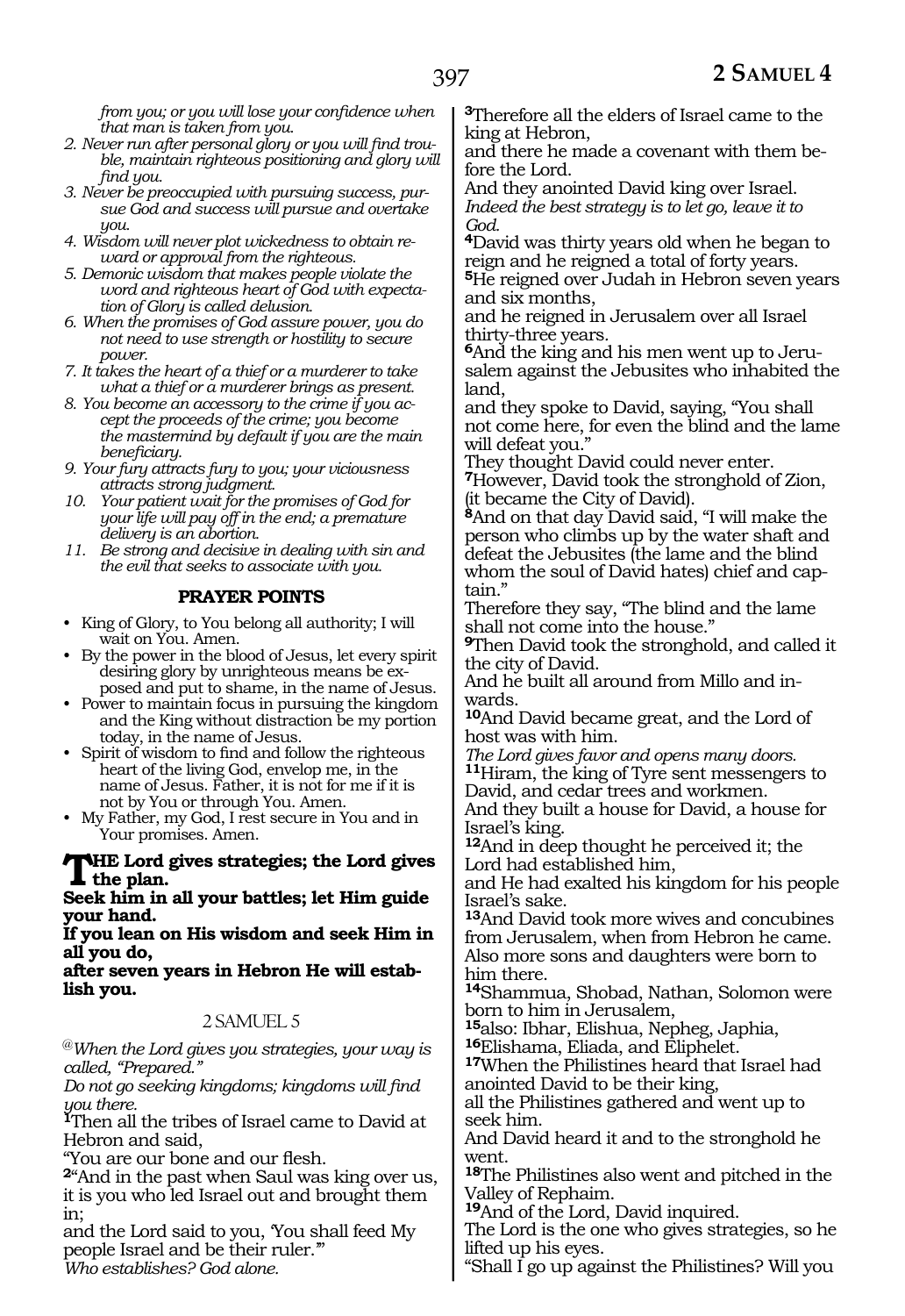deliver them into my hand?" And the Lord said,

"Go up, without a doubt, David, I will deliver them into your hand."

**<sup>20</sup>**So David went up to Baal Perazim, and he defeated them there; they melted before him. And he said, "The Lord has broken through on my enemies like a breach of water."

So David named the place Baal-perazim. *@Oh, you Philistines, if your gods are mighty why leave them behind?* 

**<sup>21</sup>**They left their images there and David and his men gathered them and burnt their gods with fire.

**<sup>22</sup>**They had not learned their lessons, so the Philistines went up once again,

and they spread themselves for battle in the Valley of Rephaim.

@*The Lord gives you the strategies; shall you just get up and fight?*

*No! Not so with King David!*

**23**Once more of God, the man of God inquired.

*He must have said, "Thank the Lord I inquired!"* The Lord said, "You shall not go up this time; circle around behind them, and come upon them by the mulberry trees."

*The Lord gives strategies if you seek Him, He will lead.*

**<sup>24</sup>**He said, "When you hear the rustling in the top of the mulberry trees, then you know the time is right.

Get up, go forward quickly, the Lord has gone to lead the fight;

He is gone ahead to strike the Philistines." **<sup>25</sup>**From Geba to Gezer, the Philistines were struck down;

David did just as the Lord commanded, for this the king had known:

*@the Lord gives victories; let Him direct each step you take;*

*every battle that you are faced with is another time to pray.*

# **CWDS Bible Quotes**

*1. Patient and persistent pursuit of the Presence and the heart of God is the formula for powerful and satisfying breakthroughs.* 

*2. Real breakthrough is when victory fights to reach you instead of you fighting for it; it is when the people break through to find you on your knees rather than you fighting for personal glory.*

*3. True glory is when God gets the glory from your fight, not just you from your victory; maintain righteousness all the way.*

*4. Victory comes riding on the back of courage in the face of strong challenges; claim it, take it, possess it and name it; call it by your name.*

*5. You know the Lord has established you when He increases favor on your life.*

*6. The enemy will come out in numbers and strength to fight against what the Lord is bringing you into; progress attracts progressive demons.*

*7. Let them come in numbers, they will fall in numbers and cause you to advance speedily. When you take the test in batches instead of individu-* *ally, you fast forward your progress.* 

*8. Humility seeks the Lord's permission to proceed even in the face of pressing problems.*

- *9. You defeat yourself when you fight in your own strength and your own wisdom; you always have a Present Help.*
- *10. Every new battle, every new test, is a new opportunity to seek the Lord for divine unbeatable strategies.*
- *11. Never too small for a word from God; never too confident to turn it over to Him.*
- *12. A move of God breaks the heart of sinners; fight on your knees and you move Him to fight for you.*
- *13. Victory is sweeter and more emphatic when you hear God and do it His way; confidence for victory increases when you enter into partnership with God.*
- *14. Nothing satisfies like knowing you have not only witnessed but you have been a part of a move of God; it starts by finding and pursuing the heart of God.*

#### **PRAYER POINTS**

- Breakthrough that yields lasting satisfaction, locate the disappointed and frustrated in the body of Christ today, in the name of Jesus.
- By the power in the blood of Jesus Christ, I will do my battles in the Spirit; let the spirit of those designated to convey me to the next level be stirred to action today, in the name of Jesus.
- Holy Spirit, I yield myself completely to You so that God gets the glory from every stage of my battle; I will walk in integrity and humility. Amen.
- Captain of the host of the living God, lead me into battle; I will show You strong and mighty Father, as I possess all my possessions. Amen.
- God of my destiny, increase Your favor on my life; let my heavens be opened to me by fire and establish my steps and my ministry before You. Amen.

# **The tag on the Lord's matters says, "Handle with care."**

**Let no time, no money and no energy be spared.**

**Let all men know the instructions and follow them with fear.**

**Be humble in your own sight; forsake pride and unto God draw near.**

**There is a tag on the Lord's matters; take heed and beware.**

**Death to all who ignore them, or they just may not bear;**

**For the tag on the Lord's matters says, "Handle with care."**

#### 2. SAMLIEL 6

**1**And David gathered all the choice men of Israel; they numbered thirty thousand.

*This was God's matter and nothing would be spared.*

**<sup>2</sup>**And David arose and went with all the people who were with him

from Baale of Judah, to bring up the ark of God from there;

God whose name is called, The Lord of Hosts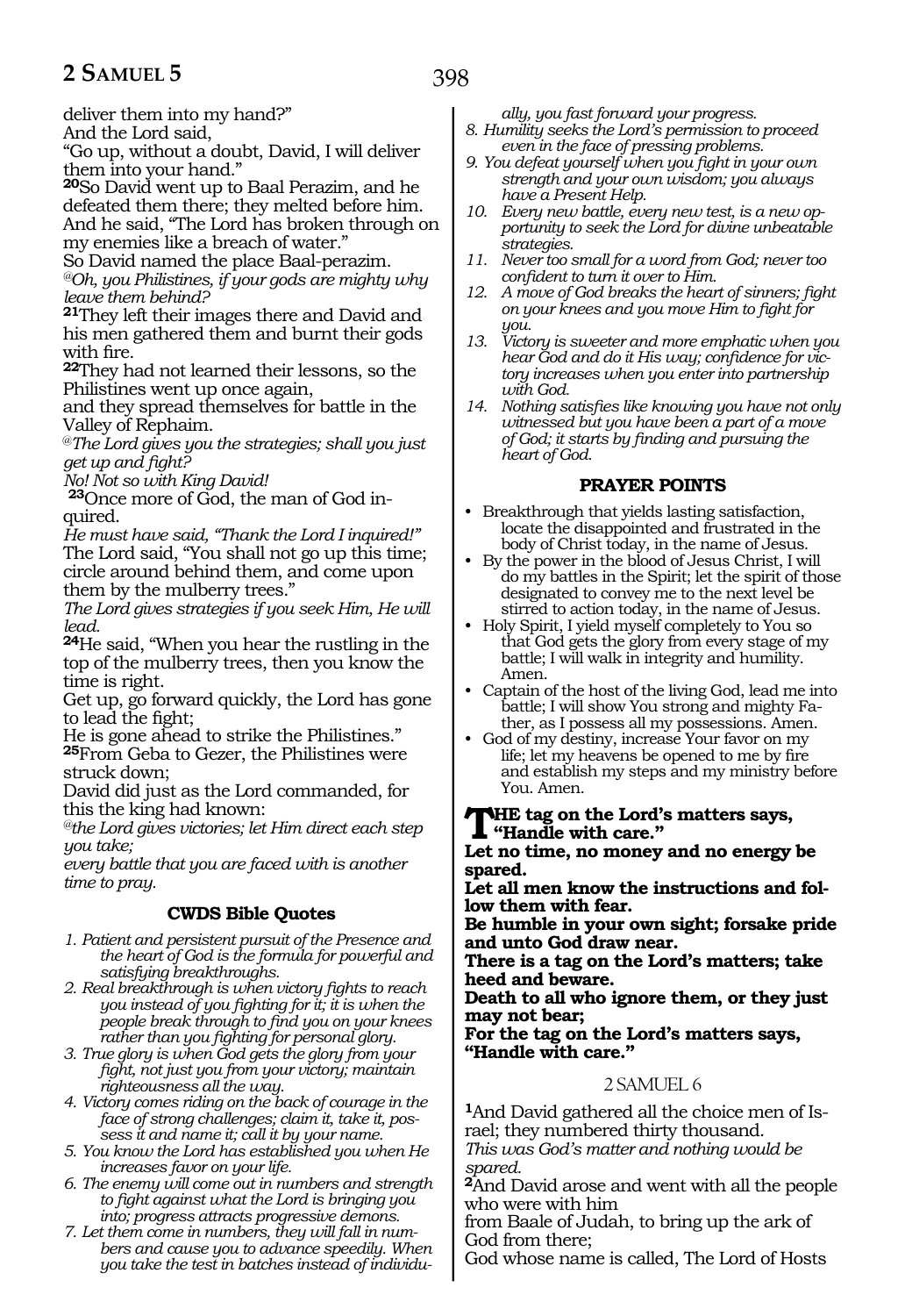who dwells between the cherubim.

**<sup>3</sup>**On a new cart they placed the ark of God, and brought it out of the house of Abinadab. Uzzah and Ahio, the sons of Abinadab, drove the new cart.

**4**And they brought it from the house of Abinadab, which was on the hill,

and they accompanied the ark as Ahio went before it.

**<sup>5</sup>***This matter was precious*; David and all the house of Israel played music before the Lord on all kinds of instruments;

on harps, on stringed instruments, on tam- bourines, and on cymbals.

@*The voice of their praises made the atmosphere ring.*

*This matter was great and delicate, and it compelled the king;*

*he would not forsake the glory; it was a great cast that he had.*

But on Nashon's threshing floor *they ignored the tag.*

@*The tag on God's matters says, "Handle with care.*

*Must respect the holy, observe and beware."* **<sup>6</sup>**On the threshing floor of Nashon, the oxen stumbled and shook the ark;

and Uzzah put out his hand and held the ark of God to steady it.

*@IIt was a moment's instinctive reaction, but this error came at a great cost.*

**<sup>7</sup>**The anger of the Lord was aroused against Uzzah, and God struck him there for his error. He died before the ark.

*He had good intentions, but he forsook the tag.*

**<sup>8</sup>**This thing troubled David; he did not know what to do.

The Lord had broken out upon Uzzah, there- fore he named the place Perez-uzzah; to this day it is so.

**<sup>9</sup>**David was afraid of the Lord, and he said, "How can I take up the ark?"

**<sup>10</sup>**So David would not move the ark of the Lord into the City of David with him;

but he took it aside into the house of Obededom the Gittite and left it then.

*Now he would have to learn the instructions and understand the tag.*

**<sup>11</sup>**The ark of the Lord remained in the house of Obed-edom the Gittite for three months. And the Lord blessed Obed-edom and all his household.

**<sup>12</sup>**And David was told, saying, "The Lord has blessed Obed-edom and all that belongs to him because of the ark."

So David went to the house of Obed-edom and he brought up the Ark to the city of David with great gladness and with joy.

@*He had studied the instructions and he took great care this time around.*

**<sup>13</sup>**When those who carried the ark had gone six paces, he sacrificed fatted sheep and oxen. **<sup>14</sup>**And David danced before the Lord;

he danced with all of his might, and with all of

his heart.

He was wearing a linen ephod.

**<sup>15</sup>**So David and all the house of Israel brought up the ark of the Lord;

and from a distance you could hear it, the sound of the trumpet and the shouts.

**<sup>16</sup>**The king was leaping and dancing, oh, how greatly he rejoiced.

*For the tag says, "Seek the Lord and forsake all your pride."*

Girded only with a linen ephod, see the king of Israel dance.

*Strip off your prideful clothing if it is the Lord God you really want.*

As the ark of the Lord came into the City of David, Michal, Saul's daughter, looked through a window and saw the king as he leapt.

He was whirling before the Lord and in her heart she despised him; *he was acting desperate.*

**<sup>17</sup>**So they brought the ark of the Lord and placed it in the midst of the tabernacle David had set up for it.

Then David offered burnt offerings and peace offerings before the Lord.

*@The tag on God's matter says, "God first!" But then what is next?*

*David knew the answer: "Love your neighbor as yourself."*

**<sup>18</sup>**So when David had finished offering, he blessed the people in the Lord's name.

**19**Then he gave to the whole multitude of Israel, both women and men,

to everyone a loaf of bread, a piece of meat and a raisin cake to all of them.

So all the people departed for their houses. *@The tag says, "Bless your household also; speak well of them with your mouth."*

**<sup>20</sup>**So David returned to bless his household. But Michal, Saul's daughter came to meet David as he came home to bless his house;

and she said to him, "How glorious was the king of Israel today,

uncovering himself in the eyes of his servants and his maids;

as one of the vain and base persons do without any shame."

@"*Oh, Michal! Don't you see, I followed the tag? I would never have been king if only your father had."*

**<sup>21</sup>**And David said to Michal, "It was before the Lord who chose me above your father and all his house to rule;

to appoint me ruler over the people of the Lord, Israel.

Therefore, I will worship and play music before the Lord.

**<sup>22</sup>**And I will be even more undignified than this before Him, and will be humble in my own eyes."

*Let everyone who will worship know that worship comes with a price.*

"As for the maidservants you spoke about, let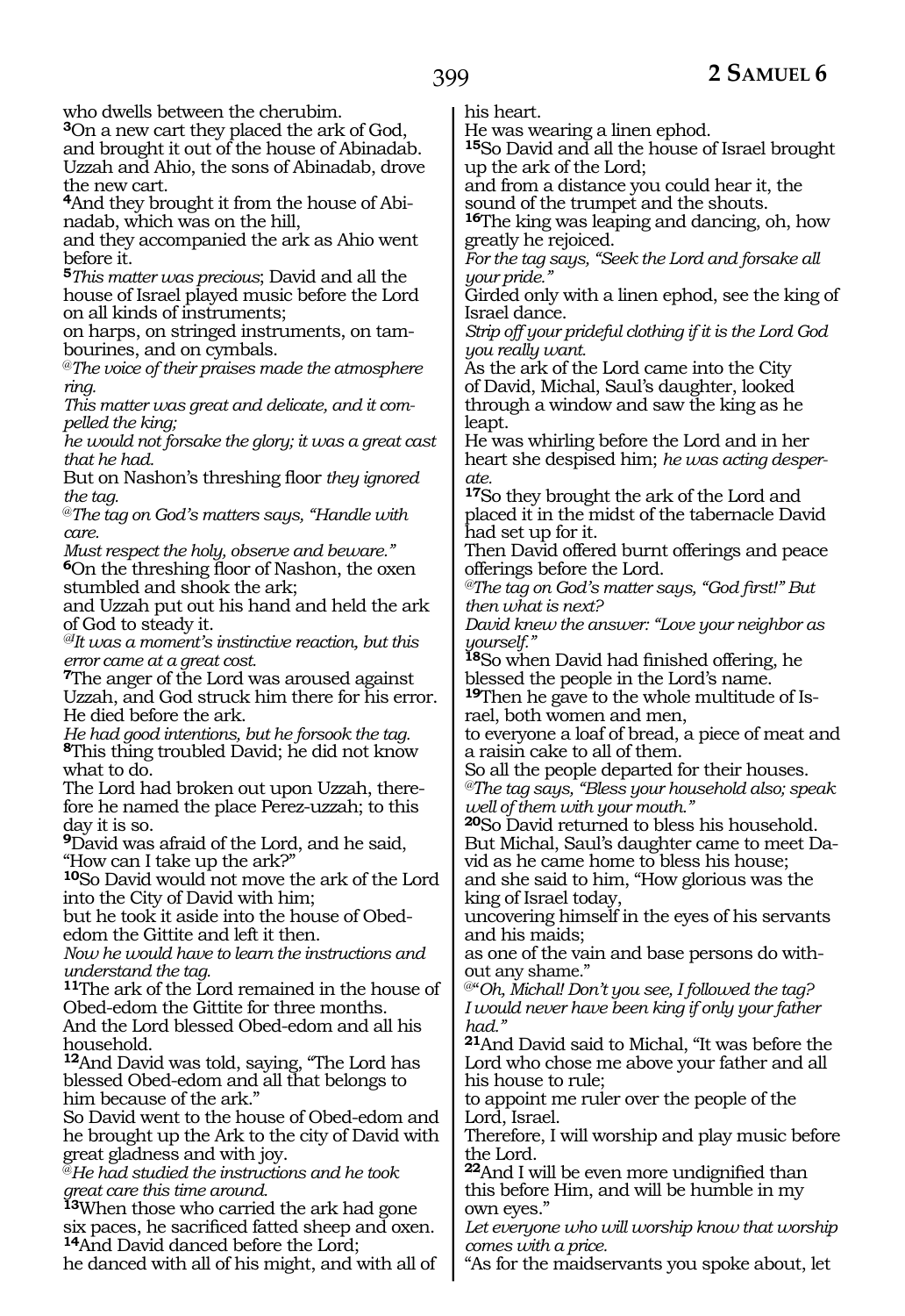my maidservant speak;

but when they speak of and to me, they shall speak honorably.

*@The tag on God's matters says, "Handle with care."*

*As her father ignored them, so did Michal.* **<sup>23</sup>**Therefore, Michal the daughter of Saul had no children until the day she died. She became barren, *like many people of God, for you cannot be fruitful if you ignore the tag.*

# **CWDS Bible Quotes**

- *1. Good intentions do not excuse obedient observance when it comes to the things of God and the presence of God.*
- *2. God is impressed by numbers, pomp, ceremony and show, as long as it is a show of respect for His laws, principles and stipulation.*
- *3. It helps to know you cannot help God your way; you can help yourself by learning of Him.*
- *4. Never assume a place in the presence of God; know your place; never be comfortable too close to the fire if you are not consecrated for it.*
- *5. Study and understand the instructions regarding the presence you carry in your temple (body) and live with awe and daily fear.*
- *6. When you are reproved stop, repent, reassess, rediscover, reposition and return renewed.*
- *7. It is impossible to entertain the presence of the Lord in His awesomeness and not experience abnormal grace and blessings.*
- *8. All the blessings in the promises and the presence are for everyone and so are the laws that govern the presence and the release of the blessings.*
- *9. Come with a renewed mindset, with extravagant praise and with reckless abandon seeking God His way and you will experience glory.*
- *10. Loose yourself in the presence of God to lose yourself in the presence of God; lose your present status in the splendor of His presence; lose your dignity to dignify Him and your honor to honor Him.*
- *11. Not everyone will understand your worship, but play to the beat of God, for the eyes of God and for the heart of God.*
- *12. Minister to the Lord and it will prompt and inspire your ministry to people and to your household.*
- *13. Never allow fear or pride to contaminate your worship; honor God and people will honor you and the God in you.*
- *14. A sure sign of barrenness is to despise extravagant worship of the living God.*

# **PRAYER POINTS**

- Let the power of divine accuracy in knowing and following the laws and the heart of God be my portion, in the name of Jesus.
- Awesome God, I invest all my time and resources into pursuing and pleasing You, in the name of Jesus.
- Spirit of ignorance in the word and the ways of God, be driven away from the lives of believers now, in the name of Jesus.
- Merciful Father, help me never to be presumptuous with Your presence, in the name of Jesus.
- Holy Spirit, I have determined in my heart to be fearfully conscious of Your presence in me every day of my life. Amen.

**He showed his passion in God's battles,**<br> **a** passion for the fight;<br>
But the Lead had given him got and his **But the Lord had given him rest and his passion never died. Do you care for where you dwell? Do you** 

**care for the Lord's house? Is there a passion yet within you for the Lord, just to do something more?**

#### 2 SAMUEL 7

**<sup>1</sup>**Now while King David sat in his house, and the Lord had given him rest from his enemies all around,

**<sup>2</sup>**the king said to Nathan the prophet, "See, I dwell in a house built of cedar,

but the ark of the Lord dwells within tent curtains.'

**<sup>3</sup>**And Nathan said to the king, "Go do it, do all that is in your heart, for the Lord is with you." **<sup>4</sup>**But that night the word of the Lord came to Nathan, saying,

**<sup>5</sup>**"Go, say to David my servant, 'Shall you build for Me a house to dwell in?

**<sup>6</sup>**'I have not dwelt in a house ever since I brought the children of Israel out of Egypt to this day,

but I have moved about in a tabernacle and in a tent.

**<sup>7</sup>**'In any of the places I have walked with Israel, did I ever speak a word to any of the shepherds of My people Israel, saying, 'Why have you not built me a house made of cedar?'"'

**<sup>8</sup>**"Therefore, go tell this to My servant David, 'Thus says the Lord of hosts,

"I took you from the sheepfold; to be ruler of my people Israel I promoted you.

**<sup>9</sup>**"And wherever you have been, you were never alone.

It is I who was with you to cut off and cast all your enemies down.

I have given you a great name, like the name of the great men in the earth.

**10**"Also I will appoint a place for My people Israel, and I will plant them,

that they may dwell in their own place and not move again,

nor shall the children of the wicked afflict them as in the past,

**<sup>11</sup>**"since the time I commanded judges over My people Israel,

and have given them rest from all their en- emies.

Also the Lord now says to you that He will make you a house.

**<sup>12</sup>**"When your days are ended and you sleep with your fathers, I will set up your son after you,

your son from your own body will reign, and I will establish his kingdom.

**<sup>13</sup>**"He shall build Me a house and forever I will establish his throne.

**<sup>14</sup>**"And I will be his Father and he shall be My son.

If he commits iniquity, I will chasten him with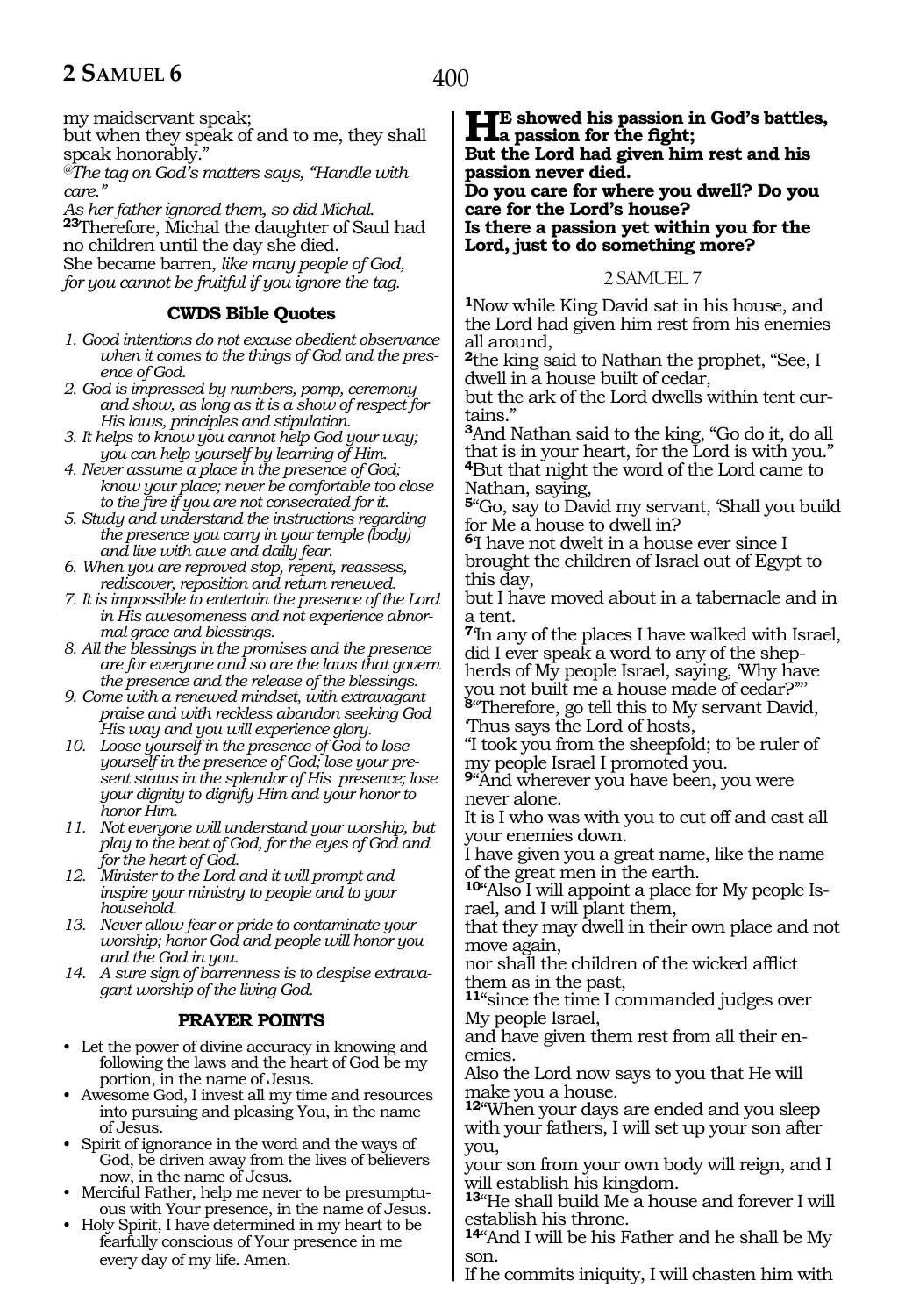a man's rod and with stripes of men.

**<sup>15</sup>**"But My mercy shall not depart from him, as I took it from Saul whom I put away from before you.

**<sup>16</sup>**"And your house and your kingdom shall be established forever before you,

and your throne shall be established forever."'" **<sup>17</sup>**And Nathan told David all these words; *@and surely the king knew,*

*if you set your heart on God, He will set His heart on you.*

**18**Then King David went in and sat down before the Lord.

@*And with grateful acknowledgment he received the words spoken to him.*

Saying, "Who am I, O Lord God?

What is my house that You have brought me this far?

**<sup>19</sup>**"And yet this was a small thing in Your sight, but it is more than I can stand;

O Lord, God, tell me, is this the manner of a man?

For You have spoken of Your servant's house for a great while yet to come.

**<sup>20</sup>**"What more can David say to You now? For You, Lord God, You know Your servant.

**<sup>21</sup>**"You have done all these great things to make them known to Your servant,

for Your word's sake and according to Your heart.

**<sup>22</sup>**"Therefore You are great, O Lord God!" David erupted in praise,

"There is none like You, and there is no God besides You, no! Not according to anything we have heard with our ears.

**<sup>23</sup>**"And what nation is like Your people, like Israel, the only nation on earth You went to redeem in Person as a people, to make Yourself a name, O Lord\_\_

to do for Yourself great and awesome things for Your land-

before Your people You have redeemed for Yourself, from Egypt, from the nations and their gods?

**<sup>24</sup>**"For You have made Israel to be Your very own people forever;

and You, Lord, have become their God.

**<sup>25</sup>**"Now, O Lord God, the promises You made to me, I now receive!

Do all that You have spoken concerning Your servant and his house;

establish it forever and do everything You have spoken.

**26**"Even so let Your name be magnified forever, saying, 'The Lord of hosts is God of Israel' and let the house of Your servant David be established before You.

**<sup>27</sup>**"For You, O Lord of hosts, God of Israel, have revealed to Your servant, saying, 'I will build you a house.'

Therefore it came into Your servant's heart to pray this prayer to You.

**<sup>28</sup>**"And now, O Lord God, You are God, and Your words are true;

You have promised this goodness to Your servant, the goodness that only comes from You.

**<sup>29</sup>**"As You have spoken, Lord, even so let it be done;

let it please You to bless Your servant, and all Your servant's house

that it may continue before You forever;

for You, O Lord God, have spoken it.

Bless the house of Your servant forever with Your blessing!"

# **CWDS Bible Quotes**

- *1. The heart of the righteous will always be saying, "What more can I do to be a blessing to the house of God and the expansion of His work in the earth?"*
- *2. The righteous only finds rest in the heart of the living God and only finds comfort in fulfilling the desires of God, not in personal comfort and achievements.*
- *3. Consultation and openness initiate action; hearing God brings good thoughts to resolution.*
- *4. Set your heart to build His house and He will commit His heart to build yours.*
- *5. Think generational; the Lord has already gone ahead of you into the future waiting for your generations to catch up.*
- *6. Understand what it means for God to acknowledge you and to own you as His son by a peek into the life of Solomon.*
- *7. Faith is acknowledging and receiving the good word of God to you by prophecy, revelation or from the written word, with praise, knowing it will happen.*
- *8. Wisdom is praying the word and the many promises every day, understanding that God honors His word above His name.*
- *9. Find a promise of the Lord today and seize it, personalize it and redeem it in prayer; say, "Now Lord, do as You have promised."*

#### **PRAYER POINTS**

- God of Abraham, Isaac and Jacob, fix my heart on Your work and on Your house; show me what You will have me do today, in the name of Jesus.
- Awesome Father, give my soul no rest until it exhausts my ability to contribute to Your house and Your kingdom in the earth. Amen. I refuse to be satisfied until I have satisfied Your desire for my life. Amen.
- My Father my God, show me what I can do today to be a blessing to the kingdom; order my way and my resources in Your word. Amen.
- By the power in the blood of Jesus Christ, my life shall only find relevance in my contribution to the advancement of the kingdom in the earth. Amen.
- Spirit of the Living God, let my passion for You perpetuate throughout my generations; position my life for generational impact, in the name of Jesus.

**I'M going on, right on; that is what I know;**

**I am going on to conquer, to let my king- dom grow.**

**I am going on to take all the promises**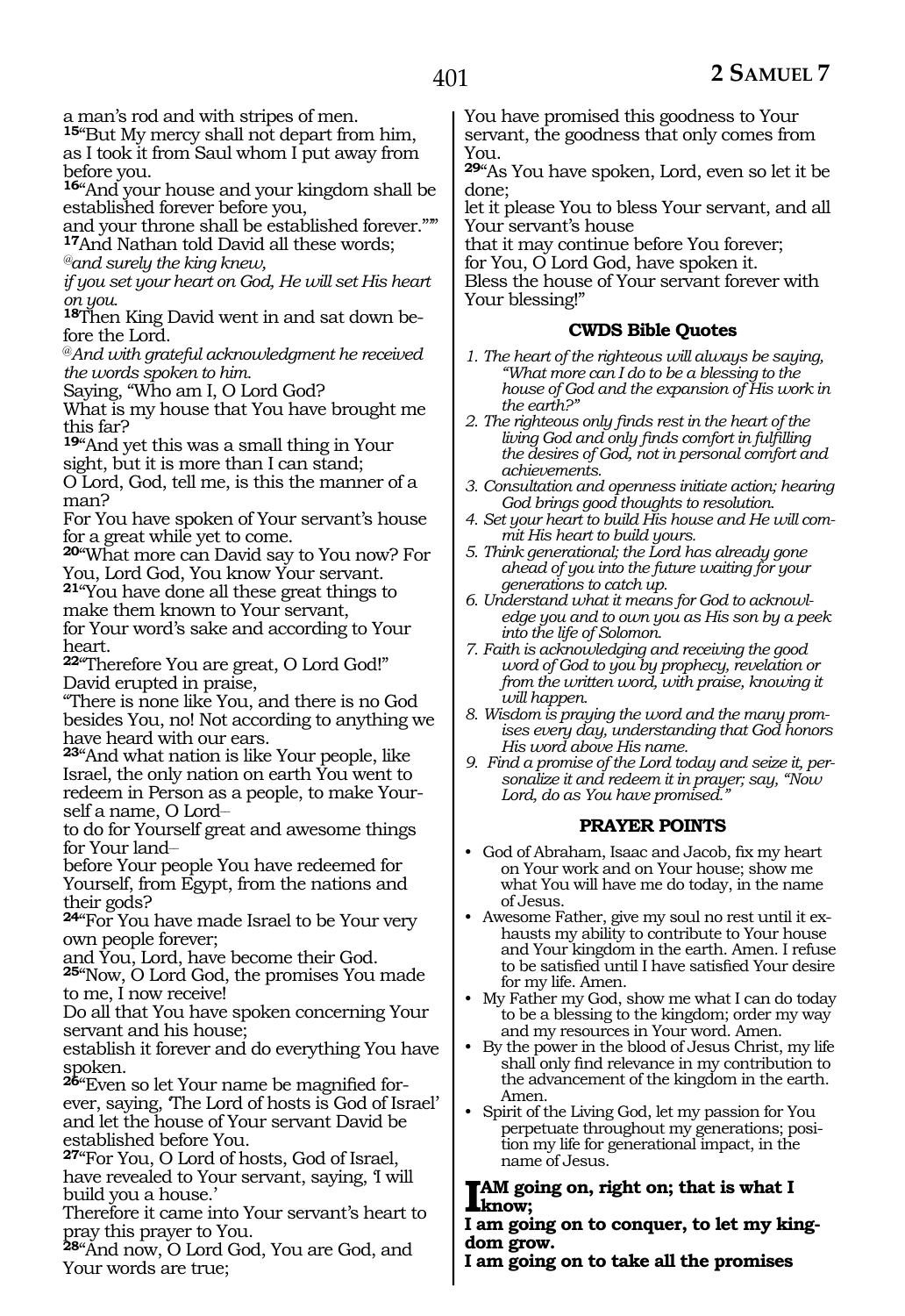**That the Lord has prepared for me. All who come against me shall certainly know,**

**that judgment and justice shall be my sword.**

**For surely I will be taking all the promises the Lord has prepared for me!**

#### 2 SAMUEL 8

**<sup>1</sup>**After this David struck the Philistines until they were subdued.

And David took Metheg-ammah from them. **<sup>2</sup>**Then he defeated Moab. Putting them face down, he measured them off with a line. With two lines he measured those to be put to death, and with one line those to be kept alive. And the Moabites became servants of David and tributaries.

**3**David also struck Hadadezer, the son of Rehob, king of Zobah after this,

and then he went to recover his borders at the River Euphrates.

**<sup>4</sup>**David took from him a thousand chariots, seven hundred horsemen and twenty thousand footmen.

Also David hamstrung all the chariot horses, but for one hundred chariots, he reserved enough of them.

*From victory to victory, even so David went.* **<sup>5</sup>***On right on:*

When the Syrians of Damascus came to help Hadadezer king of Zobah, they were undone; David killed twenty-two thousand of them. **<sup>6</sup>**Then David constructed garrisons in Syria of Damascus, and from then the Syrians became David's servants; they brought him tributes. And the Lord preserved David wherever he went.

**<sup>7</sup>**And David took the golden shields that belonged to the servants of Hadadezer and brought them to Jerusalem.

**<sup>8</sup>**Also from Betah and Berothai, Hadadezer's cities, David brought much bronze.

*Yes, I am taking all that God has in store for me.* **<sup>9</sup>**When Toi king of Hamath heard that David had defeated all of Hadadezer's army,

**<sup>10</sup>**Toi sent Joram his son to King David, to salute him and bless him in his victory, for he had fought against Hadadezer and de- feated him,

(for Hadadezer had been at war with Toi); and Joram brought vessels of gold and silver and bronze to the king.

**<sup>11</sup>**And King David also dedicated these to the Lord,

with the silver and gold he had dedicated from all the nations then that he had subdued: **<sup>12</sup>**from Syria, Moab, the people of Ammon,

from the Philistines, from Amalek,

and from the plunder of Hadadezer the son of Rehob, Zobah's king.

**<sup>13</sup>**And David made a name for himself, and all the kingdoms knew his name,

when he came back from killing eighteen

thousand in the Valley of Salt.

**<sup>14</sup>**He also erected garrisons in Edom; he put garrisons throughout all that nation, and all Edom became servants of David.

Wherever he went, the Lord preserved David. **<sup>15</sup>**So David reigned over all Israel, and he ex- ecuted judgment and justice to all his people. **<sup>16</sup>**Joab the son of Zeruiah was over the army;

Jehoshaphat the son of Ahilud was recorder. **<sup>17</sup>**The priests were Zadok the son of Ahitub,

and Ahimelech, son of Abiathar;

Sheraiah was the scribe.

**<sup>18</sup>**Benaiah, Jehoiada's son, was over the Cherethites and Pelethites, and the chief rulers were the sons of David.

*David knew with order he would go on, right on.*

#### **CWDS Bible Quotes**

- *1. When you are submitted to God the enemy will be subdued to you; when the Lord has conquered your heart the enemy will fall before you, conquered.*
- *2. The power to be successful in everything you do is working in you; begin to work the power, court your God and count your victories.*
- *3. Today is your day of complete dominance over your battles and in your business; today marks the beginning of supernatural success.*
- *4. When you are subject to God He makes your enemies subject to you for you to do whatever you desire with them.*
- *5. When the Lord is your helper you reduce the hapless helpers of your enemies to a heap.*
- *6. You have the anointing and power to possess the possession of your strong enemies.*
- *7. Dedicate the spoils of your conquest and business to the Lord and you will lose count of the victories and the profits.*
- *8. When your heart is upon God, He sets His heart upon you for good.*
- *9. When the Lord can trust you to do what is just and right He will add people to you; begin to organize for growth when He can trust you to do just what He desires for His people.*

# **PRAYER POINTS**

- Awesome God, I choose to assign and exhaust all my energies pursuing You, knowing my enemies will be expelled in the exhaust. Amen.
- Let the success that will drive fear and confusion in the camp of my enemies envelop me now, in the name of Jesus.
- By the power in the blood of Jesus, I will operate from the place of complete confidence in Your grace upon my life and absolute dominance in my field of study, career and business, in the name of Jesus. Amen.
- Captain of the hosts of the living God, let the enemy of my soul become stubble under my feet, in the name of Jesus.
- Father, You are my shield and my exceedingly strong defence; You teach my hands to war. Today I possess the possession of all those who hate me. Amen.

#### **I**N a moment's reflection, for if you<br> **And look back to all who have done you n a moment's reflection, for if you should,**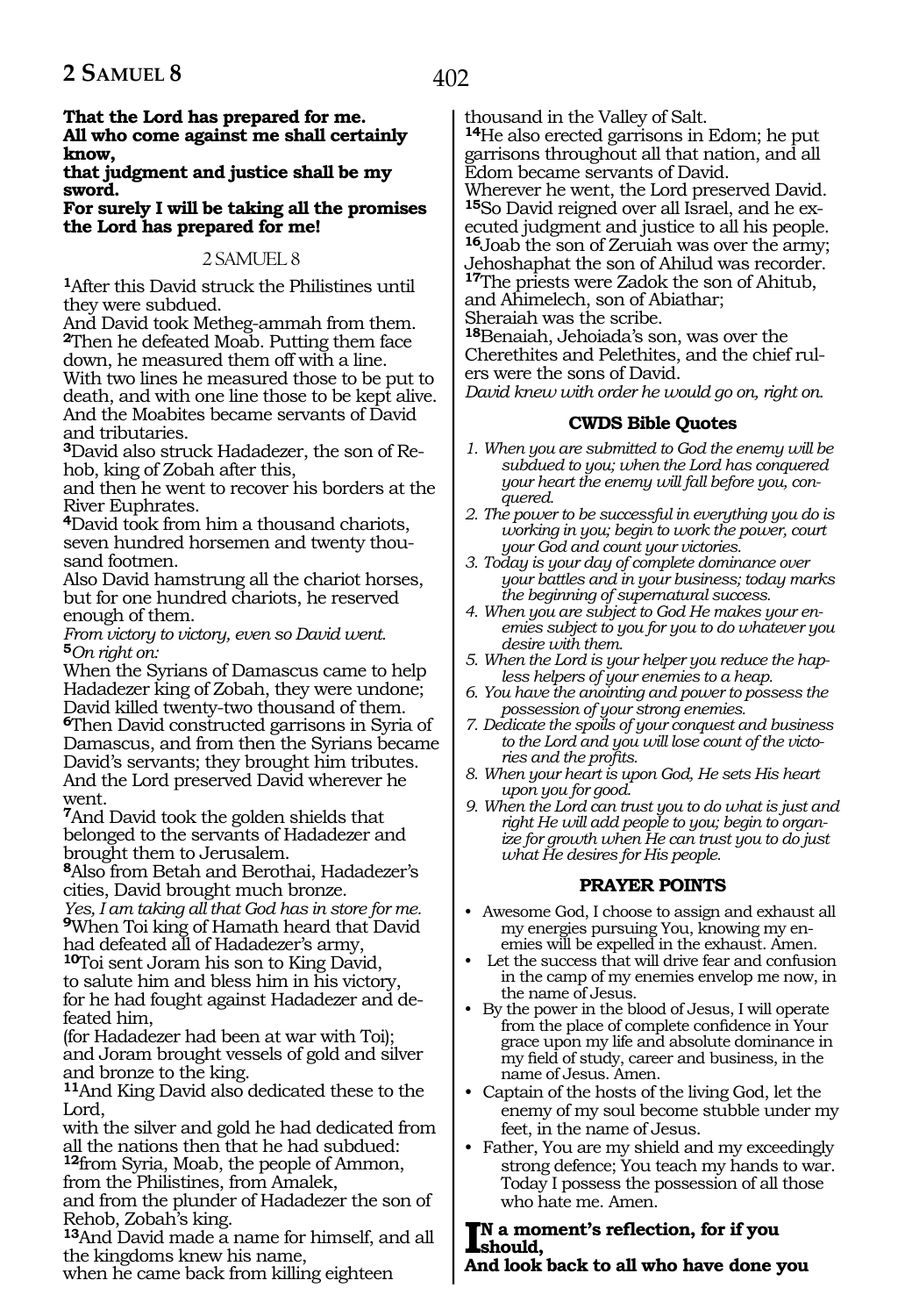**good,**

**You will see, now that you are so blessed, that you should extend a hand**

**and, most of all, remember covenants.**

**Remember brotherly love now that you are standing tall;**

**Remember Jonathan and the household of Saul.**

**If they do not come to seek you, then go seek them out;**

**Prepare them a place at your table, yes, assuage their doubts.**

#### 2 SAMUEL 9

**<sup>1</sup>**David said, "Is there anyone left of the house of Saul this day,

that I may show him kindness, for Jonathan's sake?"

**<sup>2</sup>**There was a servant of the house of Saul named Ziba.

They brought him to David, and the king said, "Are you Ziba?" He said, "I am!"

**<sup>3</sup>**And the king said to him, "Is there yet anyone of the house of Saul,

to whom I may show the kindness of God?" @*I want to be faithful to my covenant;*

*I want to remember just where I am coming from.* And Ziba replied to the king, "Jonathan has a son who is lame in his feet.

**<sup>4</sup>**So the king said to Ziba, "Tell me, where is he?"

And Ziba said to the king, "He is in the house of Machir the son of Ammiel in Lo-debar."

**<sup>5</sup>**Then King David sent and brought him from Lo-debar, from Machir's house.

**<sup>6</sup>**When Mephibosheth the son of Jonathan, Saul's son, came to David, he fell on his face reverently before him.

Then David said, "Mephibosheth?"

And he said, "Behold your servant."

**<sup>7</sup>**Then David said, "Do not fear,

for I will show you kindness for Jonathan your father's sake,

and I will restore all the land of Saul your grandfather to you this day;

and you shall eat bread at my table continually."

**<sup>8</sup>**And he bowed himself, and said, "What is your servant for you to give regard to a dead dog as I?"

**<sup>9</sup>**Then King David called Ziba, Saul's servant, and to him he said,

"I have given to your master's son all that belonged to Saul and to his house.

**<sup>10</sup>**"You, your sons and your servants shall plow the land for him,

and you shall bring in the harvest that your master's son may have food to eat.

But Mephibosheth shall eat bread at my table always.

Now Ziba had fifteen sons and twenty servants.

**<sup>11</sup>**And Ziba said to the king, "According to all my lord the king has commanded, that your

servant will do."

The king said, "As for Mephibosheth, he shall eat at my table as one of the king's sons." **<sup>12</sup>**Mephibosheth had a young son whose name was Micha.

And all who dwelt in Ziba's house were Mephibosheth's servants.

**<sup>13</sup>**So Mephibosheth dwelt in Jerusalem, and he ate at the king's table continually.

*He knew the king's compassion*; yet he was lame in both feet.

#### **CWDS Bible Quotes**

- *1. You are never too accomplished to honor the memory of those who have helped you and never too celebrated to laminate the footsteps of those who have carried you.*
- *2. Not because they are deceased means their memory should decrease or be erased; honor compels action.*
- *3. There is a word released (at Calvary) that will find you at your place of defeat and restore your glory.*
- *4. With God, suddenly is not too fast for your transformation and your marvelous turnaround.*
- *5. Be lavish with your blessings and gracious with your giving, and your supply will be constant.*
- *6. Serve faithfully even if personal legacy gets lost in service; you may have to surrender everything (your dream, your servants) like Ziba to respond to the call to serve.*
- *7. Build good relationships in honor of God and recognition of destiny and you lay a good foundation for your children.*
- *8. The favor you extend in your lifetime is out there looking for your children to shake their hands.*

#### **PRAYER POINTS**

- Father God, let the spirit of gratitude and honor walk with me throughout my lifetime. Amen.
- Most high and faithful God, help me to honor the memory of those who have impacted my life in meaningful and tangible ways; and let me live to honor the memory of Jesus. Amen.
- Let the word that will turn my situation around locate me now, in the name of Jesus.
- Grace for immediate turnaround and astounding change in every situation I face, come upon my life today, in the name of Jesus.
- God of goodness and grace, give me the spirit of generosity and extravagance that adequately represents You. Amen.

# **You give them peace, they give you war, and gather men from near and far. They gather together but not by the Lord; Those who gather together shall together be destroyed.**

# 2 SAMUEL 10

**<sup>1</sup>**And after this, Nahash king of Ammon died, and Hanun his son reigned in his place. **<sup>2</sup>**And David said, "Let me show kindness to Hanun the king, Nahash's son, in accordance to the kindness his father showed to me."

So David sent messengers with words of life to comfort him as he mourned his father.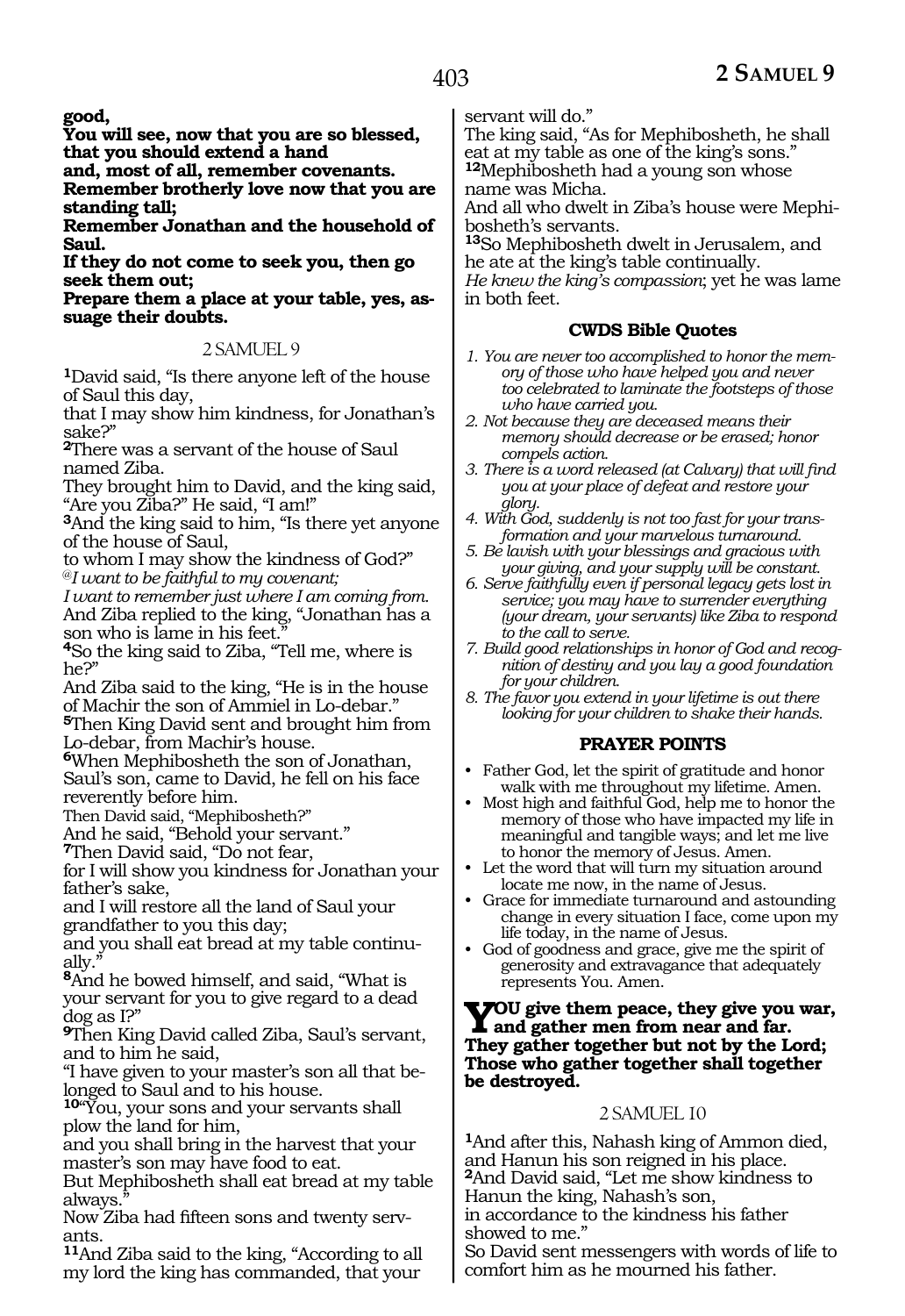And the servants of David came into the land of Ammon;

*but they did not anticipate the way it would go.* **<sup>3</sup>**The princes of Ammon spoke to Hanun their lord,

"Do you think because David sent comforters to you he honors your father at all? Has David not sent them here to search the city, to spy it out, that he may overthrow it?" **<sup>4</sup>**So Hanun took David's servants, shaved half of their beards,

and cut out the middle of their garments until their buttocks bared, and sent them away. **<sup>5</sup>**When they told it to David, he sent to meet them, for the men were greatly ashamed. And the king said, "Remain at Jericho until your beards are grown, and then return." **6**When the people of Ammon saw that to Da-

vid their action stank,

they sent and hired Syrians to fill their ranks. They hired twenty thousand Syrian foot soldiers of Beth-rehob and of Zoba,

and a thousand men from the king of Maacah and twelve thousand men from Ish-Tob. *They gathered together, but not by the Lord!*

**<sup>7</sup>**When David heard of it, he sent Joab and all his army of mighty men.

**<sup>8</sup>**The children of Ammon came up with a strategy; they put themselves in array by the entrance of the gates,

while the Syrians of Zoba, Beth-rehob, Ish-tob, and Maacah were by themselves in the field. **<sup>9</sup>**When Joab saw he was caught between the battle lines, in front and behind,

he chose some of the best men of Israel and set them in array against the Syrians.

**<sup>10</sup>**He then put the rest of the people under the command of Abishai his brother, that he may position them against the children of Ammon.

**<sup>11</sup>**He said to Abishai, "If the Syrians are too strong for me, come to my rescue,

and if the children of Ammon are too strong for you, I will come to help.

12<sup>"</sup>Be of good courage, and let us be strong for our people and for the cities of our God, and may the Lord do what He finds to be good."

*They gathered together but not by the Lord's word,*

"Let the Lord do this day what He thinks good."

**<sup>13</sup>**So Joab and the people who were with him drew near to battle the Syrians, and they fled before him.

**14**When the children of Ammon saw the Syrians fleeing,

they also fled before Abishai and entered the city.

So Joab returned from battle with the people of Ammon and came to Jerusalem.

**15**But when the Syrians saw they were defeated by Israel, they mustered their pride,

and gathered together against Israel yet one more time.

**16**Then Hadadezer sent to bring out the Syrians from beyond the river, and they came to Helam.

And Shobach the captain of his army went before them.

**17**When David was told of it, he gathered all Israel, crossed over Jordan, and came to Helam. And the Syrians set themselves in array

against David and fought with him there. **<sup>18</sup>**Then the Syrians fled before Israel, and Da- vid killed seven hundred men on chariots and forty thousand of their horsemen.

And he struck Shobach the captain of their army and there he fell dead.

**<sup>19</sup>**And all the kings who served Hadadezer saw that Israel defeated them,

and they made peace with Israel and served them.

*They had gathered together but not by the Lord.* Now the Syrians were afraid to help the children of Ammon anymore.

#### **CWDS Bible Quotes**

- *1. Honor, kindness, goodness and grace, should always be on your lips and on display in your life.*
- *2. You may be misinterpreted, misread and mistreated, but goodness is absolute, it is never misdirected.*
- *3. People may misinterpret your good intentions and respond with hostility; they may wrong you for loving them as they did Christ; follow His example; pray for them.*
- *4. Never be drawn into the heat of a matter until you understand the heart of the matter; your councillors should advise not decide; listen to your heart.*
- *5. Suspicion does not eliminate the duty to love; quarantine the threat and reciprocate the kindness.*
- *6. Never be reproachful even if you are successful; never be obnoxious even if you are suspicious; never invite a war you cannot win.*
- *7. It is best to exercise wisdom than to exercise force; wisdom delivers you from bloodshed, force delivers you to bloodshed.*
- *8. You cannot hire hands to fight against the Higher Hand.*
- *9. Your great battle plans and strategies will become your greatest tragedy if you position yourself against the Lord; there are no strategies against Him.*
- *10. Your defeat calls for retreat and assessment; desist before you persist to devastation; make peace before you are shredded to pieces.*

# **PRAYER POINTS**

- My Father, my God, I embrace the law of kindness and goodness all the days of my life. Amen.
- Jesus my Savior, You suffered the abuse of sinners to bring us salvation; help me to be persistently good, even when misunderstood and mistreated. Amen.
- Power to do good consistently to those who hate me and to pray for my spiteful users, make my life Your resort, in the name of Jesus.
- Spirit of wisdom, understanding and discernment for every decision and situation, envelop my life now, in the name of Jesus.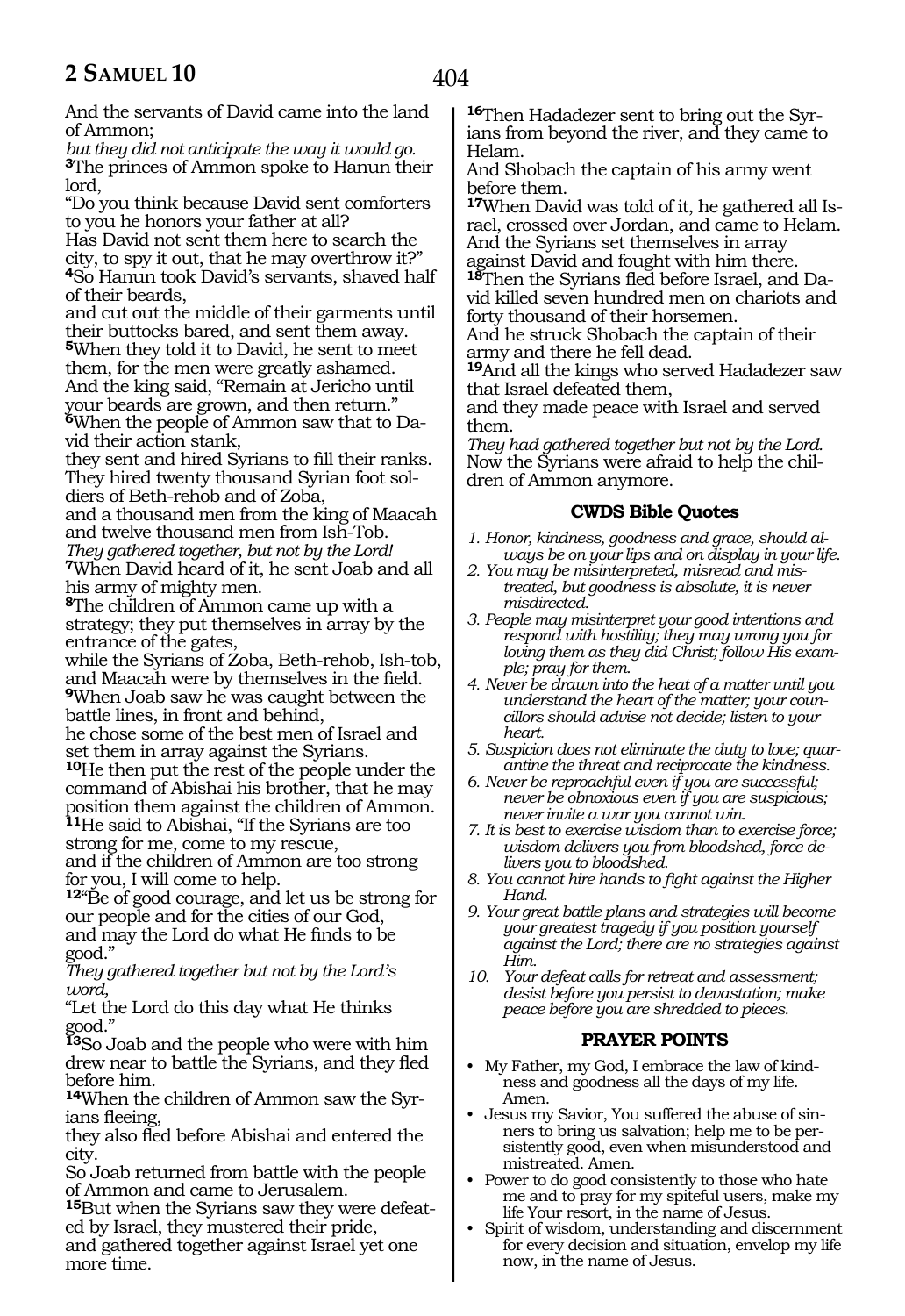• By the power in the blood of Jesus, I reject every spirit of suspicion that seeks to make me irrational and erratic, in the name of Jesus.

#### TIME when kings go out to battle, **A king would stay at home; A time when kings were busy fighting,**

**he was strolling all alone.**

**Alone, but to be made busy, for beauty met his eyes;**

**When you commit adultery, alone is only right.**

**Idle hands would be made busy, to find a cover for this thing;**

**but like Adam, David can tell you, you cannot cover sin.**

#### 2. SAMLJEL 11

**<sup>1</sup>**In the spring of the year, at the time when kings go out to battle,

David sent Joab and his servants, and all Israel,

and they destroyed Ammon and besieged Rabbah. But David remained at Jerusalem. *Rested and feeling relaxed,* David rose up from his bed

and strolled on the roof of the king's house *as the evening sun rested on his head.*

**<sup>2</sup>**And one evening when David rose up from his bed, and walked on the roof of the king's house;

from the roof he saw a woman bathing, and she was beautiful to look at.

**<sup>3</sup>**So David sent and inquired about her. He was told she was Bathsheba, daughter of Eliam, and wife of Uriah the Hittite.

**<sup>4</sup>**Then David sent messengers and took her; and when she came, he lay with her for she was purified of her uncleanness.

*@And he was blinded by his lust, to the statutes he upheld,*

*he abused his rights as king and ignored his good conscience,*

*and so with Uriah's wife he slept.*

And she went back to her house,

**<sup>5</sup>**but something was left behind.

*Some men's sins are known beforehand.*

She conceived and sent to David, saying, "I am with child."

*@Now his sin needed a covering, and he knew just what to do.*

**<sup>6</sup>**David sent to Joab, saying, "Send me Uriah the Hittite."

And Joab sent Uriah to David.

**<sup>7</sup>**When Uriah arrived, David asked about Joab and the people, and of how the war was going. **<sup>8</sup>**Then David said to Uriah, "Go down to your house; go down and wash your feet."

So Uriah departed from the king's house and the king sent after him a platter of meat. @*Uriah must have wondered, "Why am I being given such regard?"*

**<sup>9</sup>**But Uriah did not go to his house, but slept at the door of the king's house with all the servants of his lord.

**<sup>10</sup>**When they told King David, saying, "Uriah did not go down to his house,"

*the king was no more idle; the battle was breaking out.*

He sent for Uriah and asked him,

"Did you not come from a journey? Why did you not go down to your house?"

**11**And Uriah said to David, "The ark and Judah and all Israel dwell in tents,

and Joab and all your servants are camped in the open fields,

shall I then go to my house to eat and drink and to lie with my wife?

As your soul and my soul live, I will not do this thing."

*@David was moved by Uriah's profession, but cornered by his sin.*

**<sup>12</sup>**He said to Uriah, "Remain here today also and I will let you return tomorrow."

So that day and the next day Uriah remained in Jerusalem.

**<sup>13</sup>**David called him to eat and drink before him, and entertained him lightly until he was drunk.

But at evening he went out to lie on his bed with the servants of David, he did not go to his house that night either.

*@And David knew then that the war was on. This attempt to find a cover, did not go as he had planned.*

*Now he would try to wash this sin away with the blood of Uriah.*

*In all of this David never considered the Power that is higher.*

**<sup>14</sup>**In the morning David wrote a letter to Joab and sent it by Uriah's hand.

*@He did not know he was the bearer*

*of his very own death warrant.*

**<sup>15</sup>**The letter said, "Place Uriah at the very front of the hottest battle,

and withdraw from him that he may be isolated, and he may be struck down and die." **16**And so, while Joab besieged the city, he assigned Uriah to a place where he knew the

<sup>17</sup>The men of the city came out to do battle with Joab then.

He withdrew from Uriah, and some of David's servants fell;

and Uriah, the faithful servant of David died also.

**<sup>18</sup>**So Joab sent a report to David of all the events of the war,

**<sup>19</sup>**and to the messenger, he said,

"When you have finished reporting the war to the king,

**<sup>20</sup>**"if the king gets angry, and he says to you, 'Why did you come so close to the wall?

Did you not know that they would shoot from the wall?

**<sup>21</sup>**'Who is it that struck Abimelech the son of Jerubbesheth?

Was it not a woman who cast a millstone on his head?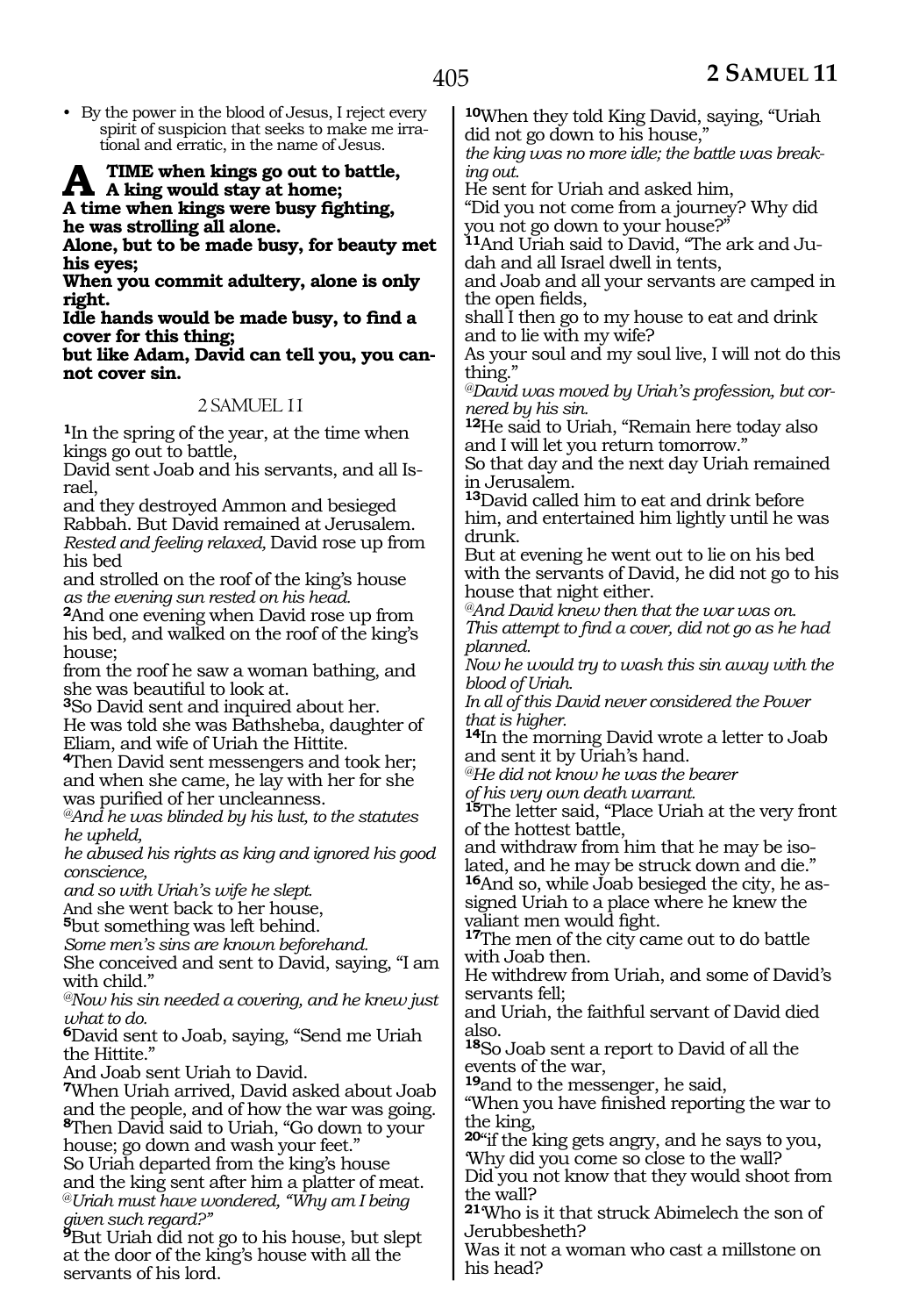She cast it from the wall so he died at Thebez. Why did you go so close to the wall?'

Then you shall say, 'Your servant Uriah is also dead.

**<sup>22</sup>**So the messenger went, and reported all that Joab had sent him to say to David.

**<sup>23</sup>**The messenger said to David, "The men prevailed against us and came out to us in the field;

and we drove them back to the entrance of the gate.

**<sup>24</sup>**"Then the archers shot at us from the wall, and some of the king's servants are dead, and your servant Uriah the Hittite is dead also."

*And his concern and anger was replaced with relief.* 

**<sup>25</sup>**Then David said to the messenger, "Say to Joab: 'Do not be displeased by this thing, for the sword devours one as well as another. Use your strength against this city and overthrow it.'

Encourage him with this."

**26**And when Uriah's wife heard that her husband was dead, she mourned for him.

**<sup>27</sup>**And when her mourning was finished, David sent for her, and brought her to his house,

and she became his wife, and she bore him a son.

But the thing that David did displeased the Lord.

*@Nothing is hidden from Him under the heavens; though it is concealed from man.*

# **CWDS Bible Quotes**

- *1. The spiritual battles you abstain from will cause you to be drafted into fleshly battles that will constrain you to violate spiritual principles.*
- *2. If you refrain from warring in the spirit, you resign to warring in the flesh.*
- *3. Live righteous; sin has a way of keeping you busy pretending to be righteous.*
- *4. Because it looks good does not mean it is good for you or it is for your good.*
- *5. God never takes a day off and neither should you.*
- *6. Self-governance and self-restraint are your greatest assets; utilize them.*
- *7. One moment's folly will mar a lifetime of wisdom; one night's stand could result in one perpetual nightmare.*
- *8. O how you wish it would just go away quickly and quietly.*
- *9. You know who she is, whose she is, and God's law concerning adultery, you have no excuse.*
- *10. Come clean or stay dirty.*
- *11. You propose a lie you will need a greater lie to cover that lie and soon it will become a bloody lie.*
- *12. Cover-up only complicates and exacerbates; it is the devil's murderous playground; cover-up assures you the cover page on the shame news; your escape is confession and renunciation.*
- *13. Be so committed to the Lord and to duty that it embarrasses kings; this will deliver you from every trap of the enemy.*
- *14. Never be so committed to looking good that you*

*forget your duty to being good and doing good. Never be willing to commit lives to save yours, rather give your life to save others.*

- *15. The cruelty of adultery is a spirit waiting for full expression and definition in the lives of the guilty.*
- *16. It is not over because it is covered over; your marriage to sin does not eliminate the sin and its offsprings (the consequences).*

#### **PRAYER POINTS**

- Let every spirit of laziness to the word and prayer in my life, convulse and die now, in the name of Jesus.
- I soak myself in the blood of Jesus and stubbornly refuse to war in the flesh, in the name of Jesus.
- Spirit of the living God, let the spirit of lust assigned to my life be removed by fire. Let my spiritual eyes receive divine clarity now, in the name of Jesus.
- Power of self-restraint envelop my life now. I drink from Your pure heart Lord Jesus.
- By the spirit and power of the wisdom of God in me, I refuse to sell my destiny for a moment of flesh, in the name of Jesus. Amen.

**I** is under the carpet, or so you suppose;<br>Discreetly you hid it and nobody knows. **Discreetly you hid it and nobody knows. A rich man had large flocks, cattle and herd,** 

**But took by force the one lamb a poor man reserved.** 

**Did I hear you correctly? Death I suppose. Hold your breath, David; you are exposed! Judgment holds no secrets, sin will be exposed.**

# 2. SAMLJEL 12.

**<sup>1</sup>**Then the Lord sent Nathan to David. And he came and said to him,

"There were two men in a city, one rich and the other poor.

**<sup>2</sup>**"And the rich man had a great number of flocks and herds.

He was doing very well, he was lifted high; **<sup>3</sup>**"while the poor man had nothing but one lamb, yes, only one ewe.

It was a lamb that he treasured; it ate his own meat.

It was a lamb for his pleasure; in his bosom it sat.

The lamb grew up together with him and his children;

it drank from his own cup and was like a daughter to him.

**<sup>4</sup>**"A traveler came to the rich man; he would not take from his own flock or herd,

to prepare for the traveler who had come to his home;

but he came to the poor man and took his one precious lamb,

and prepared it and gave it to the man who had come."

**<sup>5</sup>**David's anger was aroused against this wicked man;

this required urgent judgment, he was deci-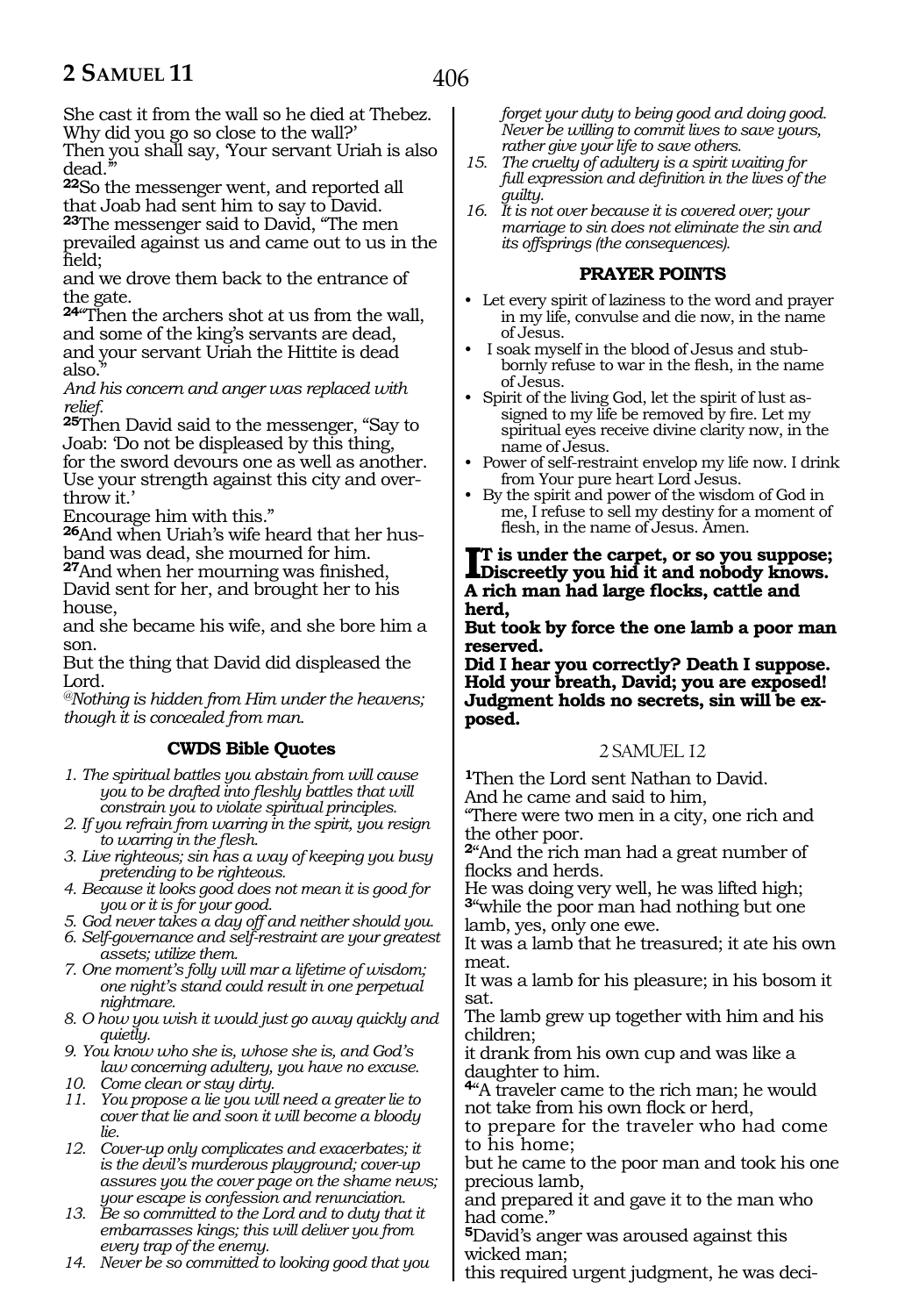sive in his stance.

He said, "As the Lord lives, the man who did this shall surely die!

**<sup>6</sup>**"And for this lamb he shall restore four times the amount,

because he did this thing and had no pity at all."

*Just judgments, but David that man is exposed.* **<sup>7</sup>**Nathan said to David, "You are the man! Hear now David, thus says the Lord God: 'I anointed you king over Israel, and delivered you from Saul's hand,

**<sup>8</sup>**'I gave you the house of your master and your master's wives into your charge; the house of Israel and of Judah I gave unto you;

and if that had been too little, I would have given you much more also!

**9**'Why then have you despised the commandment of the Lord, to do evil in His sight? You killed Uriah the Hittite with the sword, and you have taken his wife.

With the sword of the people of Ammon you killed a just man.

**<sup>10</sup>**'Therefore the sword shall not depart from your house for what you have done.

For you despised Me, and have taken the wife of Uriah the Hittite as your wife unjustly.'

**<sup>11</sup>**"Thus says the Lord, 'From your very own house I will raise up adversity against you; and I will take your wives before your eyes and give them to your neighbor,

and he shall lie with your wives in the sight of the sun.'

**<sup>12</sup>**'You did this thing in secret and felt just, I suppose;

but I will do this before all Israel, then your sins will be exposed.'"

**<sup>13</sup>**Then David said to Nathan, "I have sinned against the Lord." *He is my delight.*

And Nathan said to David, "The Lord has also put away your sins, David; you shall not die." *But someone had to bear it, there was no escape.*

**<sup>14</sup>**"Because by doing this, you have given a great excuse to the enemies of the Lord to blaspheme,

the child who is born to you shall die certainly."

**<sup>15</sup>**Then Nathan left for his house.

And the Lord struck the child Uriah's wife bore to David, and he became very sick that day.

**<sup>16</sup>**David pleaded with God for the child; he fasted and he prayed,

and went in and lay all night on the floor. **<sup>17</sup>**And the elders of the house went in to raise him from the ground,

but he refused, nor did he eat food with them. **<sup>18</sup>**He fasted seven days and on the seventh day the child died.

And the servants of David were afraid to tell him this news about the child.

For they said, "When the child was alive we spoke to him, but he refused our voice;

how can we tell him then that the child has died?

Certainly he may do some harm."

**19**But not so for David; when he saw his servants whispering, he perceived the child was gone.

So he said to his servants, "Is the child dead?" "He is dead," they confirmed.

**<sup>20</sup>**So David rose up from the ground, washed and anointed himself, then he changed his clothes, and into the house of God he went, and he worshipped.

Then he went to his own house, and at his request they brought him food,

and he ate it, he was in a different mood.

**<sup>21</sup>**Then his servants asked him, saying, "What is this thing you have done?

You fasted and wept for the child while he was alive,

yet you eat and drink when he has died?" **<sup>22</sup>**And David said, "While he lived I fasted and wept for I said this,

'Who can tell if the Lord will show me grace and let the child live?'

**<sup>23</sup>**"But now that he is dead, why should I fast? Can I bring him back again?

*@The milk is spilt now and tears would be a waste.* 

*I cannot bring back the dead, though I earnestly yearn;* 

I will go to him someday, but he shall not return."

**<sup>24</sup>**Then David comforted Bathsheba his wife, went in to her and she bore him a son.

They loved him, the Lord loved him; he named him Solomon.

**<sup>25</sup>**And the Lord sent word by Nathan the prophet; so they called him Jedidiah because of the Lord.

**<sup>26</sup>**And Joab fought against the people of Am- mon, and took the royal city.

**<sup>27</sup>**And Joab sent messengers to David, and said to him,

"I fought against Rabbah, and I have taken the city's water source.

**<sup>28</sup>**"Now then, gather the people and come take the city,

lest I take it, and it be named after me." **<sup>29</sup>**So David gathered all the people, and went and fought, and took Rabbah for his own,

**<sup>30</sup>**and from the head of their king, he took the royal crown.

The crown weighed a talent of gold, inset with precious stones;

and it was set on David's head. And he brought out the plunder from the city; an enormous amount.

**<sup>31</sup>**And he brought out the people in the city; and put them to work,

with saws, irons picks and axes, and also in brick works.

To all the cities of Ammon, this David did, then David and all the people returned to Jerusalem.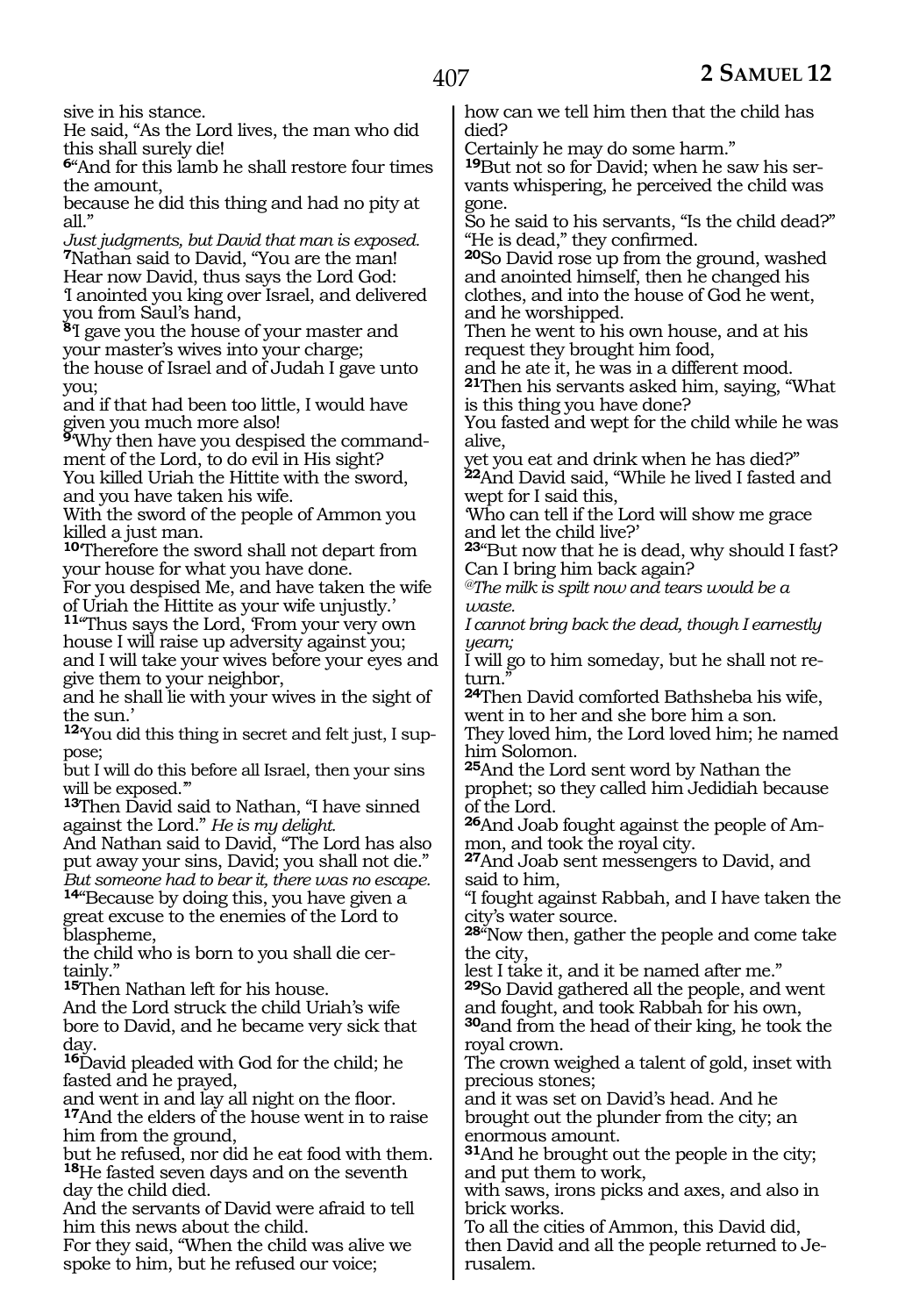*@So all people will know if God's favor is not yours; you will lose all your battles; defeated! Exposed!* 

#### **CWDS Bible Quotes**

- *1. Self-justification will destroy the sense of guilt; it must be shocked to reality.*
- *2. Judge like you have no fault; hug your fault like you have no Judge.*
- *3. Not because you are a prophet means you should pop it; wisdom selects the right approach to get the right response from sinners.*
- *4. How revolting can sin get until it points to you! Never be too quick to point a finger before dealing with the finger pointed back at you; never be too hasty to judge, you may be surprised at how accurate you are.*
- *5. The goodness and grace of God to you is unquestionable, yet you question it every time you violate His requirements of you.*
- *6. The Lord has removed your sin but you must deal with the consequences; the cross will take your sin but deliverance releases, or looses, you from the consequences.*
- *7. Why must you wait until your sins are common knowledge for you to acknowledge them?*
- *8. You show contempt for the Lord when you contempt His laws.*
- *9. The wages of sin is death; though you live Someone had to die.*
- *10. Get desperate for the salvation of your household. Whatever it takes do it (fast, pray, sacrifice), you have no power after death; every member matters on the eternal roll.*
- *11. Focus your energy to target results. Do everything you can while you can; but keep nothing canned when you can do nothing(move on); never cry over spilt milk.*
- *12. Keep praying even when it seems nothing changes; your prayer may not affect the current situation but it will impact the next generation and set the heart of God on Solomon.*
- *13. Not because the Lord does not love your action, means He hates you; not because your pregnancy was illegitimate means your children are.*

# **PRAYER POINTS**

- My Father my God, thank You for the cross; I refuse to find refuge in lies or self-justification, in the name of Jesus. Amen.
- Most righteous God, shine Your light in my heart and let every evil contradiction be evicted. I will judge myself and exact the penalty of the cross. Amen.
- Wisdom to deploy the right approach to reach this sinful world, sinner by sinner, envelop the church today, in the name of Jesus.
- Let the fire of the Holy Spirit burn away every contradiction to the word of God from my heart, in the name of Jesus. Amen.
- Most high God, I take shelter in You. Power to move beyond my erroneous past to my designation of greatness, visit me today, in the name of Jesus.

# **HE** loved her, oh, he loved her; until love **made him sick.**

**The amorous would rape her, and of her he would fall sick.**

**Sick for she was hated more than the love** 

**he had before.**

**When you give heed to evil then sin is at your door.**

**And sin will lead to more sin, and all sin leads to death.**

**In one sin-filled vicious cycle; what you sow is what you get.**

#### 2 SAMUEL 13

**<sup>1</sup>**Absalom the son of David had a beautiful sister named Tamar.

And Amnon, the son of David, loved her; O how much he loved her then.

**<sup>2</sup>**He loved her until it distressed him, and he was so distressed that it made him sick; for she was a virgin; no he could not handle this.

It was inappropriate for Amnon to do anything to her.

@*When lust has you captive and you are bound within its fence,*

*subtle and vicious may be the counsel of close friends.*

**<sup>3</sup>**Amnon had a close friend whose name was Jonadab, son of Shimeah, brother of the king. He was a conniving person, and he was there for him.

**<sup>4</sup>**And he said to Amnon, "You are the king's son, so tell me,

why do you go around troubled and dejected daily?"

He said, "I love her, how I love Tamar, the sister of Absalom.

*@No one ever told me before that this is how much love could hurt."*

**<sup>5</sup>**And Jonadab said to him, "Do not worry; just lie down on your bed and pretend to be sick." *@And he unveiled a plan so evil, yet it brought Amnon solace.*

"When your father comes to visit, tell him, 'Please let my sister Tamar come and make cakes for me,

that from the hands of my sweet sister I may delight myself and eat."

**<sup>6</sup>**Then Amnon lay down and pretended illness; and when the king came to see him, Amnon said to the king,

"Please let Tamar my sister come and make cakes for me in my sight,

that I may eat this from her hand, that is all I desire."

**7**And David sent to Tamar, saying, "Go to Amnon, your brother's house, and prepare him a meal."

**<sup>8</sup>**And Tamar went to Amnon's house; he was lying down looking ill.

She took flour, kneaded it, and made cakes for him.

**9**When she placed the pan before him, he refused to eat.

*@She must have thought it strange, when he told everyone to leave.*

He had everyone sent out from him, and they all went out.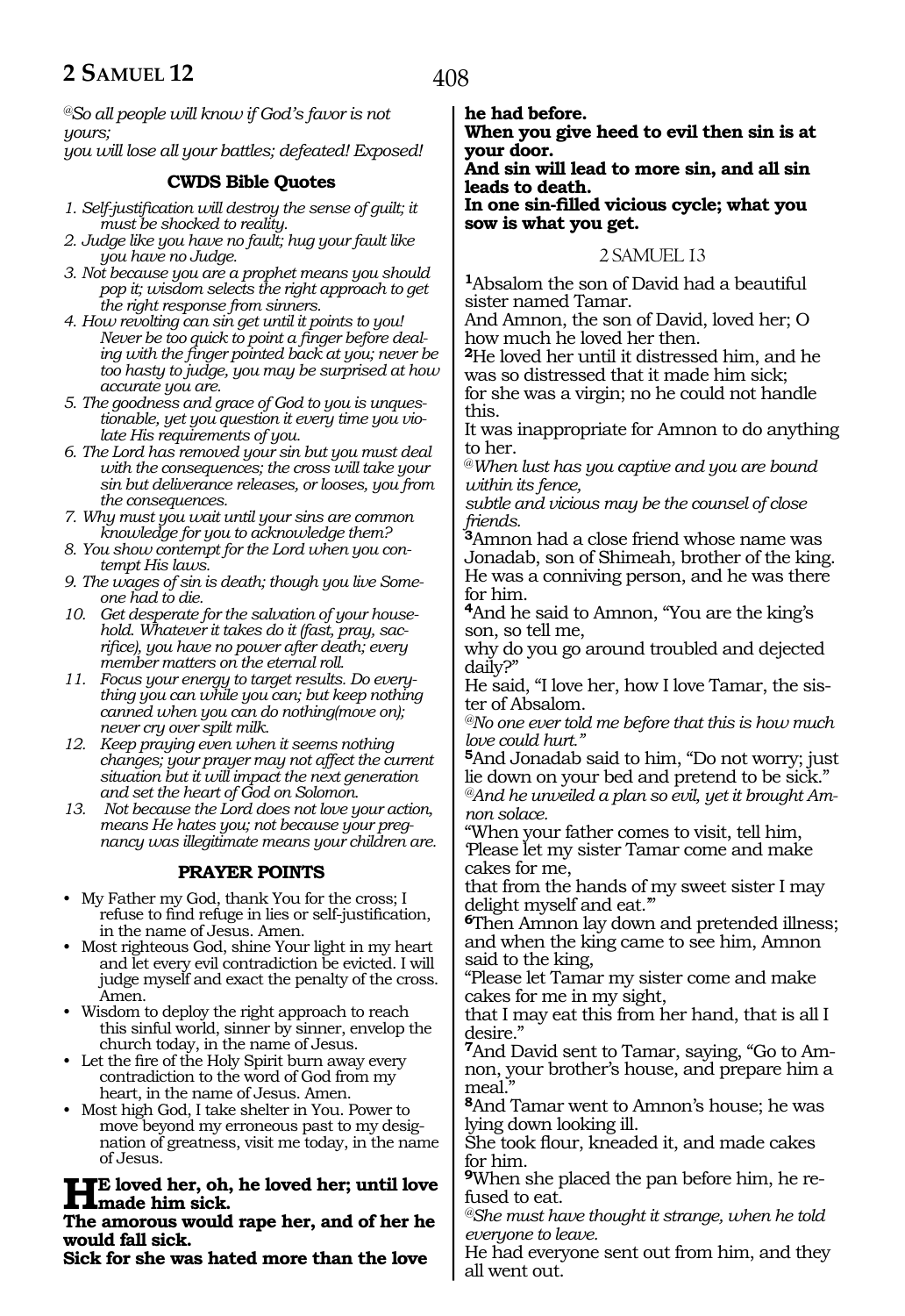**<sup>10</sup>**Then Amnon said to Tamar, "Bring the food into my bedroom,

let me eat it there from your hand."

And Tamar took the cakes she made to Am-<br>non her brother in his bedroom, *in innocence.* <sup>11</sup>When she brought it for him to eat it, things began to change.

He held her hand, and said, "Come lie with me, my sister." He must have been deranged. <sup>12</sup>She responded, "No! Do not force me, my brother; this folly should not be done in Israel. Do not do this disgraceful thing!

**<sup>13</sup>**Where will I make my shame to go? And you would be as one of the fools in Israel.

Listen to wise counsel; go ask the king for me; he will not withhold me from you, certainly."

**<sup>14</sup>**But Amnon would not listen; by strength he held her down.

He raped her and did wickedness; *would he do the right thing now?*

*@Was it love or pure lust that tormented him that way?*

*When strong love turns to hatred, Satan is having* 

15Amnon hated her fiercely, so much that his hatred for her was greater than the love he had for her before.

And Amnon said to her, "Arise and be gone, woman!" *This evil had now matured.*

*@Wisdom is a woman, and she says, "Forsake your sin."*

**16**Tamar said to him, "O no! This evil of sending me away is much worse than what to me you did."

*She is calling from the housetop!*

But he would not listen to her.

**<sup>17</sup>**Then he called his servants, and said, "Put this woman out!

Take her away from me and bolt the door behind.

*Abused and mistreated, she was screaming in her mind!"*

**<sup>18</sup>**She had on a robe of many colors that the king's virgin daughters wore.

And Amnon's servant put her out and behind her he bolted the door.

**<sup>19</sup>**And Tamar put ashes on her head, and ripped the multi-colored robe,

and with her hand on her head, she wept bitterly; her tears overflowed.

**<sup>20</sup>**And Absalom her brother said to her, "Has Amnon your brother raped you?

Hold your peace, my sister. He is your brother, do not take it to heart."

So Tamar remained desolate in the house of her brother Absalom.

**<sup>21</sup>**And when David heard this news, he was very angry.

**<sup>22</sup>**Brothers but not speaking; Absalom spoke to Amnon neither good nor bad;

for Absalom hated Amnon for forcing his sister Tamar.

*@This was not the moment; he would wait for the right time.*

*Two full years and his anger never died.* **23**After two full years, Absalom had sheepshearers in Baal-hazor, which is close to Ephraim;

so he invited all the sons of the king. **<sup>24</sup>**Absalom came to the king and said, "Your servant has sheepshearers; please let the king and his servants go with me."

**<sup>25</sup>**But the king said to him, "No, son, let us not all go, lest we burden you."

And he urged him, but he would not go; so he blessed him.

**<sup>26</sup>**And Absalom said, "If not, send my brother Amnon,

and with him send all the king's sons." **<sup>27</sup>**The king asked him his reason, saying, "Why should he go with you?"

But Absalom urged him persistently, so he permitted Amnon and all the king's sons to go with him.

*@There was feasting and rejoicing, but Absalom had only one plan.*

*He found consolation, saying, "Tonight I get my man."*

**28**Absalom had commanded his servants, saying, "Observe carefully, when Amnon's heart is drunken, and when I tell you, 'Strike Amnon!' Then kill him; do not be afraid!

Have not I commanded you? Be valiant and exhibit courage."

**<sup>29</sup>**So Absalom's servants did to Amnon as he had commanded.

Then all the king's sons got up, got on their mules and fled.

**30**And while they were returning, David received the news,

"Absalom has killed all the king's sons and not one of them remains to you!"

*@He may have thought of God's warning, but this was much more than he could bear.*

**31**So King David rose up and ripped his garments and laid there on the ground;

and all his servants stood by with their clothes torn.

**<sup>32</sup>**Then his nephew Jonadab, the son of his brother Shimeah, *the one who counseled Amnon to sin;* answered and said,

"Do not let my lord believe that they have killed all the king's sons, for Amnon alone is dead.

"This has been determined by Absalom from the day he forced his sister Tamar.

**<sup>33</sup>**"Do not let my lord take this thing to heart thinking that all the king's sons are dead; only Amnon is dead."

**34**Then Absalom fled, and the young watchman looked and saw many people coming from the road on the hillside behind him. **<sup>35</sup>**And Jonadab said to the king, "Look, the king's sons are coming; as your servant said, so it is."

**<sup>36</sup>**And as soon as he had finished speaking, the king's sons came,

and they lifted up their voice together and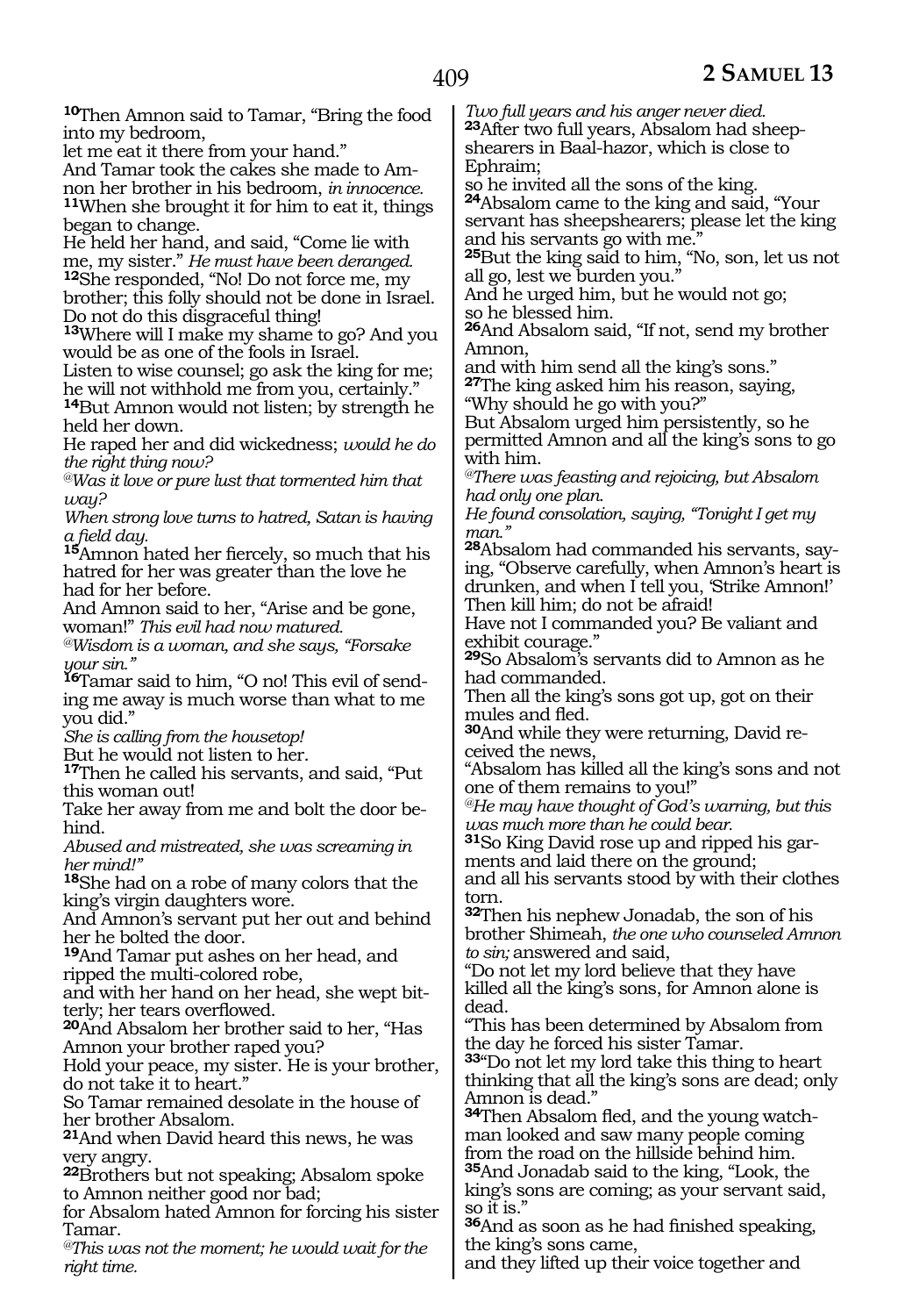wept.

The king and all his servants wept exceed- ingly.

*@When there is murder within families, pain comes not in one but in two ways.*

**37**But Absalom fled to Talmai, the son of Ammihud, king of Geshur.

And David mourned for his son every day.

**<sup>38</sup>**And Absalom was in Geshur for three years. **<sup>39</sup>**And King David longed to go to Absalom, for Amnon was already dead.

He yearned for the living, for concerning Amnon he was comforted.

#### **CWDS Bible Quotes**

- *1. If you cannot have it, get over it, before it gets all over you, overpowers you and gets you going overboard.*
- *2. Friendly advice is hostile if it sets a trap for your soul and for your life; the word of God remains the best measuring standard for advice received.*
- *3. Play by the rules or you may get what you want and everything you don't want with it; or otherwise, get what you want and lose everything.*
- *4. Love is based on principles while lust is based on feelings; lust is a demonic spirit that rides you to your own disaster.*
- *5. Honor the purity of your fiancee; never take it unless it is given; if you fake it to take it you will 'lose it' after you abuse it.*
- *6. It is not from the heart or spirit but demonic lure of flesh if it leaves you angry and heartless after it is gratified.*
- *7. Never be pumped up for pleasure unless you are prepared for the responsibility; you take her you have her and the offspring.*
- *8. There is no casual sex just demonic casualties.*
- *9. It may be over but it will never just go away; deal with it before it returns to deal with you.*
- *10. There are consequences for every action; delay may mean it is deferred but not deterred.*
- *11. Sexual sin in any area brings perpetual problems on you and on your household; exercise restraint and discipline.*

# **PRAYER POINTS**

- Power of self-restraint and self-control fall upon every believer now, in the name of Jesus.
- Let every friendly spirit in my life speaking death into my destiny be fanned away by the blood of Jesus; I call forth friends who will speak the truth even if it hurts. Amen.
- My Father, my God, I will obey Your laws and fear You in all my ways. Amen.
- Let the spirit of intense lust operating among the youths in the body of Christ receive a divine rebuke, in the name of Jesus.
- Spirit of purity in dating and marriage, embrace believers globally, in the name of Jesus.

**THE wheel of deception is turning.**<br>Tell me, is the king yet deceived? **When nothing can get his compassion, They will get to his heart through deceit. A heart grieved with longing, Telling wisdom and judgment to give way; But when your field burns with fire, You will see the thing changing face.**

# 2 SAMUEL 14

**<sup>1</sup>**Joab the son of Zeruiah perceived there was a longing,

that the king's heart was towards Absalom his son.

**2**And Joab sent for a wise woman from Tekoah; and he connived a plan.

"Make yourself look like a mourner, and put your mourning apparel on.

Do not anoint yourself with oil, but act as if for the dead you have been mourning long.

**<sup>3</sup>**"Go to the king and speak in this manner." So Joab gave her the words.

**<sup>4</sup>**And when the woman of Tekoa came to the king,

she fell on her face prostrate before him, and said, "Help, O king!"

**<sup>5</sup>**Then the king said to her, "What troubles you? What is the problem?"

And she answered, "I am a widow; my husband is dead.

**<sup>6</sup>**"Now I have two sons; they fought each other in the field; no one was there to part them, and one struck the other and he is dead.

**<sup>7</sup>**"Now the whole family wants his brother to pay with blood,

saying, 'Deliver him that we may kill him for the life of his brother;

yes, we will destroy the heir also.'

They desire to put out my coal, and not leave my husband a name or remnant on the earth."

**<sup>8</sup>**Then the king said to the woman, "Go to your house and I will give charge concerning you." **<sup>9</sup>**And the woman said to the king, "Let the

king and his throne be guiltless,

and let the iniquity be on me and my father's house."

**<sup>10</sup>**So the king said, "Whoever says anything to you, bring that person to me, and he shall not touch you anymore."

**11**Then she said, "Please let the king remember the Lord your God,

and do not allow the avenger of blood to destroy anymore, lest they destroy my son." And he said, "As the Lord lives, not one of your

son's hair shall fall to the ground." **<sup>12</sup>**Then the woman said, "Please permit your maidservant to speak one more word to the

king." And he said, "Say on." **<sup>13</sup>**So the woman said, "Why have you thought

to do such a thing against the people of God? son in that the king has not brought home his son who is banished.

**<sup>14</sup>**"For we must all die as water spilled on the ground, which cannot be gathered up again; but God does not take a life away, but He has devised a means,

that His banished ones are not expelled from Him."

*And the wheels of deception turned.*

**<sup>15</sup>**"Therefore, I have come to speak to my lord of this thing because the people have made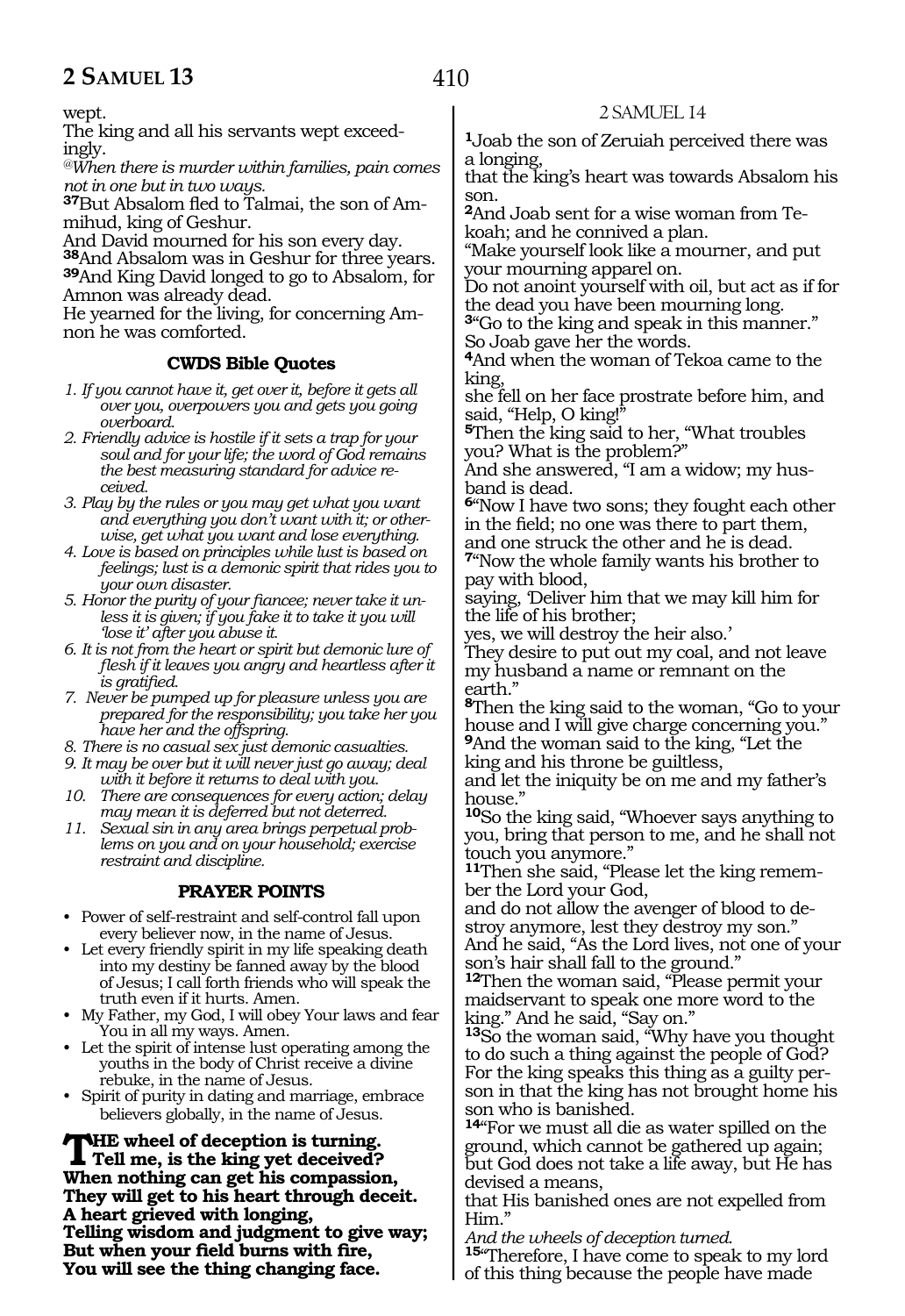# 411

me afraid.

And I said, 'I will speak to the king, perhaps he will grant me relief.

**16**'For the king will hear and deliver his maidservant from the hand of the man who would destroy me and my son from God's inheritance.'

**<sup>17</sup>**Then I said, 'Your word, O king, will bring comfort,

for as an angel of God, so is my lord in discerning good and bad.

May the Lord your God be with you therefore."'<br>®She had exposed an inner longing in him.

<sup>18</sup>The king answered and said to the woman, "Now, do not hide from me the thing I ask you."

And she said, "Speak on my lord."

**<sup>19</sup>**And the king said, "Is the hand of Joab with you in this?"

And she said, "As your soul lives, my lord king,

no one can turn to the left or the right hand from anything you have spoken.

It was your servant Joab who commanded me to do this;

it is he who put all these words into my mouth.

**<sup>20</sup>**"To cause you to change your mind, your servant Joab has done this thing;

but according to the wisdom of an angel of God my lord is wise, to understand everything in the earth."

**<sup>21</sup>**And the king said to Joab, "I have granted your desire, Joab.

Go, bring back my son Absalom."

**<sup>22</sup>**Then Joab fell to the ground and bowed, and thanked the king, saying,

"Today your servant knows that I have found grace in your sight, O king,

in that you have granted my request in this." **<sup>23</sup>**So Joab arose and went to Geshur, and brought Absalom back to Jerusalem.

**<sup>24</sup>**And the king said, "Let him return to his own house, he shall not see my face."

So Absalom returned to his house, but he did not see the king's face.

**25**Now in all Israel, no one was praised as Absalom for his beauty.

From the top of his head to the bottom of his foot he had no blemish in him.

**<sup>26</sup>**When the hair of his head was cut at the end of each year-for it became heavy and long\_\_

it was weighed and it weighed two hundred shekels by the king's standard.

**<sup>27</sup>**To Absalom was born three sons and one daughter whose name was Tamar. She was extremely beautiful.

**<sup>28</sup>**And Absalom lived in Jerusalem for two years, during which, he never saw the face of the king.

**<sup>29</sup>**So Absalom sent and called for Joab, to send him to the king, but he refused to come. He sent to him a second time but Joab again

refused to come to him.

*@Do you know the face of deception?*

*If you help Absalom you will know the truth.*

*When your field burns with fire,* 

*you will see it changing face on you.*

**<sup>30</sup>**So Absalom said to his servants, "See Joab's field is near to mine,

he has barley there, set it on fire."

And the servants of Absalom did as he required.

**<sup>31</sup>**And Joab rose up and came to Absalom's house, and said to him-

*his deceptive plan had backfired\_\_*

"Why have you set my field on fire?"

**<sup>32</sup>**And Absalom answered Joab, and said,

"I sent to you, saying, 'Come here, that I may send you to the king, to say,

"Why have you brought me from Geshur? It would have been better for me to be there still<sup>"</sup>

Therefore, let me see the king's face; but if iniquity is in me, have me killed."

**<sup>33</sup>**So Joab went to the king and told this to him.

And when the king sent for Absalom, he came and bowed himself on his face to the ground before the king.

*And history recorded,* as David kissed his son Absalom,

*deception swayed sound judgment and wisdom.*

#### **CWDS Bible Quotes**

- *1. Your evil deed commands judgment, while love constantly wrestles judgment demanding mercy.*
- *2. Compassion contends with the compulsion of sound principles in a battle that only wise intervention can decide.*
- *3. When your natural heart of compassion can compel you to act on behalf of others but cannot move you to act on your own behalf, the hypocrisy will confront you.*
- *4. There are no two standards in judgment, it is called partiality or double-standards.*
- *5. It is good to hear others but it is best to hear God, let Him be the final voice in every matter.*
- *6. Forgiveness is unconditional, it is dictated by the laws of love; restoration of rights and privileges are conditional, it is dictated by the laws of change.*

*7. God relishes the restoration of the banished so much that He reached out to Israel constantly; so much that He paid the highest price imaginable, the ultimate cost, the cross.*

*8. Take more value in the beauty of your heart and in your relationship with God than in your physical features or deception will mislead you.*

*9. Don't be too fired up to intervene for a cold-blooded murder you may attract fire to your own fields.*

*10. Never abuse relationship to procure endorsement; keep it pure and honest at all times.*

#### **PRAYER POINTS**

- Merciful God, thank You for Your relentless love speaking mercy into my life, in the name of Jesus.
- Let the love that covers a multitude of sin enter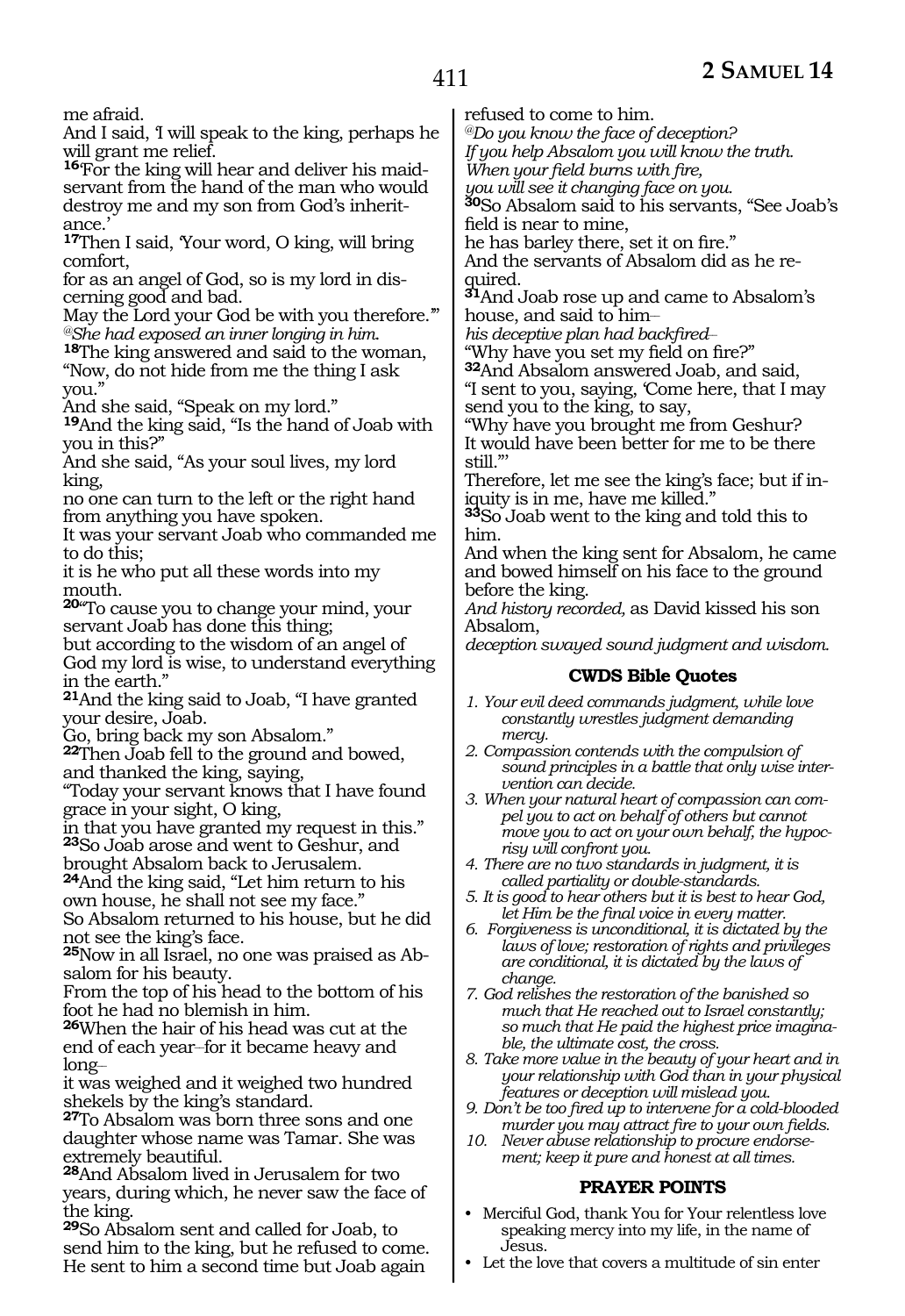the hearts of people everywhere in communities, churches, friendships and families. Amen.

- Father, unite my heart in Your laws and remove every hypocrisy in me, in the name of Jesus.
- All knowing God, I drink from Your cup of wisdom for every decision I make, in Jesus' name.
- Let the word that will resolve every conflict of my soul, break through and locate me today, in the name of Jesus. Amen.

# **Oh, why did he do it? Why did he hurt me so?**

**He took away my people and the friend that I have known.**

**Oh, counselor and friend, you who used to make me strong;**

**I once leaned on your wisdom and was strengthened by your hands. Now I run, but I need order; I will put a** 

**plan in place,**

**But it hurts for I am running from the son of my own veins.**

#### 2 SAMLJEL 15

**1**After this Absalom prepared for himself chariots and horses, and fifty men to run before him.

*To blaze a trail of evil in rebellion to his father, the king.*

**<sup>2</sup>**And Absalom would rise up early and stand up beside the highway to the gate.

And so when anyone with a case came to the king for justice, he would call to him and say, "What city are you from?" And they would say, "Your servant is from this or that tribe of Israel."

**3**Then Absalom would say to him, "Your matter is good and right, but the king has no deputy with him to attend to your needs."

**4**"Oh, that I was a judge in the land, so everyone who needed justice could come to me; then I would give him justice."

*Absalom revealed his dark thoughts of rebellion. There was none as sweet as Absalom as he worked his deceptive plan.*

**<sup>5</sup>**Everyone got a kiss from him, whenever they came near to bow to him to pay him obeisance.

**<sup>6</sup>**Absalom did this to all Israel who came to the king for judgment;

so in this manner, Absalom stole the hearts of the men of Israel.

**<sup>7</sup>**Four years Absalom did this; four years he was allowed.

But after four years Absalom said to David, "Let me go to Hebron and pay my vow.

**<sup>8</sup>**"For I vowed a vow while I dwelt in Geshur in Syria, saying,

'If the Lord brings me back to Jerusalem, I will serve Him."

**<sup>9</sup>**And the king said to him, "Go in peace." *@Rather, his aim was to disturb the peace, but as they say, 'Nobody knew.'*

So he set out for Hebron.

**10**Then Absalom sent spies throughout all Is-

rael, saying,

"As soon as you hear the sound of the trumpet, say, 'Absalom reigns in Hebron!'"

**<sup>11</sup>**And two hundred specially invited men went with Absalom.

They went along in ignorance, they did not know what he had planned.

**<sup>12</sup>**Then Absalom sent for Ahithophel the Gilonite, from Giloh, David's counselor and friend, while he offered sacrifices.

And the conspiracy grew strong, for the support for Absalom increased,

and the people who came to him grew continually.

**<sup>13</sup>**And a messenger came to David, saying, "The hearts of the men of Israel are with Absalom."

**<sup>14</sup>**So David said to all his servants with him at Jerusalem, "Arise and let us run\_\_

*@When a fighter is not fighting, you can guess, it was his son\_\_*

quickly, let us flee in haste lest Absalom overtake us and we do not escape,

and lest he strike the city also with the sword." **<sup>15</sup>**His servants said to the king, "We are your servants, ready to do whatever you command."

**<sup>16</sup>**So the king left with all his household; but he left ten concubines;

their job was to keep the house so they were left behind.

*@David never took part in rebellion; now he would not defend himself;*

**<sup>17</sup>**The king fled the city with all the people who followed, and on the outskirts he stopped.

**<sup>18</sup>**Then all his servants passed before him; and all the Cherethites, and the Pelethites,

and all the Gittites, six hundred men who had followed him from Gath; they all passed before the king.

**<sup>19</sup>**Then David said to Ittai the Gittite, "Why are you going with us today?

You are a stranger and an exile from your own place, return and remain with the king.

**<sup>20</sup>**"You came just yesterday.

Should I make you go up and down with us, since I go just where I may?

Return and take your brethren back, and may mercy and truth be with you."

**<sup>21</sup>**But Ittai answered the king, saying, "As the Lord lives, and as my lord the king lives,

your place is my place, whether in death or in life."

*@The kingdom needs commitment, true to death, ready to die.*

**<sup>22</sup>**So David said to Ittai, "Go on, cross over." So Ittai the Gittite and all his men and the children with him crossed over.

**<sup>23</sup>**And all the country wept aloud, and all the people crossed the Brook Kidron.

The king himself also crossed the brook and they travelled the road towards the wilderness. **24**And Zadok was there also, and all the Levites, carrying the ark of the covenant.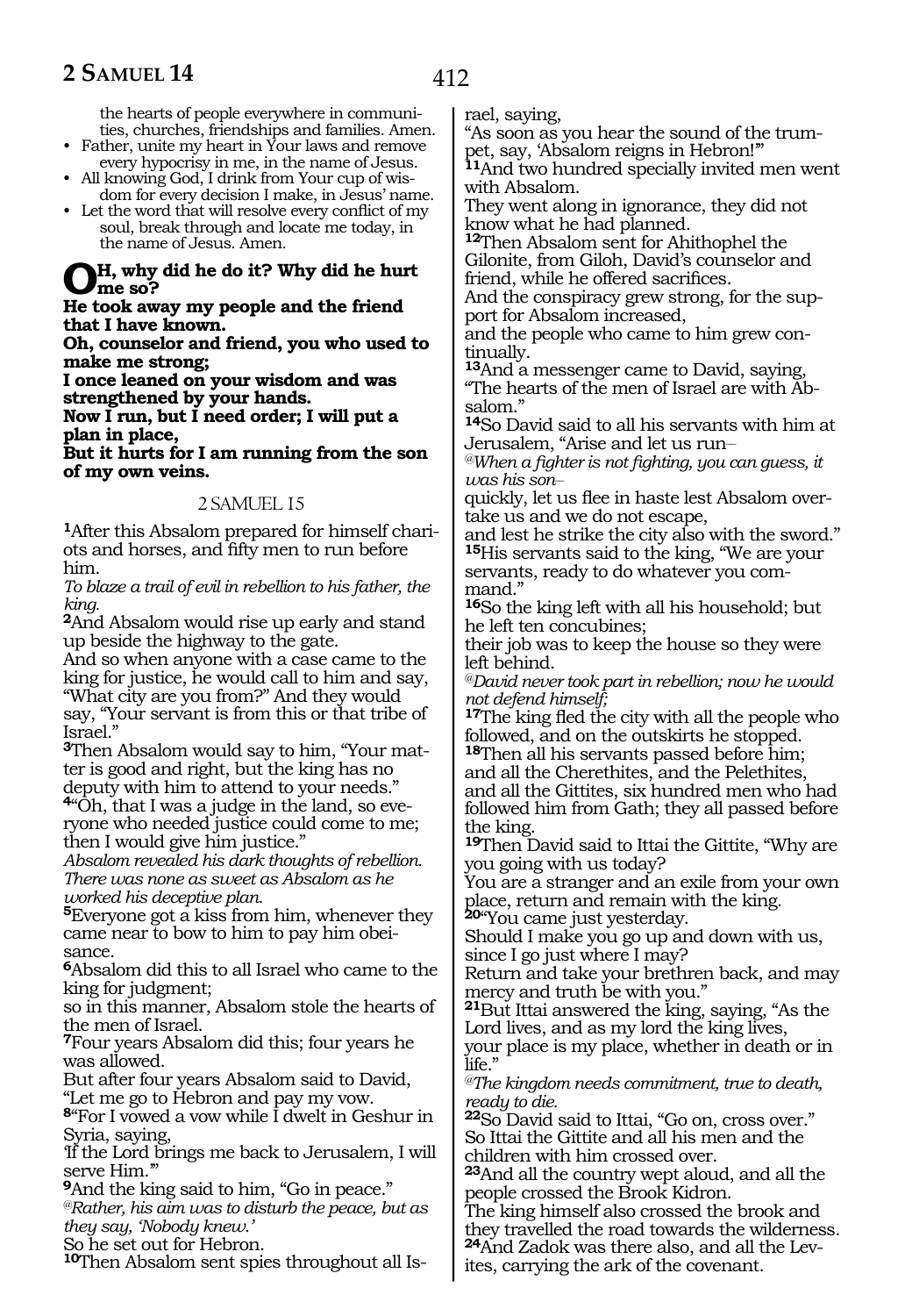And they set down the ark of God, and Abiathar went up until all the people had finished crossing Kidron.

**<sup>25</sup>**Then the king said to Zadok, "Return with the ark of God to the city.

If I find favour in the eyes of the Lord, He will bring me back, and show it to me again along with His dwelling place.

**<sup>26</sup>**"But if He says, 'I do not delight in you,' here I am, let Him do to me as He desires then."

**<sup>27</sup>**The king said to Zadok the priest also, "Are you not a seer? Return to the city; go back in peace.

And take with you your two sons, Ahimaaz your son, and Jonathan the son of Abiathar. **<sup>28</sup>**"l will remain in the plains of the wilderness

until you send words to inform me." **<sup>29</sup>**So Zadok and Abiathar carried the ark of

God back to Jerusalem, and they remained there, as David commanded.

**<sup>30</sup>**And David wept as he went up barefooted by the ascent of the Mount of Olives.

And all the people with him covered their heads and went up, weeping as they went with their king.

**31**Then someone told David, saying, "Ahithophel is among the conspirators with Absalom."

And when David heard this he prayed against his strength;

*@tearing down the strongholds of the enemy, even before they manifest.*

He said, "Lord, I pray, please grant me this, turn the counsel of Ahithophel into foolishness."

**32**And when David had come to the mountaintop where he worshipped God, Hushai the Archite came to meet him,

his robe was ripped and he had dust on his head.

**<sup>33</sup>**David said to him, "If you come with me you will become a burden to me.

**<sup>34</sup>**"But if you go back to the city and say to Absalom, 'I will be your servant,

as I served your father formerly, so will I serve you; I am at your command.'

By doing this you may defeat Ahithophel's counsel on my behalf.

**<sup>35</sup>**"See, you have Zadok and Abiathar the priest with you there.

Whatever you hear from the king's house, tell it to Zadok and Abiathar.

**36**"They have with them their two sons, Ahimaaz and Abiathar, and you shall send to let me know everything you hear by them."

*@He was running, he was grieving, with a band of weeping men;*

*The grief made worse when they told him he lost a counselor and a friend.*

*Yet he took time to worship; pain could not cancel praise*

*And he took time for planning; wisdom was not washed away by tears.*

*While the rocks became his pillow and the insects sang him tales,*

**<sup>37</sup>**Hushai went back to the city; he had a plan in place.

And Absalom came into Jerusalem.

#### **CWDS Bible Quotes**

- *1. Beware of those who extend their hands but not their hearts; you send them off in peace but they desire to send you off in pieces.*
- *2. You can win the hearts of men by manipulation but you will lose the heart of God and win His wrath instead.*
- *3. You may be desired and wanted by people on earth but when you steal power it makes you an unwanted person in heaven.*
- *4. Fix your expectation on God and you will never be disappointed by the actions of men.*
- *5. Make God your trust and confidence, since your dearest confidante and most trusted friends will turn against you.*
- *6. The wound of a friend goes deeper and the hurt of a son more painful than any physical pain.*
- *7. It is best to die on the field of commitment for what you believe in than to live in the place of comfort with a divided unfaithful heart.*
- *8. Not because you are displaced means the house of God must move with you; do whatever it takes to ensure the house of God is not affected by your personal crisis.*
- *9. Let go and express your feelings; God understands the language of your tears.*
- *10. Not because they are not on your side means they are not wise; pray for God to confuse their counsel, make their wisdom foolishness and dismantle their strength.*
- *11. Even in crisis, and especially in crisis, understand strategic deployment; position your greatest assets in the most pivotal places to maximize your advantage.*

# **PRAYER POINTS**

- Holy Spirit, let every person plotting evil against me in my environment be exposed and disgraced. Spirit of discernment and wisdom envelop my life now, in the name of Jesus.
- Righteous Father, let every deceptive manipulating spirit operating in the body of Christ receive angelic shutdown today, in the name of Jesus.
- All knowing God, I pray for Your eyes, not for popularity; help me to walk before You with a perfect heart. Amen.
- Most high and holy God, thank You for everyone You have placed in my life but all my hopes and expectations are on You. Amen.
- Let every unfaithful spirit operating in my environment under the guise of friendship receive divine rebuke today, in the name of Jesus.
- Power to forgive and to release friends and family who have caused hurt and pain fall upon believers now, in the name of Jesus.

# **BRUISED, battered, dejected and cast**<br> **Bdown,**<br> **Vet while you are harding under the**

**Yet while you are bending under the weight, someone is casting stones. Your counsel that you leaned on, your foe it now defends,**

**And your concubines are humbled in the sight of all Israel.**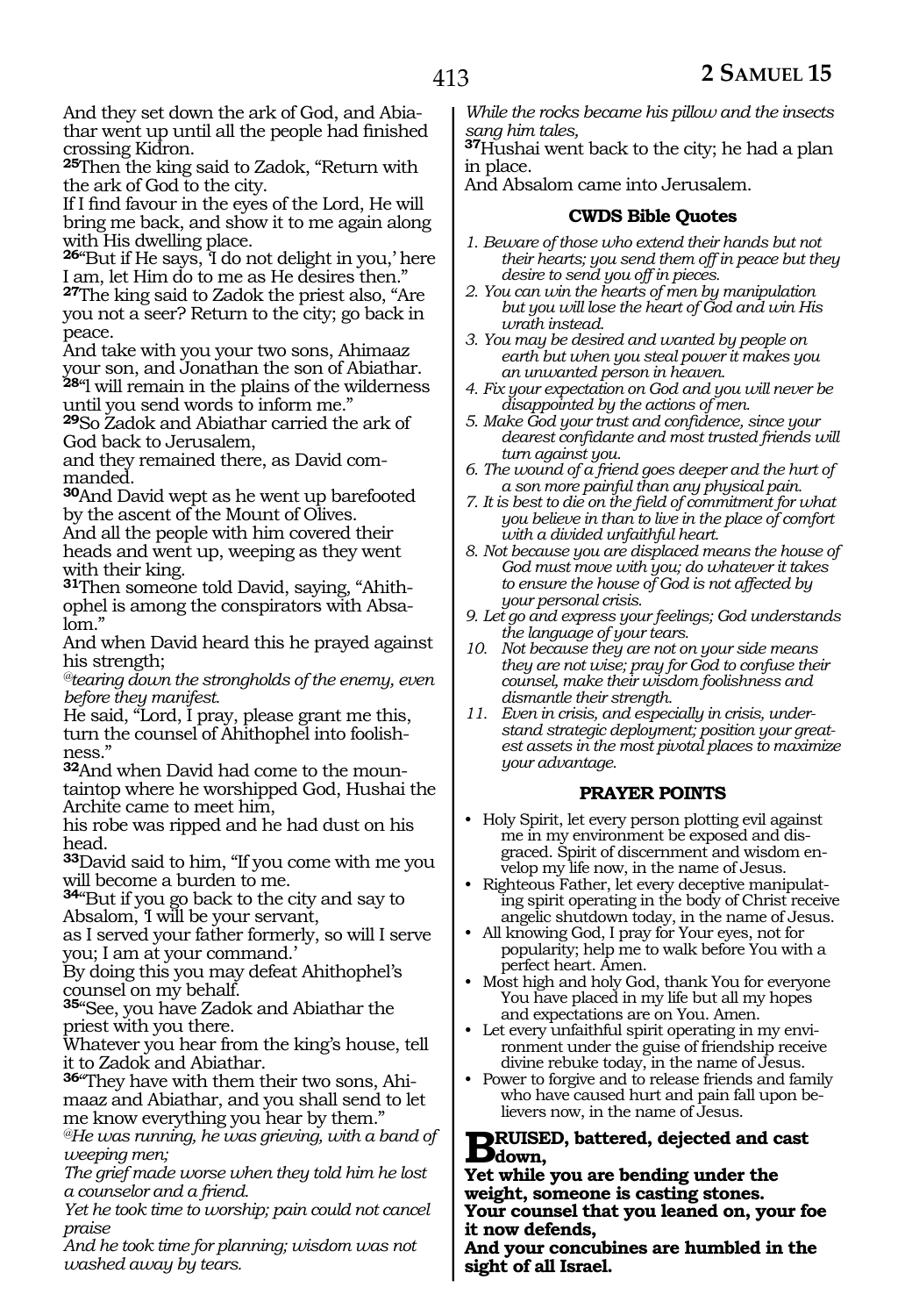#### **Bruised, battered, dejected and cast down, "What more hurt can be inflicted? Leave that insulting man alone."**

#### 2 SAMUEL 16

**<sup>1</sup>**When David had gone just past the top of the mountain, Ziba, Mephibosheth's servant met him with two donkeys.

They were carrying two hundred loaves of bread, one hundred clusters of raisins, one hundred summer fruits, and a skin of wine. **<sup>2</sup>**And the king said to Ziba, "What do you mean by these?"

He said, "The donkeys are for the king's household to ride on; the bread and the fruit is for the young men to eat,

and the wine is drink for any who become weak in the wilderness."

**3**Then the king said, "So, where is Mephibosheth, your master's son?"

And Ziba replied to the king, "He remains in Jerusalem, for he says, 'Today the Lord will restore to me my father's kingdom.'" *The fruits brought necessary comfort but the* 

*words cut deep.*

**<sup>4</sup>**And the king said to Ziba, "To you belongs all that belonged to Mephibosheth."

And Ziba said, "I humbly beseech you that I may find grace in your sight, O king!"

*@He had extended kindness to the son of his friend Jonathan; now he felt betrayed once more, yet nothing prepared the king for the upcoming stones.*

**<sup>5</sup>**When King David came to Bahurim, a man from the family of the house of Saul, met him there;

his name was Shimei the son of Gera and he came out and cursed continuously as he came.

**<sup>6</sup>**He threw stones at David and all the servants of the king.

*In the midst of his dilemma, oh, no, not this again.* All his people and the mighty men were on his right hand and on his left.

**<sup>7</sup>**And Shimei cursed saying, "Come out! Come out! You evil bloody man!

**<sup>8</sup>**"The Lord has repaid you for all the blood of the house of Saul."

*He knew in his heart, he was always true to Saul.* "The Lord has delivered the kingdom into the hand of your son Absalom.

Now you are caught in your own evil for you are a bloody man!"

**<sup>9</sup>**"Then Abishai responded, "Should this dead dog curse the king, my lord?

Let me go over, I beg you, and I will take off his head."

*@David did not do it against Saul's javelins, now again he would not defend himself.*

**<sup>10</sup>**And the king said, "You sons of Zeruiah, what have I to do with you?

Let him curse, for the Lord has said to him, 'Curse David.' Who shall say then, 'Why are you doing so?'"

**<sup>11</sup>**And to Abishai and to all his servants David said, "My son from my own body seeks my life. How much more then may this Benjamite? Leave him alone and let him curse; he is doing as the Lord orders him.

**<sup>12</sup>**"Perhaps the Lord will look on my affliction and repay me with good for this cursing that he is cursing me with this day."

**<sup>13</sup>**So David and his men continued on their way,

and Shimei went along the hillside opposite him, cursing and throwing stones at him and dust also.

*He just would not go away.*

**<sup>14</sup>**And David and all the people with him be- came weary, and there they refreshed themselves.

**<sup>15</sup>**And Absalom and all the men of Israel came to Jerusalem. With him was Ahithophel.

**<sup>16</sup>**And when Hushai the Archite, David's friend, came to Absalom,

Hushai said to Absalom, "God save the king!" *Perhaps intending, "Only God can save you!"* **<sup>17</sup>**And Absalom said to Hushai, "Is this your

kindness to your friend?

Why did you not go with David your friend?" **<sup>18</sup>**And Hushai said to Absalom, "Oh, no! My allegiance is with the one the Lord and all the men of Israel choose."

**<sup>19</sup>**"Furthermore, whom should I serve? Should I not serve in the presence of his son as I served in your father's presence?

So will I serve in your presence also."

**<sup>20</sup>**Then Absalom said to Ahithophel, "Advise us what we should do."

**<sup>21</sup>**And Ahithophel said to Absalom, "Go in to your father's concubines, whom he left to keep the house;

then all Israel will hear that by your father you are abhorred, and the hand of all who are with you will be strong."

**<sup>22</sup>**So they pitched a tent for Absalom on the top of the house,

and Absalom went in to his father's concubines in the sight of all Israel.

*@It was as Nathan told David, when with Bathsheba he had sinned.*

*The thing he did in secret was now a public reproach for him.* 

**<sup>23</sup>**And the counsel of Ahithophel which he counseled in those days,

was as if one had enquired at the oracles of God.

So was all the counsel of Ahithophel both with David and with Absalom.

*@Above the constant threat to his life, and the many betrayals that pierced him like knives; and above the loss of his beloved counselor and friend;*

*and much more than the stones Shimei threw; in fact David ignored them.*

*He was hurt much more for it was done by his son; his very own.*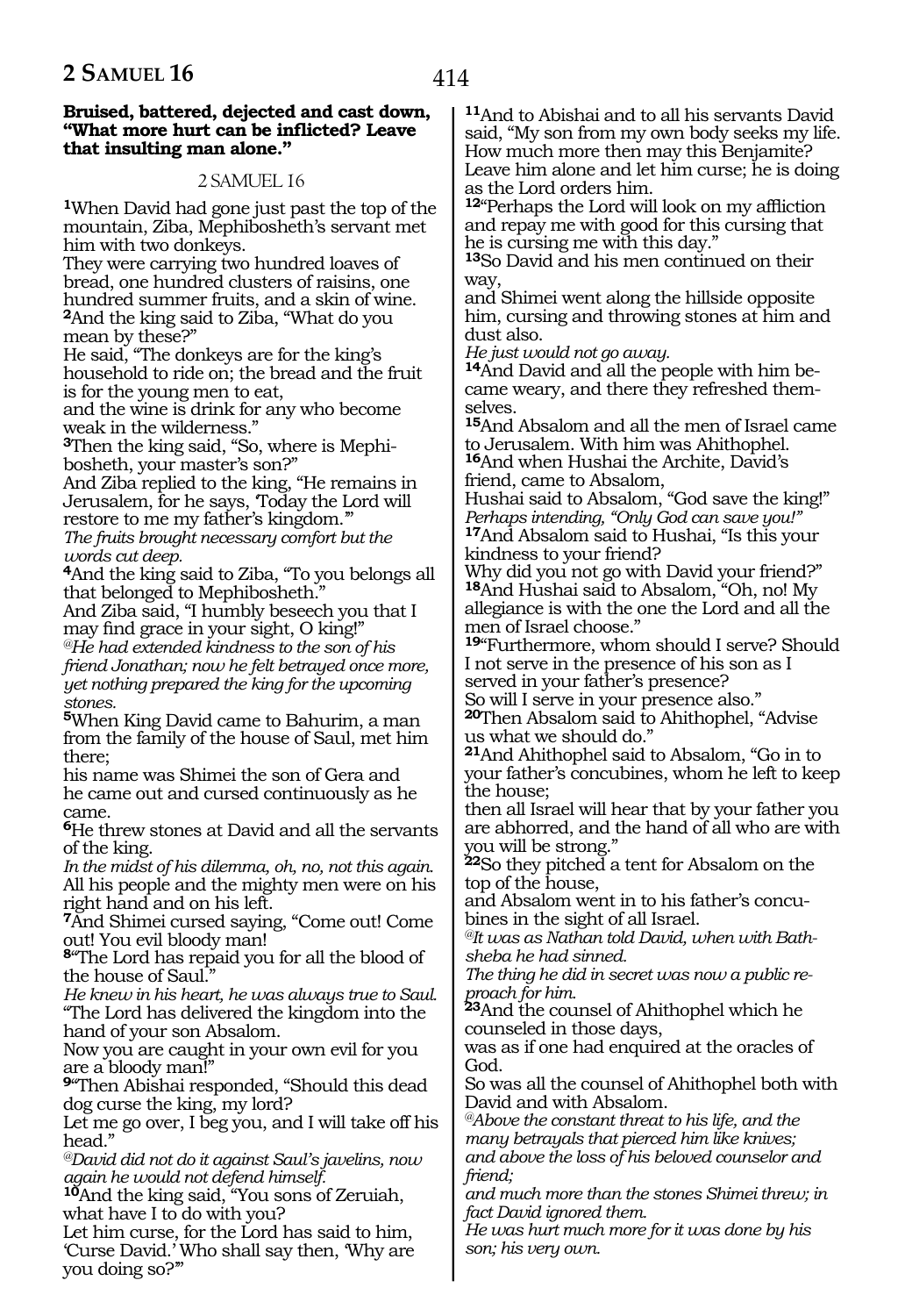# **CWDS Bible Quotes**

- *1. As with business so with giving; the greater the need you meet the greater the blessing released to you.*
- *2. The weight of your giving is in your motive; always give with a pure motive.*
- *3. Even when the moment is in doubt let the outcome be settled in your heart and you will speak to the future as if settled (as David did to Ziba with assurance of return, in his gift to him).*
- *4. There is nothing more painful than having wrong added to wrong, yet nothing more graceful than leaving it to God.*
- *5. There are people carrying personal hurts and pain waiting for an opportunity to off-load on you; have the mind not to take it personal.*
- *6. It may be grievous and aggravating but your restraint is a powerful presentation to God that your reliance is totally on Him.*
- *7. The serving of pride you swallow will be a hook to bring you down from your place of heights to the shallow.*
- *8. Sexual sin will come back to haunt you in unimaginable ways; hear the word of God; it never misses.*
- *9. Be careful who you make your advisers and companions, they may have a secret agenda; be guided by the Spirit.*
- *10. Having the wisdom of the oracles of God is considered foolish if it is not applied in the will of God or to the things of God.*

# **PRAYER POINTS**

- Great and mighty God, let my resources and my time be expended meeting needs; let the cry of souls be my greatest motivation. Amen.
- Jesus my Lord, I order my heart after You in purity and love; I give because You gave. Amen.
- Faith to believe the good word of God and to appropriate things yet to be received, envelop me now, in the name of Jesus.
- I release everyone who has wronged me and everyone who has mocked me in my troubled times; Father forgive them, they have no clue what they were doing. Amen.
- Burden lifter, look beyond the transgressions of all my enemies to their troubled hearts and speak complete healing and deliverance. Amen.

**HE counseled as from the oracles; his counsels were all good, But if the counsel is defeated, so are the grounds on which he stood. A hand was with King David, defeating good counsel was his role; He counseled to the heartbeat. He counseled to the soul. He knew that any battle David fought would have been won, But the war would not be over unless he exposed the crown. Corns and beans and lintels, butter, cheese and kine, Were brought to King David, while good** 

**counsel, hung itself and died.** 

# 2 SAMUEL 17

**<sup>1</sup>**And Ahithophel then said to Absalom, "Let me chose *12,000* men;

and arise and pursue David tonight and corner him.

**<sup>2</sup>**"I will come on him when he is weary and weak, and I will make his camp afraid. And all the people with him will flee from him, and I will strike my old friend dead.

I will strike only the king.

**<sup>3</sup>**"Then I will bring back all the people; the principle is this:

just one death will seal your victory; one life will bring all the people peace."

**<sup>4</sup>**The saying pleased Absalom and the elders of Israel.

**<sup>5</sup>**Then Absalom sent for Hushai the Archite, saying, "Let us hear what he has to say as well.'

**<sup>6</sup>**When they brought Hushai to Absalom, he said to him, "Ahithophel counseled saying this;

is this a good counsel? It is now your time to speak."

**<sup>7</sup>**And Hushai responded to Absalom, "This counsel of Ahithophel is not good counsel at this time.

**<sup>8</sup>**"You know your father and his men;

they are mighty men, very alert in their mind, and vicious like a bear robbed of its cubs. And your father is a man of war and with the

people he will not camp. **<sup>9</sup>**By now he is in hiding in some pit or in some other place.

When some of us are killed at the start, those who hear it will say,

'They have slaughtered some of the people who follow Absalom."

*@And like a skilfull weaver he plagued their minds with doubt.* 

**10**He said, "Would you like to see all your valiant, and lionhearted men utterly melt? Your father is a mighty man, and it is known to all Israel;

and the men with him are valiant men." *@Now he wove another web to make them feel secure and strong.* 

**<sup>11</sup>**"It is my counsel therefore, that you gather all of Israel together to Beersheba from Dan; they shall be present in multitude like the seashore's innumerable sand.

And you must go to battle in person*."* 

*@The principle was this:*

*One death would seal the victory; one life would bring all peace.*

**<sup>12</sup>***Weave on, Hushai!*

He continued, "We will find him wherever he is to be found;

and we will descend on him just as when the dew falls to the ground.

And of him, and of all the men with him we will leave none; not even one.

**<sup>13</sup>**If he enters into a city, that city shall not stand."

*He gritted his teeth,* then said this, "Then all Israel shall bring ropes,

and draw the entire city into the river, until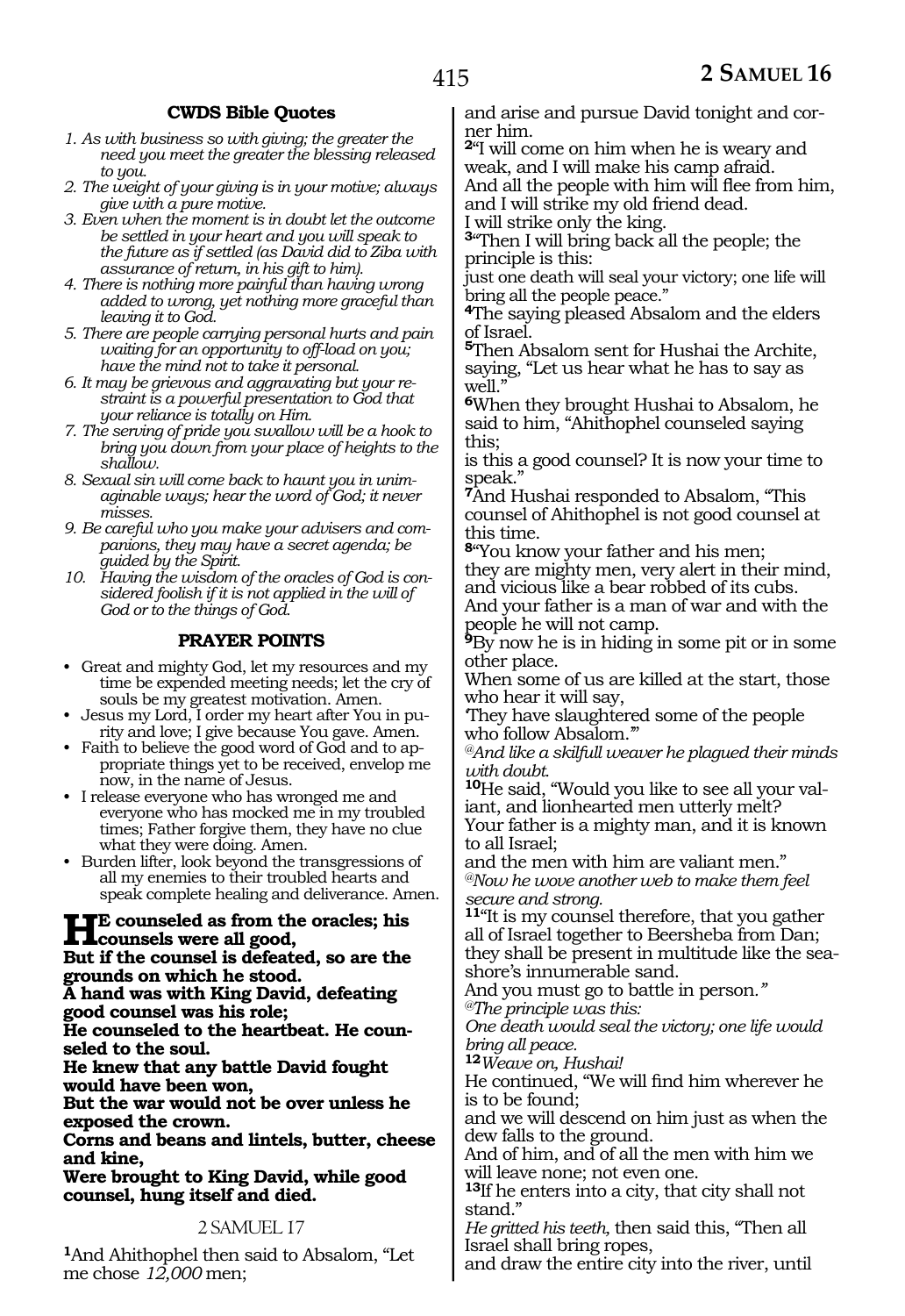there is not one remaining stone." *He punched them in their souls.* 

*By now their blood was racing, the adrenaline rising fast.* 

**<sup>14</sup>**Absalom and all the men of Israel said, "This is right counsel! Good counsel at last!

Hushai's counsel is better than that of Ahithophel."

The good counsel of Ahithophel was defeated that day.

It was the Lord's appointment so Absalom would be repaid.

**<sup>15</sup>**And Hushai said to Zadok and Abiathar the priests, "This is what Ahithophel counseled Absalom and the elders of Israel,

and this was my counsel.

**<sup>16</sup>**"Therefore, send to David quickly and tell him, 'Do not remain in the plains of the wilderness, but cross over speedily,

lest the king be swallowed up, and all the people who are with him.'"

**17**And Jonathan and Ahimaaz stayed at Enrogel, for they could not be seen coming into the city;

so they sent a female servant to them, for them to go and tell King David.

**18**However, a boy saw them and told it to Absalom.

But they quickly got away and came to a man's house in Bahurim.

He had a well in his court, and they went down into it and hid there.

**<sup>19</sup>**Then the woman spread a covering over the mouth of the well,

and she spread grain on it, and no one knew of it; none could tell.

**<sup>20</sup>**When the servants of Absalom came to the woman at the house, and said, "Where is Ahimaaz and Jonathan?"

She said to them, "They are gone over the brook of water." And when they searched and could not find them they returned to Jerusalem.

**<sup>21</sup>**When they had left, they came out of the well and went and told it to David saying, "Arise, cross over the brook quickly, for Ahithophel counseled against you."

**<sup>22</sup>**So David and all the people with him rose up and crossed Jordan.

There was not one of them left on that side of Jordan when morning had come.

**<sup>23</sup>**When Ahithophel saw that his counsel was not followed,

he saddled his donkey and went home to his city, to his house,

and he put his house in order.

*@You who betrayed the king was a brother, a counselor and a friend;* 

*reminds me of another;* he went and hanged himself.

They buried him in his father's tomb. **<sup>24</sup>**Then David went to Mahanaim, and over

Jordan Absalom and all Israel crossed.

**<sup>25</sup>**And Absalom made Amasa captain of the

army instead of Joab.

Amasa was the son of Jithra, an Israelite, who had gone in to Abigail, daughter of Nahash, sister of Zeruiah, Joab's mother.

**<sup>26</sup>**So Israel and Absalom camped in the land of Gilead.

**<sup>27</sup>**And when David came to Mahanaim, Shobi the son of Nahash from the people of Ammon, Machir the son of Ammiel from Lo-debar, and Barzillai the Gileadite from Rogelim,

**28**brought him beds and basins, earthen vessels and wheat, barley and barley-wheat and parched grain, lintels and parched seeds, **<sup>29</sup>**honey and curds, sheep and cheese of the cows, for David and the people with him to eat.

For they said, "The people are hungry and tired and thirsty in the wilderness."

# **CWDS Bible Quotes**

- *1. Go after victory, not after glory. Go hard, fast, direct and strategically target the game changer.*
- *2. Take the shepherd and the sheep will scatter, leave the shepherd and the scattered will gather. Kill the root and the tree dies, take the leader and the fight is over.*
- *3. To break wise counsel go after feelings instead of rational; to buy time go after emotions instead of wisdom.*
- *4. People who refuse to put their safety in God will find safety in crowd support; appeal to their confidence and you can draw them into personal exposure.*
- *5. Nothing feels more certain than to have the crowd behind you, yet this is for certain, Hebron will frustrate you (as it did David) unless the king(the game changer) comes to battle.*
- *6. Make it graphic, make it dramatic, make it irresistible, in order to have your one small but significant and defining counsel (Absalom must be exposed) 'make it' above true wisdom.*
- *7. Two counsels one strategy; first target the leader (David) directly; the second expose the leader (Absalom )indirectly; same principle focus on the game changer.*
- *8. The greatest mandate needs people in the right places to support it, cover it, convey it and to keep it alive. People need people.*
- *9. If they will not take your wise counsel, take it yourself; it is the end. Never take it personal if your counsel is not accepted.*
- *10. Betray the trust and confidence of dear and personal friends and the designation of misery is unbearable. Judas and Ahithophel hung themselves.*
- *11. Nothing is more comforting than ministry to needs in times of distress.*

# **PRAYER POINTS**

- Spirit of wisdom that yields decisive victories visit the battlefield of every believer, in the name of Jesus.
- Let the root cause of recurring battles in the lives of believers be exposed and uprooted, in the name of Jesus.
- Let every spirit assigned to shift my focus from wisdom and faith to emotions and feelings, be scattered to desolation, in the name of Jesus.
- My Father my God, my confidence is in You. Let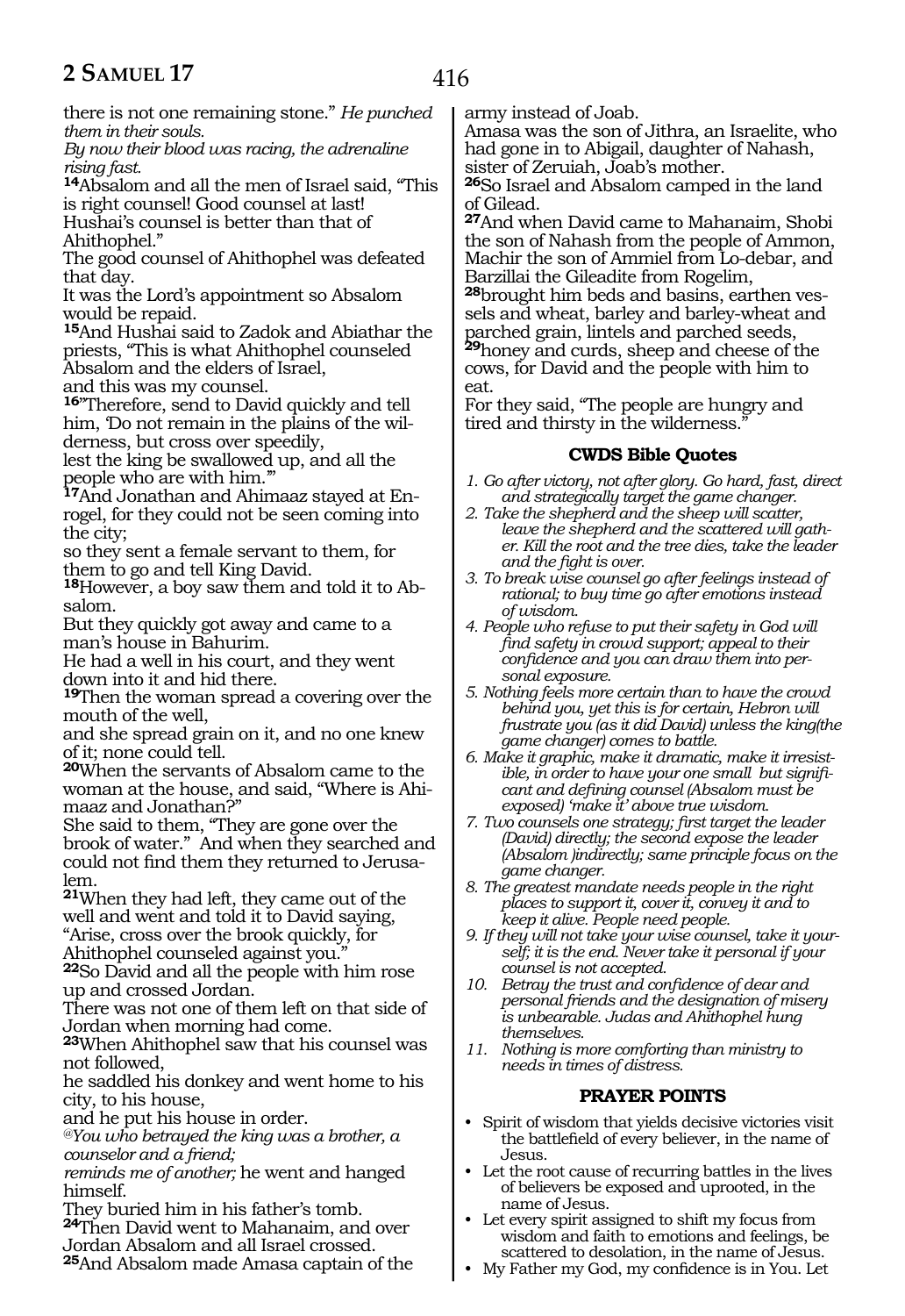every noise of distraction die, in the name of Jesus.

• Let every Absalom attacking my destiny, be exposed; be defeated. Let them expose themselves and their evil plans now, in the name of Jesus.

# **HE** was riding on a mule, he who by re-<br> **bellion came to rule;**<br>
After the enginted be nurmed, but God

# **After the anointed he pursued, but God was seeing him.**

**The seeds that he had sown, were all and fully grown;**

**To all men it shall be known when by the hair you see him swing.**

# 2 SAMUEL 18

@*He was weak and he was old; he was out there in the cold,* 

*running from a love he had known, but love was chasing him.* 

*A love he would protect for his love was unto death;* 

*when he died, King David wept; love took control of him.* 

**<sup>1</sup>**David knew the way of battle so he prepared his people.

He numbered them and set captains over thousands and captains over hundreds.

**<sup>2</sup>**Then David set them in three companies: one third under Joab, one third under Abishai the son of Zeruiah, Joab's brother, and the other under Ittai the Gittite.

And the king said to the people, "I will also go out with you myself."

**<sup>3</sup>**But the people answered, "No, master, you shall not go. If half of us die it does not matter; if we flee they would not bother; you know it is you they want.

You are worth more than ten thousand of us all; you are more useful to us from the city." *They knew victory is a targeted assignment not a numbers game.*

**<sup>4</sup>**Then the king replied, "What you think is best to do I will."

So the king stood beside the gate, and all the people went out by hundreds and by thousands.

@*Chased by love, but treat it gently.*

**<sup>5</sup>**Then the king commanded Joab, Abishai and Ittai, saying,

"For my sake, treat Absalom my son, gently." He was heard by all the people as he charged the captains concerning Absalom.

**<sup>6</sup>**So the people went out to battle Israel. And the battle was in the woods of Ephraim.

**7**And the people of Israel fell before the servants of David.

That day there was a great slaughter of twenty thousand men.

**8**The battle was scattered over the entire countryside;

and the woods devoured more people that day than the sword.

**<sup>9</sup>**Into battle on a mule Absalom came riding,

he and the servants of David;

then they experienced the strangest thing. *@Some will tell you they saw where,* 

*God held this rebellious son by the hair* 

*and lifted him up into the air,* 

*his feet kicking as he was being disciplined there.*  Well, his mule went under the thick boughs of a big tree; his hair caught up in a bough, and he was left hanging between heaven and the earth, as the mule went on and left him. **<sup>10</sup>**And a certain man saw it and told Joab, saying, "I just saw Absalom hanging in an oak tree!"

**<sup>11</sup>**And Joab responded to the man, "You saw him! Why did you not strike him there to the ground?

I would have rewarded you with ten shekels of silver and a belt."

**<sup>12</sup>**But the man responded, "Even if you were to give me one thousand shekels in my hand, I would not raise my hand against the king's son,

for the king commanded you and Abishai and Ittai in our presence, saying, 'Let no man touch the young man Absalom!'

**<sup>13</sup>**"Should I deal stupidly against my own life? Nothing is hidden from the king.

You would kill me yourself! Do I not know this?"

**<sup>14</sup>**Then Joab said, "I will not delay with you." @*Was it a barley field on fire, or the safety of the sire, that made him ignore the king's desire?* He took three spears in his hand and thrust them through Absalom's heart, while he was still hanging from the oak tree, alive.

**<sup>15</sup>**And the ten young men who bore Joab's armor, surrounded Absalom and struck and killed the king's son.

**<sup>16</sup>**So Joab blew the trumpet, and the people turned back from following Israel, for Joab called them all back then.

**<sup>17</sup>**And they took Absalom and threw him in a large pit in the woods, and on him they laid a great heap of stones.

Then all Israel fled, each person to his tent. **<sup>18</sup>**Now Absalom in his living days had raised up a pillar for himself, which is in the King's Valley.

For he said, "So shall my name be remembered always for I have no son to keep my name in remembrance."

He called the pillar after his own name, and it is called Absalom's Monument to this day.

**<sup>19</sup>**"Then Ahimaaz the son of Zadok said, "Let me run now and take the news to the king, how the Lord has avenged him of his enemies."

**<sup>20</sup>**And Joab said to him, " You shall not take the news this day but another day instead. This is not good news; you shall not take the news because the king's son is dead."

**<sup>21</sup>**Then Joab said to the Cushite, "Go tell the king what you have seen."

So the Cushite bowed himself and ran with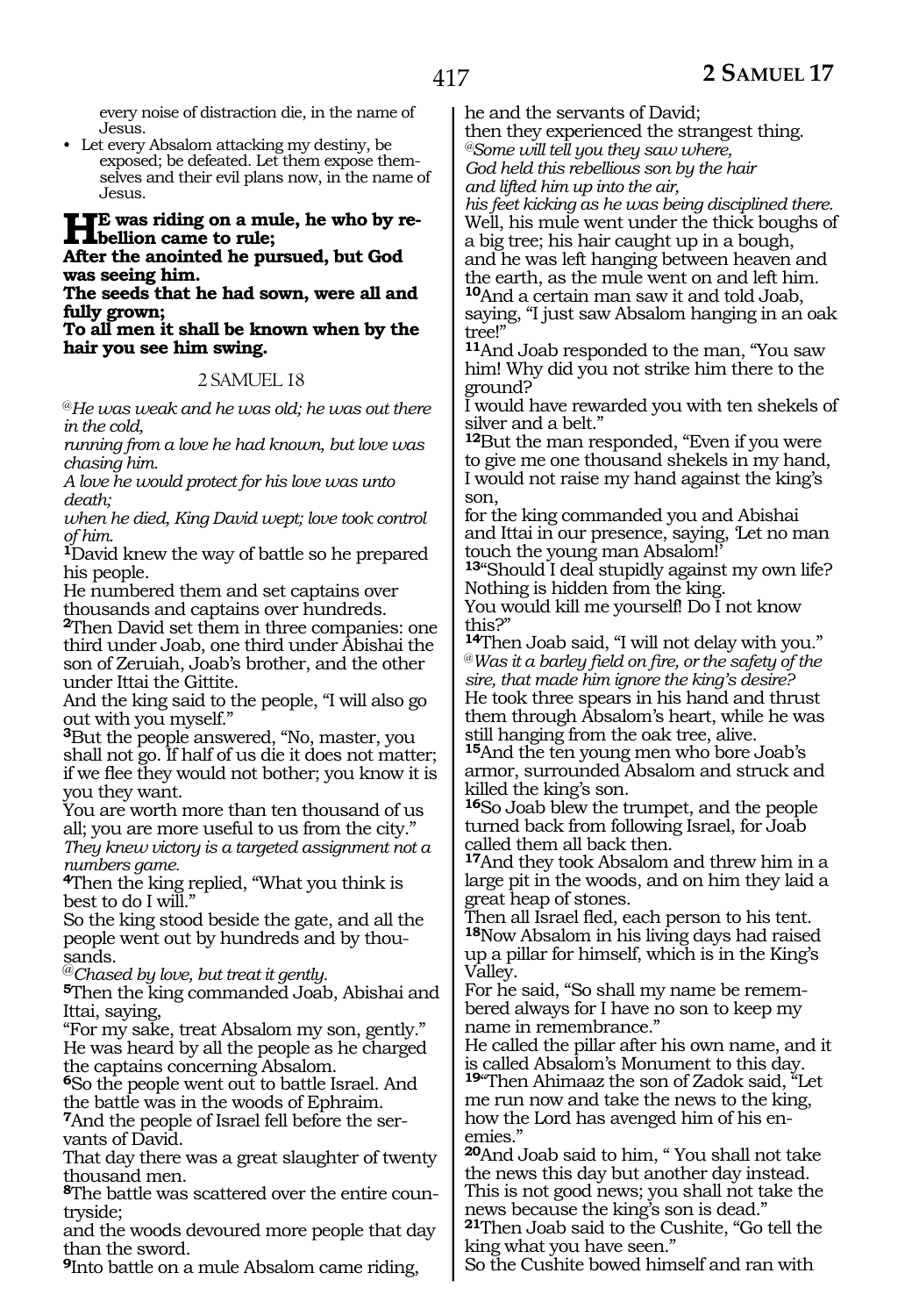the news.

**<sup>22</sup>**And Ahimaaz the son of Zadok said to Joab once more, "Whatever happens, please permit me to run after the Cushite."

And Joab said, "Why do you want to run, my son, since you have no news to tell?"

**<sup>23</sup>**But Ahimaaz insisted. "Just allow me to run with him."

So Joab said "Run." And Ahimaaz took the path of the plain and outran the Cushite. **<sup>24</sup>**David was sitting between the gates. And

the watchman went up to the wall above the gate and lifted his eyes and looked;

he saw one man was running in his direction, and he ran alone.

**<sup>25</sup>**Then the watchman cried out to the king. And David said, "If he is alone he comes with news."

And he came swiftly and drew near.

**26**Then the watchman saw another man running, and he said to the gatekeeper,

"There is another man running alone."

And the king said, "He brings news also." **<sup>27</sup>**And the watchman said, "The running of the

first is like the running of Ahimaaz Zadok's son."

And the king said, "He is a good man, he brings good news."

**<sup>28</sup>**So Ahimaaz called out to the king and said, "All is well!"

Then he bowed to the ground before the king and said,

"Blessed be the Lord your God, who has delivered up the men who raised their hand against my lord the king!"

*@Absalom had chased him and sought his life, but he could not get Absalom off his mind. And though he heard the good news of the fight,* 

**<sup>29</sup>**he asked, "Is the young man Absalom yet alive?"

Ahimaaz answered, "When Joab sent the king's servant and me your servant, I saw a disturbance but I was not sure what was happening."

**<sup>30</sup>**So the king said, "Turn aside and stand here." So he turned aside and stood there. **<sup>31</sup>**Then the Cushite came and said, "Good news, my lord the king!

For the Lord has avenged you this day of all who rose up against you."

**<sup>32</sup>**And the king said to the Cushite, "Is the young man Absalom still alive?"

And the Cushite answered, "May your enemies and all those who rise against you be just like him!"

*@He was weak and he was old; he was out there in the cold,*

*running from a love he had known, but love was chasing him.* 

*A love he would protect, for his love was unto death.*

*When he died, King David wept. Love took control of him.*

**<sup>33</sup>**The king was deeply moved; he went up to

the room over the gate and wept.

*@He wept, oh, how much it hurts!*

*He wept, you know the feeling:*

*passion lives while love meets dirt.*

And he said as he went, "O Absalom, my son-

my son, my son, Absalom!

If only I had died in your place!

O Absalom, my son, my son!"

*@You sought my life, but there is no hate.*

*If only God had made me die in your place.* 

#### **CWDS Bible Quotes**

- *1. Structure and organization are the first steps of preparation for success.*
- *2. Deliberately organize for victory or indirectly organize for failure; disorganization is failure.*
- *3. You make victory impossible by hiding the target; expose the target and you will have to work harder to defend it.*
- *4. If you fight on the side of rebellion, nature itself will repel you.*
- *5. Come with weapons of men to fight against the man of God and you will never be sure what you are fighting against or what is fighting you.*
- *6. The hapless who rebels becomes the helpless; the conceited will be defeated without the hands of man.*

*7. God can mobilize trees to fight on your behalf; 'the woods devouring' is a deadly battle weapon that only heaven can mobilize. Even Absalom was captured by the woods, without hands.*

- *8. Fight the Lord and nothing and no place is safe; fear is on every side and in every object.*
- *9. You build on rebellion, you build on an unsustainable foundation; you will be left hanging with your feet in the air.*
- *10. Wisdom is the greatest of rewards; it will save lives. It is foolish to despise authority; you disregard your own life.*
- *11. Be known as a bearer of good news; refuse to gossip or to say a word that will cause anger, hatred, hurt, pain or despair.*
- *12. A good man carries good news; what does it say about those who carry bad news or just any news?*
- *13. Live by the laws of compassion; be conscious of the pain and the hurt that you cause even by the way you speak the truth.*
- *14. You know love is genuine when it hurts both ways, whatever the outcome.*

# **PRAYER POINTS**

- Spirit of effective organization in every area of ministry and kingdom life, fall upon our leaders now, in the name of Jesus.
- By the power in the blood of Jesus, let every spirit attacking me, my home or my income from their places of hiding, be exposed and disgraced now, in the name of Jesus.
- Let every rebellious spirit seeking accommodation in the church be fanned away by the blood of Jesus.
- Divine help from the throne of heaven, visit me today and subdue all my strong enemies. Amen.
- Captain of the hosts of the living God, I introduce my stubborn enemies to you this minute, in the name of Jesus.

**We Are taking back what the enemy has stolen from us.**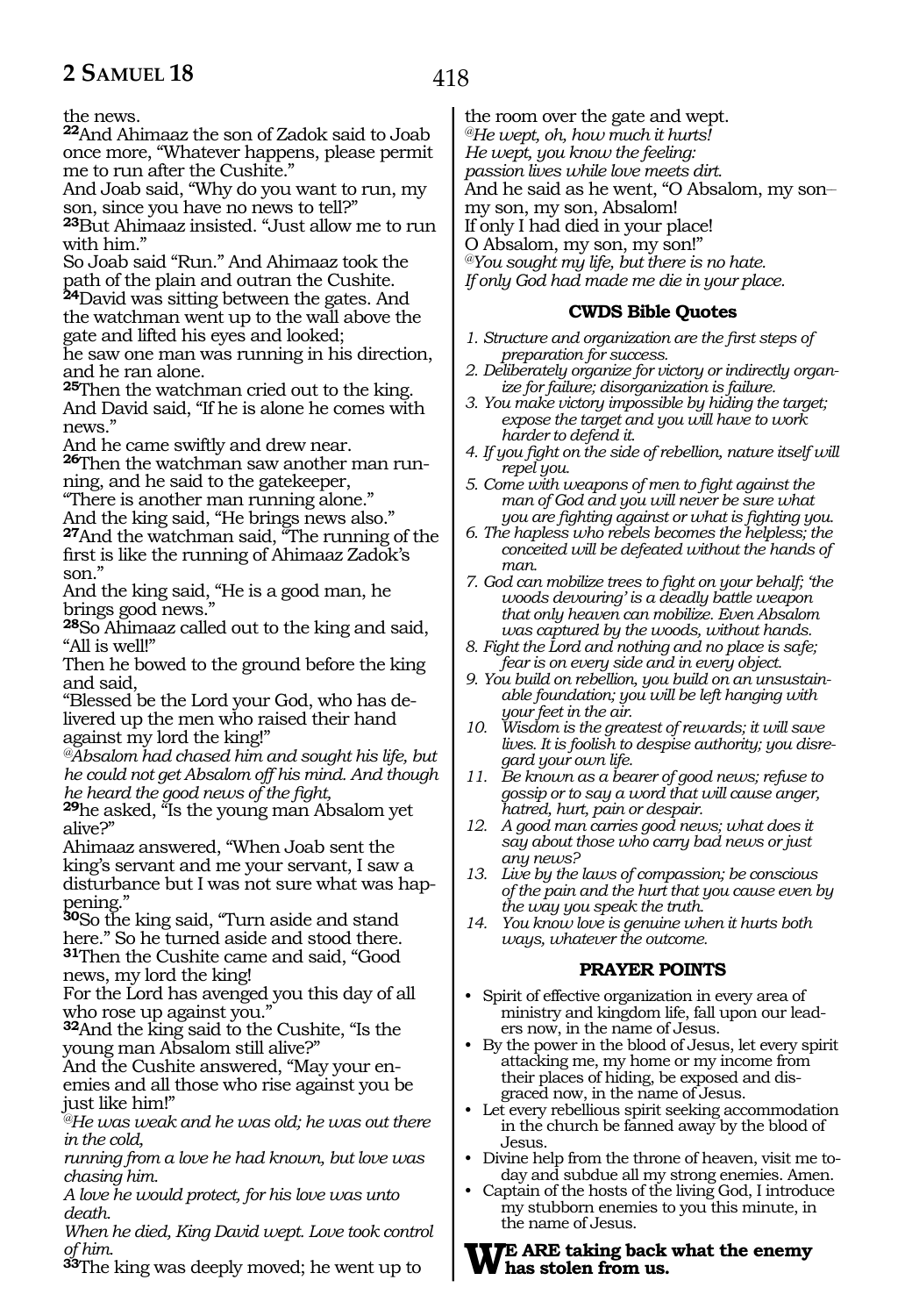**We are taking back everything that God has given.**

**We are taking back the kingdom and the throne;**

**We are putting back order in our homes. And we recognize the brethren for the sup port they have given to us.**

#### 2 SAMUEL 19

**<sup>1</sup>**It was told to Joab that the king was weeping and mourning for Absalom.

**<sup>2</sup>**The people heard how he was grieving for his son,

and victory was turned into mourning for all the people that day.

**<sup>3</sup>**And the people stealthily entered into the city that day, as people who flee from battle return ashamed.

**<sup>4</sup>**But the king covered his face and cried aloud, "O Absalom, my son, my son! O my son Absalom!"

**<sup>5</sup>**Then Joab came into the house to the king, and said,

"You have disgraced all your servants today who have saved your life,

and the lives of your sons, your daughters, your wives and your concubines,

**<sup>6</sup>**"in that you love your enemies and you hate your true friends.

For you have declared this day that you do not regard your princes or your servants.

For today I perceive that if Absalom had lived and all of us had died, you would have been very pleased.

**<sup>7</sup>**"Now therefore, arise, go out and speak to your servants comfortably.

For I swear by the Lord, if you do not go out, no one will remain with you this night.

That will be worse for you than all the evil that has happened to you from your youth to this time."

**<sup>8</sup>**So the king arose and sat in the gate.

And all the people were told, "See, the king is sitting in the gate."

So before the king all the people came; for all Israel had fled to their tents.

**<sup>9</sup>**Now there was a great contention throughout all Israel, saying,

"The king saved us from the hand of our enemies, he delivered us from the hand of the Philistines,

now he has fled the land because of Absalom. **<sup>10</sup>**"Now Absalom, whom we anointed king over us is dead;

why are you saying nothing about bringing the king back again?"

**<sup>11</sup>**And King David sent to Abiathar and Zadok the priests, saying,

"Speak to the elders of Judah, and say, 'Why are you the last to bring the king back home, since he has heard the words of all Israel, regarding his return?

**<sup>12</sup>**'You are my brethren, you are my very flesh and my bone.

Why then are you the last to bring the king back home?'

**<sup>13</sup>**"And say to Amasa, 'Are you not my flesh and my bone?

God do so to me, and more also, if you do not become captain of the army before me continually in Joab's place."

**<sup>14</sup>**And so he turned the hearts of all the men of Judah, as the heart of one man,

so to the king they sent word: "You and all your servants return!"

**15** Then the king returned and came to Jordan.

And Judah came to meet the king at Gilgal, to escort the king across Jordan.

**<sup>16</sup>**And Shimei the son of Gera, the Benjamite from Bahurim,

hurried and came down with the men of Judah to meet the king.

**17**With David were a thousand men of Benjamin, and Ziba the servant of Saul's house with his fifteen sons and his twenty servants with him.

And they went over Jordan before the king. **<sup>18</sup>**There was a ferryboat to bring the king's household across, and to do what he thought good.

And Shimei the son of Gera fell before the king when he had crossed Jordan.

**19**Then he said to the king, "Please do not impute iniquity to me, or remember my perverseness and the wrong I did you on the day you went out of Jerusalem.

Let not the king take it to heart.

**<sup>20</sup>**"For your servant knows that he has sinned, therefore I am the first to come today from the house of Joseph to meet the king."

**<sup>21</sup>**But Abishai the son of Zeruiah answered, saying,

"Shall not Shimei be put to death for this, for he has cursed the Lord's anointed?"

**<sup>22</sup>**And David said, "What do I have to do with you, you sons of Zeruiah,

that you should be my adversaries today? Shall any man be put to death this day in Israel?

"For do I not know that I am king over Israel today?"

**<sup>23</sup>**And the king said to Shimei, "You shall not die." And the king swore to him then.

**<sup>24</sup>**And Mephibosheth, Saul's son, came down to meet the king.

And he had not dressed his feet, nor trimmed his beard,

neither had he washed his clothes from the day the king departed until he returned in peace again.

**<sup>25</sup>**And when he had come to Jerusalem to meet the king,

the king said to him, "Why did you not go with me?"

**<sup>26</sup>**And he answered, "My lord, O king, my serv- ant deceived me.

For your servant said, I will saddle a donkey,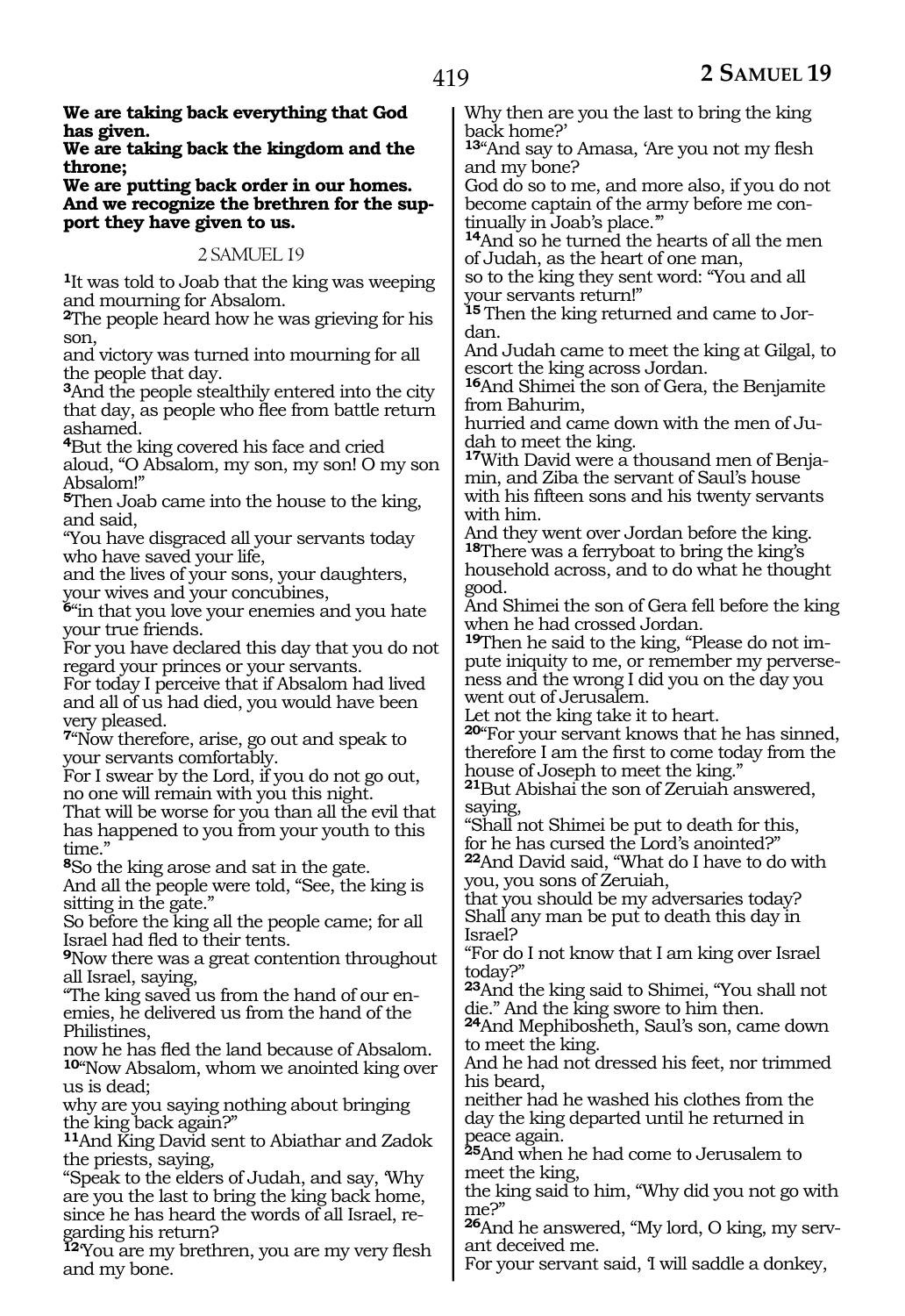that I ride on to go and meet the king', because your servant is lame.

**<sup>27</sup>**"And he has slandered your servant to my lord the king,

but my lord the king is like an angel of God. Do what is good in your eyes therefore.

**<sup>28</sup>**"For all my father's house were as dead men, before you, O king.

Yet you set your servant among those who eat at your own table.

Therefore, what right do I have to cry anymore, O king, to you?"

**29**And the king said, "Why speak of this matter anymore?

I have said, 'You and Ziba divide the land.'" **<sup>30</sup>**And Mephibosheth said to the king, "Let him have it all,

it is enough for me that my lord the king has returned in peace to his house."

**<sup>31</sup>**Then from Rogelim, Barzillai the Gileadite came down;

he went across Jordan with the king, to escort him across.

**<sup>32</sup>**Now Barzillai was very old, he was eighty years of age.

He had sustained the king with supplies while he stayed at Mahanaim, for he was a very wealthy man.

**<sup>33</sup>**And the king said to Barzillai, "Come across with me

and I will feed you while you are with me in Jerusalem."

**<sup>34</sup>**But Barzillai said to the king, "How long do I have yet to live,

that I should go up to Jerusalem with the king?

**<sup>35</sup>**"I am this day eighty years old.

Can I discern between good and bad?

Can I taste what I eat or drink anymore?

Can I hear the voice of singing men and women?

Why should your servant then be a burden to the king?

**<sup>36</sup>**"Your servant will go a little across Jordan with the king.

And why should the king repay me with a reward like this?

**<sup>37</sup>**"Please allow your servant to turn back, that I may die in my own city,

near the grave of my father and mother alike. Behold Chimham your servant is here;

let him go with my lord king,

and as it seems good to you, do for him." **<sup>38</sup>**And the king answered, "Chimham shall go with me,

and I will do for him what seems good to you. Now whatever you request of me, I will do." **<sup>39</sup>**And over Jordan all the people crossed. And the king kissed Barzillai and blessed him, and he returned to his own place then. **<sup>40</sup>**And the king went to Gilgal that day, and

with the king Chimham went.

And all the people of Judah escorted the king, and half the people of Israel.

**<sup>41</sup>**At that moment, the men of Israel came to the king, and said,

"Why have our brethren, the men of Judah stolen you away,

and have brought the king, his household, and all your men with you over Jordan this day?"

**<sup>42</sup>**And all the men of Judah answered the men of Israel, saying,

"Because the king is a close relative to us. Why are you angry over this?

Have we eaten at all of the king's cost?

Or has he given us a gift?"

**<sup>43</sup>**And the men of Israel answered the men of Judah, and said,

"We have ten parts in the king;

we therefore have more rights to David than you.

Why then do you despise us— were we not the first to offer to bring back the king?"

And the words of the men of Judah were fiercer than the words of the men of Israel.

# **CWDS Bible Quotes**

- *1. There is no victory or win for an internal battle; the losers are double losers and there are no winners.*
- *2. There is a balance between personal grief and duty; there is a place one must mourn silently while they continue to perform resolutely.*
- *3. Never wait on others to elevate your own before you recognize them; never export your talents to import your love; seize the opportunity, ride the tide, create waves; harness the momentum.*
- *4. Recognize the treasure you have among you and elevate them, rather than oppose them until others recognize them.*
- *5. Bow to the throne of honor before you fall on the sword of disgrace. When you rage on the throne of insults, disgrace will find you there.*
- *6. It is most uncomfortable to be held at the mercy of someone you refused mercy but instead you mercilessly attacked.*
- *7. Speak words that will come to your defence even if circumstances change rather than words you will need to defend or ungraciously withdraw.*
- *8. Live on your face and you won't have to fall to your face begging for mercy.*
- *9. The stones of a faithful friend do more lasting damage than the stones of an enemy. The absence of support from trusted sources is as painful as direct opposition.*
- *10. Your ministry to needs will set you up in the heart of the King and guarantee your reward.*
- *11. You rule for the people and with the people; if the people turn you out they must return you or you will rule a fragmented kingdom. You rule hearts not hands.*
- *12. The argument of division can never bring unity and rest; it has not died if you argue to bring back what you divided and devised away.*

# **PRAYER POINTS**

- Let every infighting among believers in the church or in the homes be shocked into submission to the heart of the loving Father. Amen.
- Supernatural comfort and divine turnaround, visit every minister in the body of Christ who is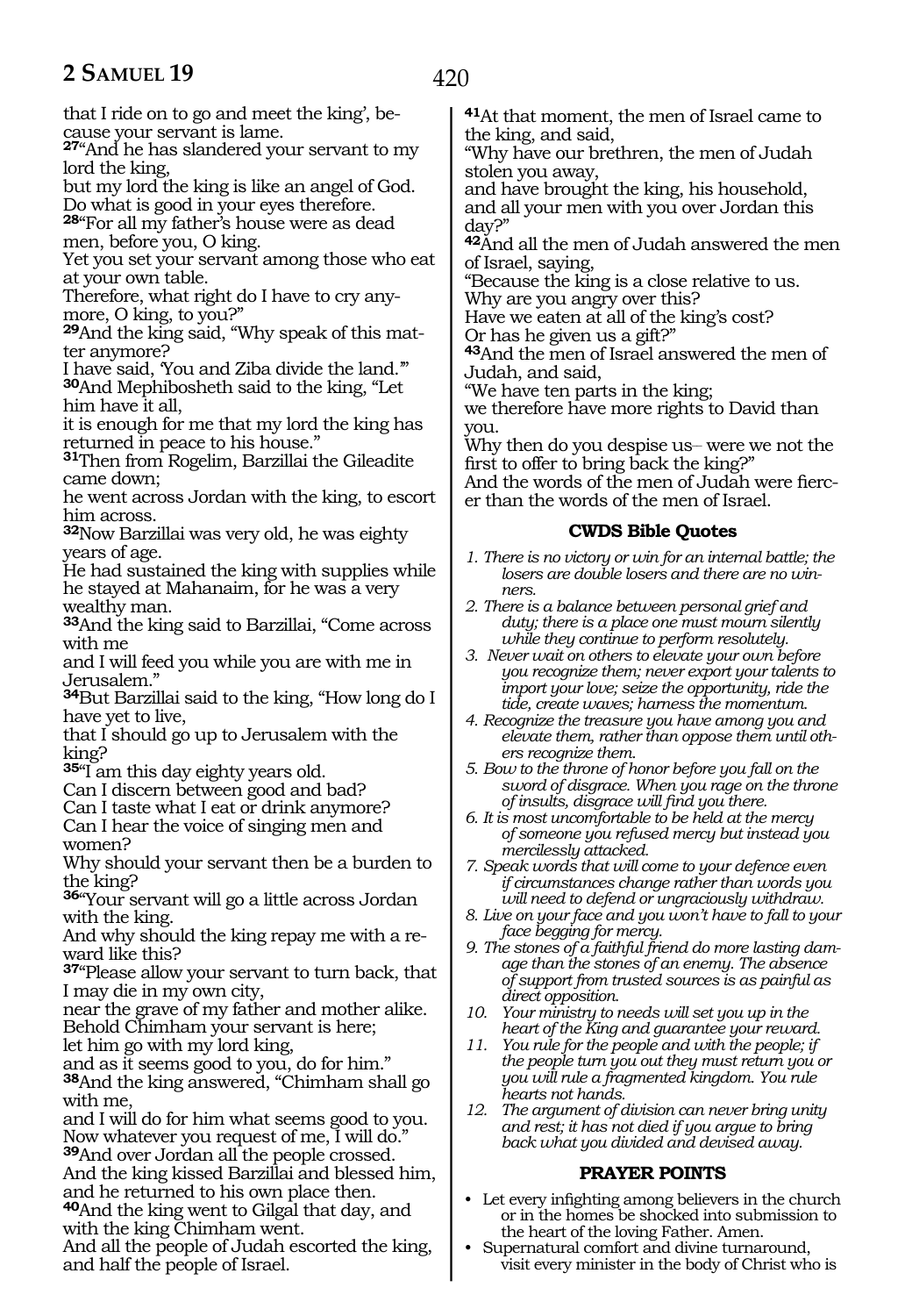421

suffering silently, in the name of Jesus.

- Let the discernment of the Body of Christ that will command support for each other, enlighten the minds of believers today, in the name of Jesus.
- Every covetous and envious spirit crippling the momentum of believers and churches, be crippled and die; lose your hold, in the name of Jesus.
- By the power in the blood of Jesus, I command the spirit of honor to fall upon the lives of every believer today; let them revere authority and the anointing on leaders. Amen.

**Would you replace the king? You are not his son. Only love could get the strong to run. Would you replace the captain of the host? The captain is fighting for his post. Would you replace a dog that is dead; Why not save your life? Cast down his head.**

#### 2 SAMUEL 20

**<sup>1</sup>**And with them at that time was a wicked man, Sheba, son of Bichri, a Benjamite. He blew a trumpet, and said,

"To your tents, O Israel!

We have no share in David, or inheritance in Jesse's son."

**<sup>2</sup>**So all the men of Israel departed from David and followed Sheba,

but the men of Judah, from Jordan to Jerusalem continued to follow the king.

**<sup>3</sup>**David came to his house at Jerusalem. And he took the ten women, his concubines, whom he had left to keep the house,

and he shut them away and fed them in their widowhood every day.

*@You cannot replace a husband, or freely make out with his wife.*

He did not go in to these ten until the day that they all died.

*Do you replace a captain?* 

**<sup>4</sup>**The king said to Amasa, "Assemble all the men of Judah for me within three days, and be present yourself."

**<sup>5</sup>**So Amasa went to assemble the men of Ju- dah. But he delayed longer than the time Da- vid had appointed.

*@The first task failed, of the one David swore would be captain in Joab's place.*

*Would you replace a king? You are not his son.* **<sup>6</sup>**And David said, "Sheba the son of Bichri will do more harm than Absalom.

Take the king's servants and pursue him lest he escapes

and gets into some fortified city. He must not get away."

**<sup>7</sup>**So Joab's men, and all the mighty men, with the Cherethites and Pelethites, went out after him.

They went out of Jerusalem to pursue Sheba the son of Bichri.

**<sup>8</sup>**When they were at the large stone in Gibeon, *a battle would be fought;*

Amasa came before them, b*ut Joab had other* 

*thoughts.*

*@Would you replace the captain of the host? The captain is fighting for his post.*

*In a time when confidence had been lost, when Amasa delayed in his first important task.* Joab was dressed in his battle armor.

On it was a belt with a sword fastened in its sheath at his hips.

As he went forward, it fell out.

*But something else was on his mind.*

**<sup>9</sup>**Then Joab said to Amasa, "Are you in health, my brother?"

And Joab took Amasa by the beard with his right hand to kiss him.

**10**The sword in his hand held no alarm. Amasa did not notice the sword.

And Joab struck him with the sword under his fifth rib. Amasa was not warned.

His bowels spilt out on the ground; and Joab did not strike him again.

Then Joab and Abishai his brother pursued Sheba the son of Bichri.

**<sup>11</sup>**And one of Joab's men stood near to Amasa, and said, "All who favor Joab and is for King David, follow Joab!"

**<sup>12</sup>**But in the middle of the highway Amasa wallowed in his own blood.

When he saw that all the people stood still, he moved the body of Amasa to a field and covered him.

**13**When he had removed the body, all the people followed Joab to pursue Sheba the son of Bichri.

**<sup>14</sup>**He went through all the tribes of Israel, and they gathered after him,

to Abel and Beth-maacah and all the Berites with them.

So they gathered together and after Sheba they all went.

**<sup>15</sup>**They came and surrounded him in Abel of Beth-maacah;

and they laid siege against the city all the way around.

And all the people with Joab battered the wall to throw it down.

**<sup>16</sup>**Then a wise woman cried out from the city, "Come near, Joab, come let me speak to you."

**<sup>17</sup>**When he came near she said to him,

"Is that you, Joab?" He said, "It is I."

Then she said to him, "Listen to the voice of your maidservant." And he said, "I am listening."

**<sup>18</sup>**Then she said, "This is a saying of old time, 'They shall ask wise counsel at Abel, and this settled all disputes.'

**<sup>19</sup>**"I am a peaceable and faithful person in Israel;

do you seek to destroy a city and a mother in Israel as well?

Why would you swallow up the Lord's inheritance?"

**<sup>20</sup>**And Joab said, "Let it be far from me to swallow up or to destroy!

**<sup>21</sup>**"That is not the case, but a man from Mount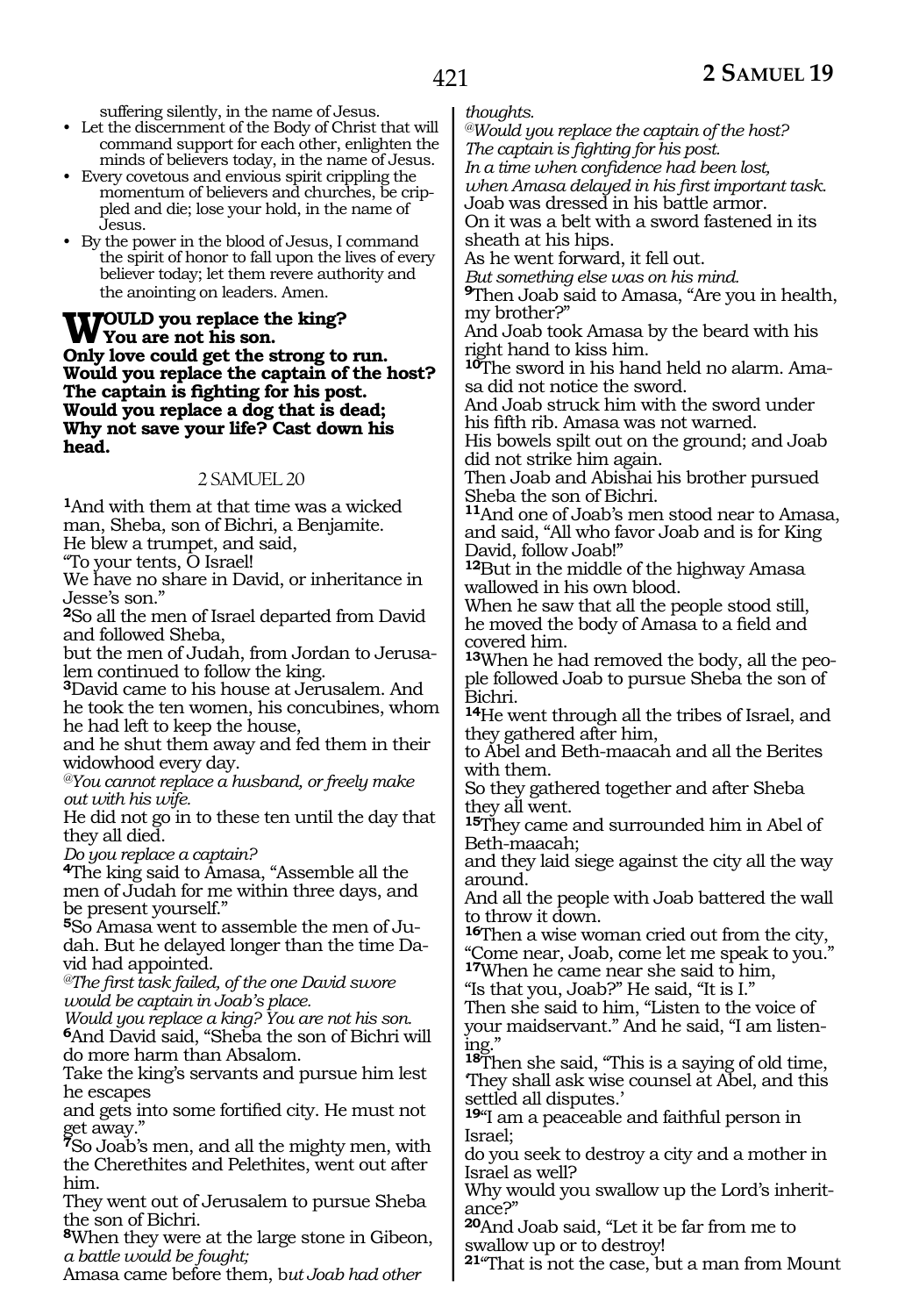422

Ephraim, Sheba the son of Bichri, has lifted his hand against King David;

deliver him only and I will depart from the city."

And the woman said to Joab,

"His head shall be thrown to you over the wall."

*@Would you replace a king? You will be disgraced; you will lose your head, not only just face.*

**<sup>22</sup>**In wisdom the woman spoke to all the peo- ple.

And they cut off the head of Sheba, Bichri's son, and threw it down to Joab.

And he blew a trumpet and withdrew from the city. Every man went to his tent.

So Joab returned to the king at Jerusalem. **<sup>23</sup>**And Joab was over all the army of Israel; Benaiah the son of Jehoiada was over the Cherethites and Pelethites.

**<sup>24</sup>**Adoram was over the tribute;

the recorder was Jehoshaphat, Ahilud's son. **<sup>25</sup>**Sheva was scribe; Zadok and Abiathar were the priests,

**<sup>26</sup>**and Ira the Jairite was chief minister under David.

*@None can replace God's anointed,*

*but by fighting Joab retained his post. And there was none willing to suffer for Sheba who had rallied away Israel's host.*

# **CWDS Bible Quotes**

1. You may have the power and ability to influence hearts and minds but it is best to have the presence of mind to operate in your place.

- 2. Sexual defilement in marriage distances and breaks intimacy.
- 3. Perform your task assigned with efficiency to build confidence. Time and resources are important factors in leadership.
- 4. Never allow your quest for position to violate the honor of your position.
- 5. Never get too comfortable with persons you will be replacing involuntarily, you never know what is in their heart.
- 6. Not because the strength of the mighty is weak for his son means it is weak; rise against him and you will discover the truth you ignored.
- 7. Your strong walls of rebellion will fail you; it has no sustainable support.
- 8. If you lose your head in the presence of the people you will lose face in the presence of judgment and lose your head by the sword of the people.

9. Get rid of bad company quickly and live or you will accompany them to the pit.

# **PRAYER POINTS**

- Spirit of rebellion and pride raising its head in the body of Christ, be crushed and removed, in the name of Jesus.
- Let every spirit that seeks to defile matrimonial beds in this nation, receive divine rebuke now, in the name of Jesus. I speak fidelity into marriages. Amen.
- Spirit of effectiveness in administration and leadership, visit every believer today, in the name of Jesus.
- Father God, I submit to Your authority in heaven and on earth; let me never violate You in any

way by disobedience. Amen.

• Power to discern the hearts of those I allow to come close to me, be active in my life, in the name of Jesus.

**TWELVE fingers and twelve toes, Let them come but let them know, On each hand they will have six less, Cannot fight the land that God has blessed. But when the cloud is hard as bronze, And the rain has completely stopped, Search for God and He will bless you, If you regard truth and covenants.**

#### 2 SAMUEL 21

**<sup>1</sup>**There was a famine in the days of David for three years,

and David inquired of the Lord.

And the Lord answered, "It is because of Saul and his bloody house.

He has forsaken covenants, for he killed the Gibeonites."

**<sup>2</sup>**So the king called the Gibeonites, and he spoke with them. The Gibeonites were not of the children of Israel, but remnants of the Amorites.

The children of Israel had sworn to protect them, but Saul sought to kill them in his zeal for Israel and for Judah.

**<sup>3</sup>**And David said to the Gibeonites, "How can I make atonement for this our wrong,

that you may bless the Lord's inheritance?" *Broken covenants may block your blessings.*

**<sup>4</sup>**And the Gibeonites said to him, "We will not have silver or gold from Saul or from his house,

nor shall you kill any person of Israel for us." And David said, "Whatever you say, that I will do for you."

**<sup>5</sup>**And they said in answer to the king, "The man who consumed us, and plotted to destroy us from remaining in the coasts of Israel,

**<sup>6</sup>**"deliver seven of his descendants to us, and we will hang them before the Lord in Gibeah of Saul whom the Lord chose."

And David said, "I will give them to you." **<sup>7</sup>***But David regarded covenant.*

So the king spared Mephibosheth the son of Jonathan, Saul's son,

because of the oath that was between David and Jonathan.

**<sup>8</sup>**So the king took Armoni and Mephibosheth, the two sons of Rizpah, the daughter of Aiah, whom she bore to Saul,

and the five sons of Michal, Saul's daughter, whom she bore to Adriel the son of Barzillai the Meholathite;

**<sup>9</sup>**and he delivered them into the hands of the Gibeonites,

and they hanged them on the hill before the Lord.

So all seven of them were put to death in the days of harvest,

in the first days, at the beginning of the barley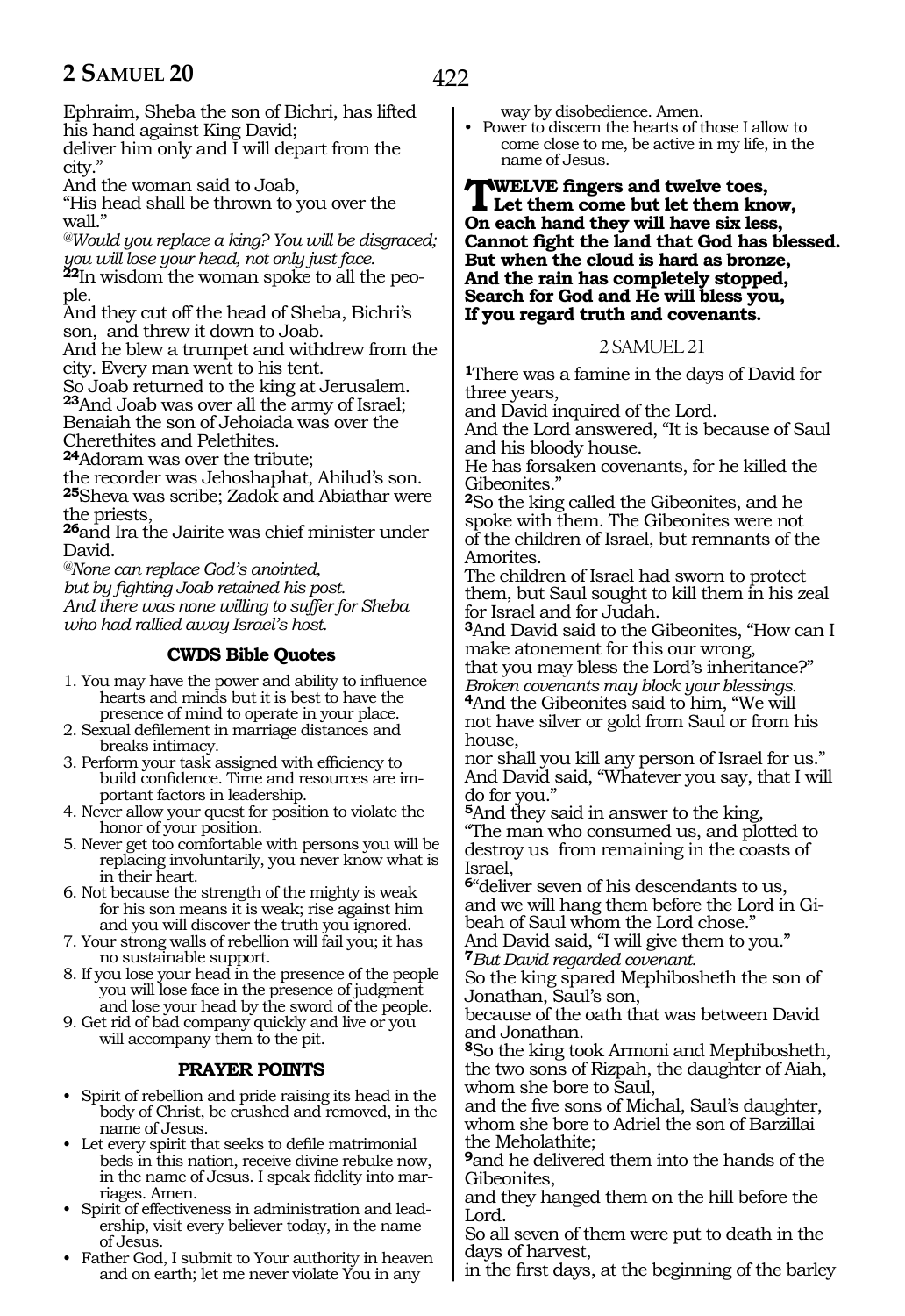harvest.

**10**And Rizpah the daughter of Aiah took sackcloth and spread it out on a rock, from the beginning of harvest until the late rains fell on them from heaven. She would not have birds rest on it by day, and in the night, the animals she drove away.

**<sup>11</sup>**And David was told what Rizpah, the daughter of Aiah, Saul's concubine had done. **<sup>12</sup>**And David went and took the bones of Saul, and the bones of Jonathan,

from the men of Jabesh-gilead who had stolen them from the streets of Bethshan

where the Philistines had hung them up, after the Philistines had defeated Saul in Gilboa.

**<sup>13</sup>**So he brought up the bones of Saul and the bones of Jonathan his son from there;

and they gathered the bones of those who had been hanged.

**14**They buried the bones of Saul and Jonathan in the country of Benjamin in Zelah, in the tomb of Kish his father.

All the king commanded them, they performed.

And God responded to the prayers of the land after they had done it all.

**<sup>15</sup>**Then there was war with the Philistines, and David and his men went down and fought against the enemy;

and in the battle the king grew faint.

**<sup>16</sup>**And Ishbi-benob, who was one of the sons of the giant, sought to kill the king.

His spear weighed three hundred shekels of bronze,

and he also had a new sword girded on. **<sup>17</sup>**And Abishai the son of Zeruiah came and helped him and struck the Philistine dead. Then the men of David swore to him, saying, "You shall not go out with us to battle again, that you do not quench the lamp of Israel."

**<sup>18</sup>**And after this it came to pass that there was a battle with the Philistines at Gob.

Then Sibbecai the Hushathite killed Saph, who was one of the sons of the giant.

**<sup>19</sup>**And again there was a battle at Gob with the Philistines,

and Elhanan the son of Jaare-oregim the Bethlehemite, killed the brother of Goliath the Gittite there;

the shaft of his spear was like a weaver's beam.

**<sup>20</sup>**Again there was a battle at Gath, and there was a man of great stature there;

he had six fingers and six toes on each hand and foot,

a total of twenty-four; he was also born of the giants.

**<sup>21</sup>**When he defied Israel, Jonathan the son of Shimea, David's brother, killed him.

*@The fearsome giant defied Israel, but lost statue to his own regret.*

*He had twelve fingers and twelve toes less.* **<sup>22</sup>**These four were born to the giants in Gath, and fell by the hand of David and by the hand of his servants.

*@If you fight with God you will stand on the neck of every giant.* 

*But you will lose the blessing that makes you strong, if you forsake covenants.*

# **CWDS Bible Quotes**

- *1. There are no casual covenants; God holds you accountable to your commitments.*
- *2. Your freedom to change your word even in changing circumstances or changing regimes is restricted; think it before you sink it; pray it before you say it.*
- *3. Not because it rebounds to your own hurt gives you a satisfactory reason to revise your own word; righteousness demands that you commit to your own hurt and not change.*
- *4. Personal disregard for covenants by a leader has general effects and private repercussions.*
- *5. It is ok to mourn publicly for your loss and to hold God accountable to His word; man may change but He never breaks covenants.*
- *6. Your duty to honor is not revoked by the evil they may have provoked on you or on your nation; separate the person and the office from the deed.*
- *7. Know your limitations and operate to your strengths so you can maximize your kingdom impact.*
- *8. There is a sword for every giant situation threatening the kingdom and the people of God; deploy it.*
- *9. Giant situations yield giant testimonies and make your God not only the King of kings but the Lord and Master of giants.*

# **PRAYER POINTS**

- Heart of my Father to regard and honor covenants and commitments without varying, be my portion today, in the name of Jesus.
- By the power of the Holy Spirit in me, my word shall be of great value to me and whomever I give it, in the name of Jesus.
- I refuse to let hidden costs be considered an excuse to change my word; when I cannot foot the bill of my commitment, I will apply the blood and do it for You Father. Amen.
- Let every unfaithful spirit in leadership receive divine correction today, in the name of Jesus.
- Father God, I hold You to Your word as I faithfully commit myself to all You require of me. Amen.

# **Something's burning and I must let it out,**

**A fiery flame exploding; it is filling up my mouth.**

#### **My rock and my fortress is perfect and tried;**

#### **He has delivered His servant and lifted me high.**

# 2 SAMUEL 22

**<sup>1</sup>**Then David spoke to the Lord the words of this song,

to the Lord who delivered him from the hand of all his enemies, and from Saul's hand. **<sup>2</sup>**He said, "The Lord is my rock and my for- tress, and He is the one who delivers me; **<sup>3</sup>**"the God of my strength, in whom I will trust;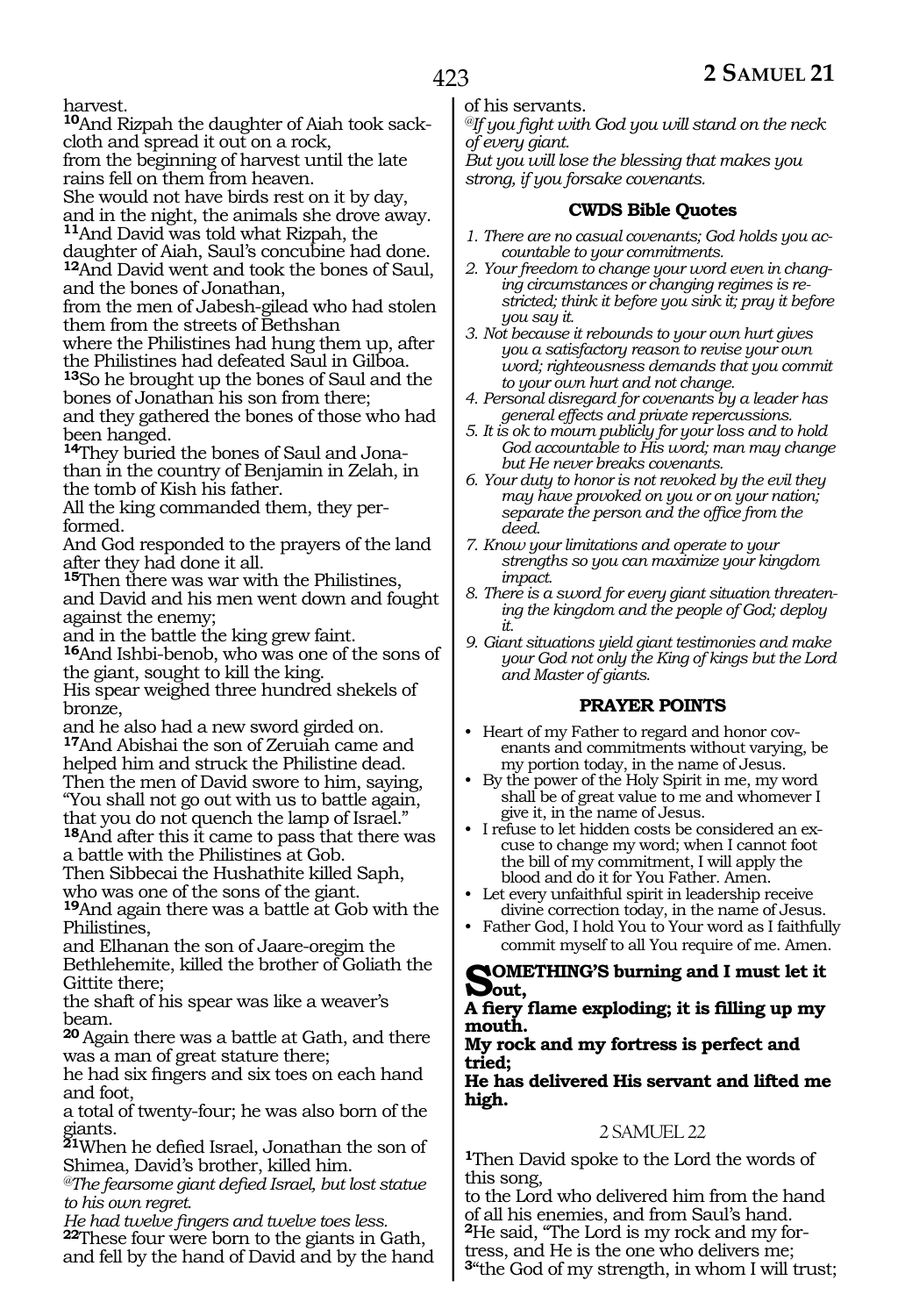He is my shield and the horn of my salvation, my stronghold and my refuge is He.

My Savior, You saved me from violence.

**<sup>4</sup>**"I will call upon the Lord, who is worthy to be praised;

so shall I be saved from my enemies.

**<sup>5</sup>**"When the waves of death surrounded me, the floods of ungodliness made me afraid. **<sup>6</sup>**"The sorrows of hell surrounded me; I was confronted by the snares of death.

**<sup>7</sup>**"In my distress I called on the Lord, and cried out to my God.

He heard my voice from His temple, and my cry entered His ears.

**<sup>8</sup>**"The earth trembled and shook; the founda- tions of heaven moved and were shaken, because He was angry.

**9**"From His nostrils went smoke, and devouring fire from His mouth,

it kindled the coals.

**<sup>10</sup>**"He bowed the heavens and came down; darkness was under His feet.

**<sup>11</sup>**"He rode upon a cherub and flew;

He was seen upon the wings of the wind. **<sup>12</sup>**"He made darkness His pavilion all around Him,

dark waters and thick clouds of the skies. **<sup>13</sup>**"The brightness before Him kindled coals of fire.

**<sup>14</sup>**"The Lord thundered from heaven; and the Most High uttered His voice.

**<sup>15</sup>**"He sent out arrows and scattered them; lightning bolts and he discomfited them.

**<sup>16</sup>**"The channels of the sea appeared then; the foundation of the world was uncovered, at the Lord's rebuke; at the blast of the breath

of His nostrils. **<sup>17</sup>**"He sent from above, and He took me;

out of many waters He drew me.

18<sup>"</sup>He delivered me from my strong enemy; from those who hated me; for they were too strong for me.

**<sup>19</sup>**"They blocked me in the day of my calamity, but the Lord was my keeper.

**<sup>20</sup>**"He brought me out into a large place; He delivered me because He delighted in me. **<sup>21</sup>**"The Lord rewarded me according to my righteousness, according to the cleanness of my hands, He has repaid me.

**<sup>22</sup>**"For I have kept the ways of my Lord, and have not wickedly departed from my God. **<sup>23</sup>**"For all His judgments were before me, and I did not depart from His statutes.

**<sup>24</sup>**"I was also upright before Him, and I kept myself from iniquity.

**25**"Therefore the Lord has rewarded me according to my righteousness,

according to my cleanness in His eyes.

**<sup>26</sup>**"With the merciful You will show Yourself merciful;

with the upright You will show Yourself upright;

**<sup>27</sup>**"with the pure You will show Yourself pure; and with the devious You show Yourself unsavory.

**<sup>28</sup>**"You will save the afflicted people;

but Your eyes are on the proud to bring them down.

**29**"For, O Lord, You are my lamp; You will enlighten my darkness.

**<sup>30</sup>**"For by You I can run through a troop; by my God I can leap over a wall.

**<sup>31</sup>**"As for God, His way is perfect;

the word of the Lord is tried and tested.

He is a shield to all who trust in Him. **<sup>32</sup>**"For who is God, except the Lord?

And who is a rock, except our God?

**<sup>33</sup>**"God is my strength and power; He makes my way perfect.

**<sup>34</sup>**"He makes my feet like hinds' feet; and on my high places He sets me.

**<sup>35</sup>**"He teaches my hands to war, so with my arms I break a bow of steel.

**<sup>36</sup>**"You have also given me the shield of Your salvation;

Your gentleness has made me great.

**<sup>37</sup>**"You have enlarged my steps under me so that my feet did not slip.

**<sup>38</sup>**"I have pursued and destroyed my enemies; I did not turn back until they were consumed.

**<sup>39</sup>**"I have destroyed them and wounded them, so they could rise no more;

they have fallen under my feet.

**<sup>40</sup>**"You have equipped me with strength for war.

Those who rose up against me, You have subdued under me.

**41**"You have given me the necks of my enemies, so that I destroyed those who hated me. **<sup>42</sup>**"They looked but there was none to save; even to the Lord but He never answered them.

**<sup>43</sup>**"Then I beat them as fine as the dust; I trampled them like dust in the streets, and I did spread them out.

**<sup>44</sup>**"You have delivered me from the strivings of my people.

You have kept me as the head of the nations. A people I have not known shall serve me.

**<sup>45</sup>**"The foreigners submit themselves to me; as soon as they hear, they are obedient to me. **46**"The foreigners fade away, and come fearfully from their hiding places.

**<sup>47</sup>**"The Lord lives! Blessed be my Rock. Let God, the Rock of my salvation, be exalted.

**<sup>48</sup>**"It is God who avenges me, who subdues the peoples under me;

**<sup>49</sup>**"who delivers me from my enemies. You also lift me up on high, above those who rise up against me;

from the violent man You have delivered me. **<sup>50</sup>**"Therefore I will give thanks to You among the nations, O Lord,

and sing praises to Your name.

**<sup>51</sup>**"He is the tower of salvation to His king, and He shows mercy to His anointed, to David and his descendants forevermore."

# **CWDS Bible Quotes**

*1. When you have a defining victory get lost in divine praise so the moment and your strength for vic-*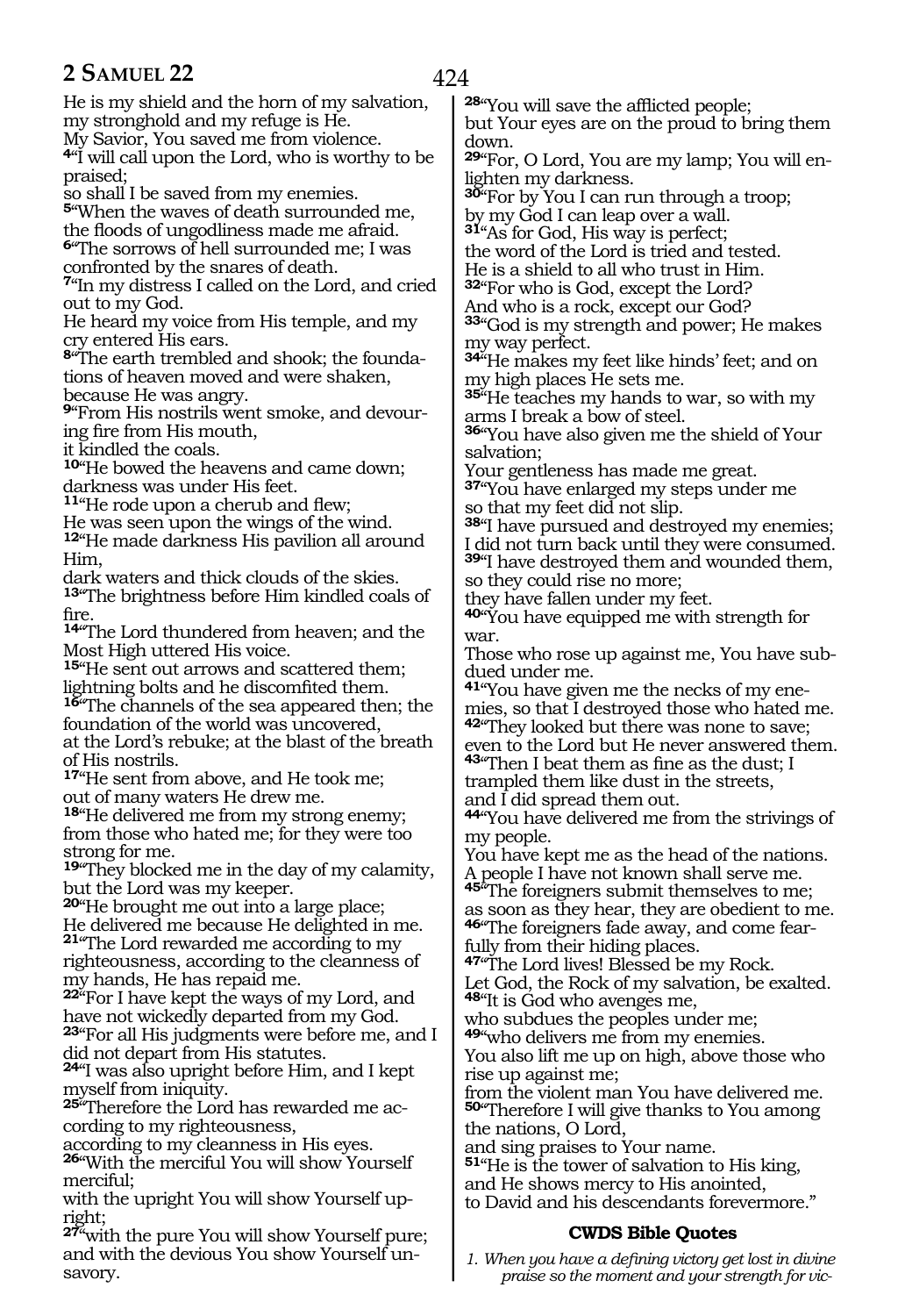*tory can be clearly defined.*

- *2. Magnify the source of your victories and you will mystify the enemy with your strength.*
- *3. Fight all your battles from the place of your fortress, from the covering of your rock, the comfort of your shield, and from the defence of the One who delivers you.*
- *4. Relationship with God secures your confidence for battle and gives you a cry in trouble that will mobilize your spiritual wall.*
- *5. Elaborate victories give you opportunities to illustratively elaborate the God of victories and His intervention on your behalf.*
- *6. Never paint the picture of your hand in victory, paint the picture of His hand, His heart and His fervor in working it out on your behalf.*
- *7. There is no negligible victory; it was orchestrated; relate it with passionate gleeful exaggeration.*
- *8. If you live before God blamelessly and in righteousness, you can appropriate action with cause and you can have confident expectation of Him for battles to come.*
- *9. God is very constant and consistent; your commitment to Him and His laws attract a single predictable result.*
- *10. No one is born great and there is no perfect person; His gentleness endures your imperfections and lifts you to greatness in spite of them.*
- *11. Speak gloriously and confidently about your strength to exceed boundaries and expectations in battle when you have an established relationship with God.*
- *12. Give all the glory to God; He makes the battle all about you so you can make the glory all about Him.*
- *13. All your triumphs, all your accolades, all your trophies, all your glory belongs at the feet of Jesus.*
- *14. When you understand you serve the noordinary God, then you know where He has brought you is no ordinary thing and your expectation of Him will not be ordinary.*
- *15. You have accomplished not because of your work and prowess but because of His.*

#### **PRAYER POINTS**

- My Father and my God, I am because of You; I have overcome because You have undergirded, I have triumphed because You were there. Amen.
- My King and my God, My Rock and my fortress, my strength for battle, my strong deliverer, I celebrate You; let my victories celebrate You. Amen.
- Righteous Father, help me to say I have kept Your word, I have ordered my steps before You in purity and righteousness; this is my guarantee of success. Amen.
- My Father and God, I see You, clothed in fire rising to my defence; the earth trembles and hides from Your presence and my strong enemies flee, terrified.
- Omnipotent God, Your outstretched hands have guaranteed my victories; you have protected me as with an only son and You have helped me and distinguished me at every turn. Amen.
- Father, You never cease to amaze me with Your protective love. Your gentleness has made me great. Amen.

#### **Mighty men and rulers, come tell me of yourselves.**

**With a spear you slew 800; great! I am so impressed.** 

**Do you rule in fear and justice? Is your light just like the sun?**

**Do you rule the strong and mighty and will not drink of any of their blood? Mighty men and rulers, speak to me of** 

**your mighty deeds; But if you lean on God to teach you, you** 

**are mightier than these. Yes, you are really mighty when many mighty men you lead.**

#### 2 SAMUEL 23

**<sup>1</sup>**Famous last words of David, son of Jesse, who by God was raised up high;

the anointed of the God of Jacob, and the sweet psalmist of Israel.

**<sup>2</sup>**"He spoke and I heard it; His words were on my tongue;

the Spirit of the Lord told me how leadership is done.

**<sup>3</sup>**"The God and Rock of Israel spoke it; this is what He said,

@'*To be just is the requirement, for those who rule over men.*

'He who rules over men must be just, and rule in godly fear.

**<sup>4</sup>**'So shall he be like the great light of the morning when the sun rises,

as the sun in its beauty, rising up on high; like looking up and seeing a clear and cloudless sky.

Just like the tender grass comes bursting from the earth, by the shining after the rain.' *He spoke it and I heard it; it was my way, but then again;*

**<sup>5</sup>**"Although my house was not so with God, yet He made me an everlasting covenant, ordered in all things and sure,

for this is all my desire and my salvation; will He not make it larger?

**<sup>6</sup>**"But the sons of evil shall be as thorns you thrust away from you,

for they cannot be taken with hands.

**<sup>7</sup>**"But the man who touches them must be protected with iron and the staff of a spear; and they shall be utterly burned with fire in the very same place there."

*@Mighty men and rulers, when with God mighty men lead;*

*you will be shining just like David, and lead mighty men like these.*

**<sup>8</sup>**The names of the mighty men of David were: Josheb-basshebeth the Tachmonite, chief of the captains;

he was called Adino the Eznite, because he killed eight hundred men at one time.

**<sup>9</sup>**After him was Eleazar the son of Dodo, the Ahohite,

one of the three mighty men with David when they defied the Philistines who gathered to- gether, and all the men of Israel had retreated. **<sup>10</sup>**He struck the Philistines until his weary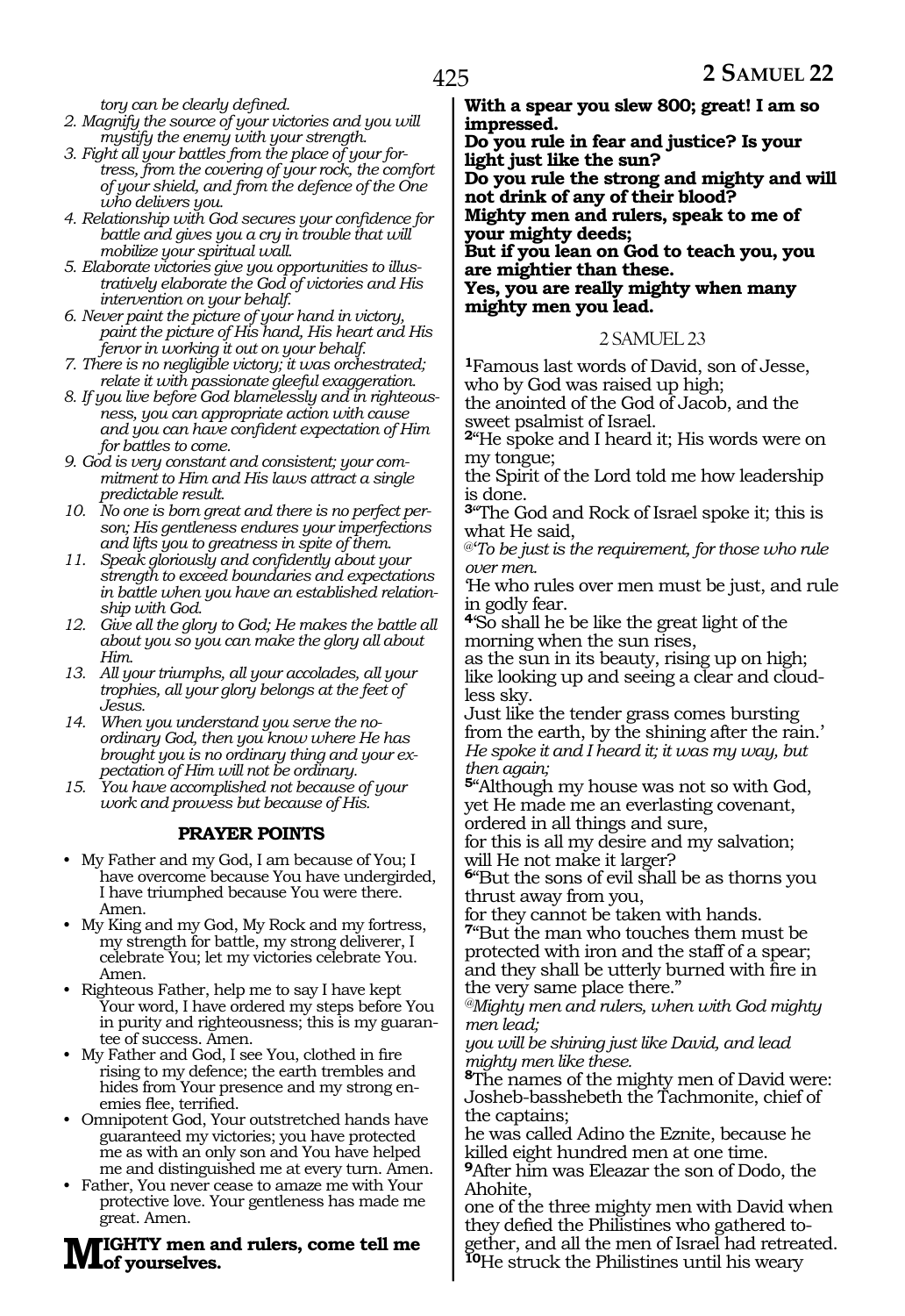426

hand stuck to his sword that time;

the Lord gave them a great victory; and Israel returned only to plunder the spoils.

**<sup>11</sup>**Next to him was Shammah the son of Agee the Hararite.

The Philistines were gathered as a troop in a field full of lentils.

All the people fled from the Philistines. **<sup>12</sup>**While all people fled, he positioned himself in the middle of the field, defended it, and killed the Philistines.

And the Lord brought about a great victory. **<sup>13</sup>**Then three of the thirty chief men went down at harvest time and came to David at the cave Adullam.

In the Valley of Rephaim the army of the Phil- istines had pitched camp.

**<sup>14</sup>**David was there in the stronghold, and the Philistines were garrisoned in Bethlehem.

**15**And David longed for water, and in his longing he said,

"Oh, that someone would give me a drink of water from the well of Bethlehem, which is by the gate!"

*@The heart of a servant is the heart of the great, when through pitfalls and danger, on your leaders you wait.*

*All the mighty men and leaders heard as their leader whispered this;*

*a deep internal desire, it was only but a wish.* **<sup>16</sup>**The three mighty men broke through the camp of Philistines and drew water from the well of Bethlehem at the gate.

*@And fought their way back to David, with the water's added weight.*

But David could not drink it, he poured it out to the Lord.

**<sup>17</sup>**And he said, "Let this be far from me, O Lord, that I should do this!

This is the blood of men who have put their lives in jeopardy."

Therefore he would not drink it.

*For great rulers regard the lives of those they lead.* These things were done by the three mighty men.

**<sup>18</sup>**Abishai, the brother of Joab, the son of Zeruiah was chief of the three.

He lifted his spear against three hundred men, and killed all.

He won a name among the three.

**19**He was the most honored of the three, therefore he became their chief.

However he did not attain to the first three.

**<sup>20</sup>**Benaiah was the son of Johoiada, the son of a valiant Kabzeelite. He was known for his many valiant acts.

He killed two lion-like men of Moab.

He also killed a lion in the midst of a pit on a snowy day.

**<sup>21</sup>**He also killed an Egyptian, a well-built man. The Egyptian had a spear in his hand, but he went down to him with a staff,

plucked the spear out of the Egyptian's hand, and used the Egyptian's own spear to kill him. **<sup>22</sup>**Benaiah the son of Jehoiada did all these

things, and won a name among the three mighty men.

**<sup>23</sup>**He was more honored than the thirty, but to the first three mighty men he never did attain. And David appointed him over his guard. **<sup>24</sup>**The mighty men were: Asahel the brother of

Joab, Elhanan the son of Dodi of Bethlehem, **<sup>25</sup>**Shammah the Harodite, Elika the Harodite; **<sup>26</sup>**Helez the Paltite, Ira the son of Ikkesh the Tekoite,

**<sup>27</sup>**Abiezer the Anathothite, Mebunnai the Hushathite,

**<sup>28</sup>**Zalmon the Ahohite, Maharai the Netopha- thite,

**<sup>29</sup>**Heleb the son of Baanah, the Netophathite, Ittai the son of Ribai of Gibeah, the Benjamite,

**<sup>30</sup>**Benaiah a Pirathonite, Hiddai from the brooks of Gaash,

**<sup>31</sup>**Abi-albon the Arbathite, Azmaveth the Barhumite,

**<sup>32</sup>**Eliahba the Shaalbonite (of the sons of Jashen), Jonathan,

**<sup>33</sup>**Shammah the Hararite, Ahiam the son of Sharar the Hararite,

**<sup>34</sup>**Eliphelet the son of Ahasbai, the son of the Maachathite,

Eliam the son of Ahithophel the Gilonite, **<sup>35</sup>**Hezari the Carmelite, Paarai the Arbite,

**<sup>36</sup>**Igal the son of Nathan of Zobah, Bani the Gadite,

**<sup>37</sup>**Zelek the Ammonite, Naharai the Beerothite, (the armor-bearer of Joab),

**<sup>38</sup>**Ira the Ithrite, Gareb the Ithrite,

**<sup>39</sup>**and Uriah the Hittite; thirty-seven mighty men in all.

*@Say, would you regard the lives of your servants and not drink of their blood?*

*Would you be a just leader, and be as the clear morning sky free from clouds?*

*Mighty men and rulers, if you fear God and do all of these,*

*you will be a great leader, having many mighty men to lead.*

# **CWDS Bible Quotes**

- *1. The anointing you carry will carry you to a place of exaltation if you will step aside and allow Him full expression.*
- *2. Your gifting can take you from zero to hero; you have the deposits of a hero in you and the designation to be the hero of something; David was known as the hero of Israel's songs.*
- *3. Your last words should be a summary of your life not an introduction to it or an expression of regrets.*
- *4. Rulers that lead in righteousness will be established, exalted, celebrated, desired and missed.*
- *5. You wrong your house if you do everything right for your house and your house is not right with God, for you did not present and represent Him.*
- *6. Desire God above all your desires; be in right standing with Him and He will establish His covenant with you and grant you your every desire.*
- *7. The mighty men you raise up, lead and release to do mighty things are an expression of your true might.*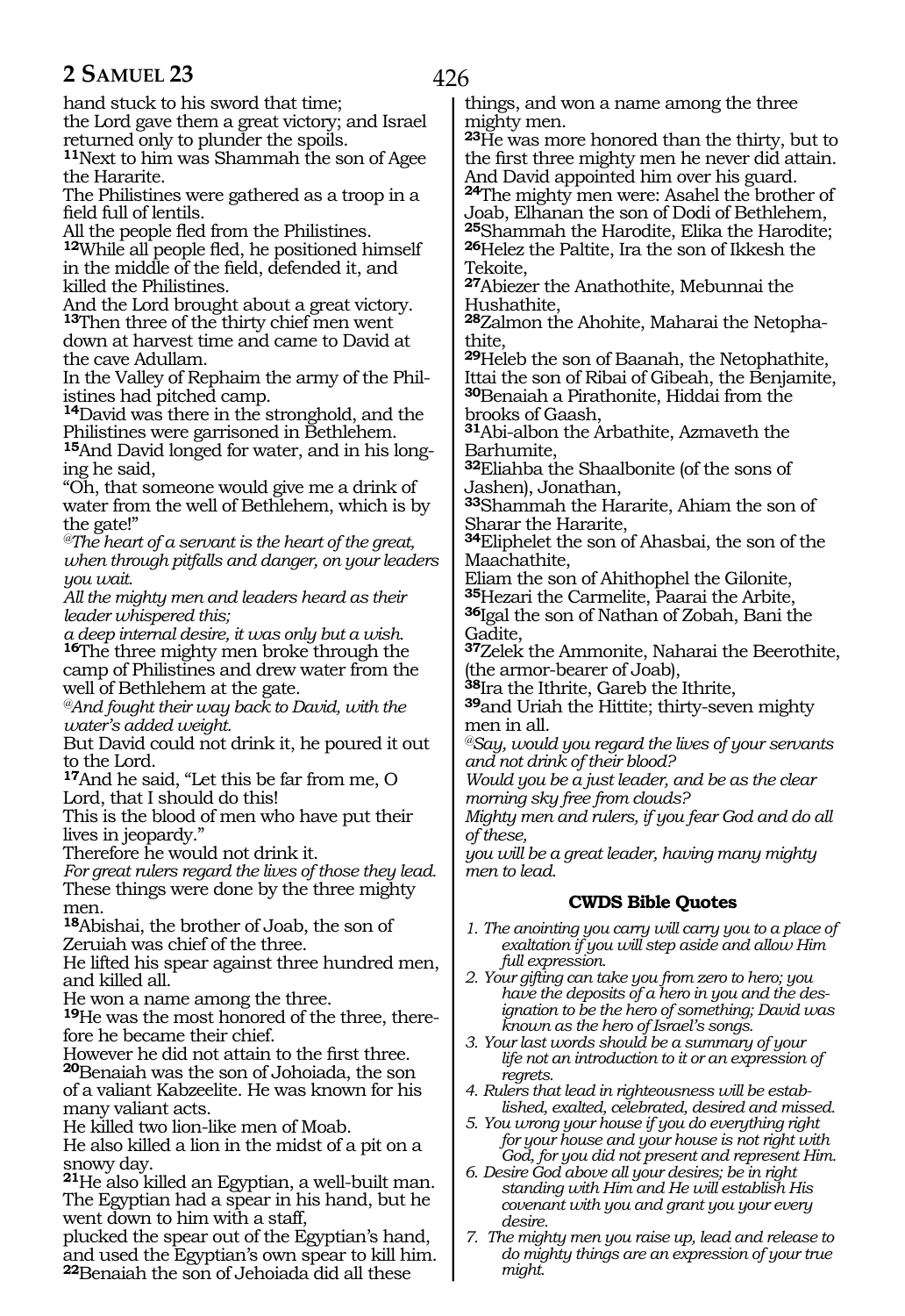- *8. Inspire men to do great heroics for God and for the kingdom.*
- *9. When men are willing to sacrifice their lives to satisfy your wish, then you know how much you impact and inspire.*
- *10. Show your might and confidence by taking on the garrison of the enemy to fulfil the wish and great command of your King and God.*
- *11. When it comes to selection engage hearts, not hands.*
- *12. Regard the lives of your people and God will regard your life; the people will also show you great regard.*
- *13. Work your anointing in the presence of God and you will be named among the great. Only the diligent willing to go above and beyond others will be remembered by name.*

# **PRAYER POINTS**

- Holy Spirit, I mortify my flesh and its lust so You may express Yourself through me. Amen. My desire is to live and to walk in You.
- By the Holy Ghost and fire, let the greatness deposited in me for my time, manifest, in the name of Jesus.
- Spirit of the living God, let every day of my life be spent writing a good conclusion of faith and fulfilments. Amen.
- I speak righteousness and integrity into the hearts of the leaders of the church in every government, social, civic and family office in this nation. Amen.
- Jesus, help me to represent You to every member of my family and to present You to them continuously, in the name of Jesus.

# **ARE you trusting in numbers? God is the**<br> **One who gives life.**<br> **One you number God's poople for your sum**

**Do you number God's people for your own delight?**

**If you had a rock and a hard place, three things to choose from;**

**Would you opt for the Rock and His merci- ful hand?**

**Do all offerings to God come with a cost? When you give it, you feel it; something has been lost.**

**No! Yes! Yes! The answer, then you have it right;**

**Your heart is in the right place for God's abundance in your life.**

#### 2 SAMUEL 24

**<sup>1</sup>**The anger of the Lord was aroused against Israel again,

and He moved David against them, saying, "Go number Judah and Israel."

**<sup>2</sup>**So the king said to Joab the captain of the army who was with him, "Go throughout all the tribes of Israel, from Dan to Beersheba, and number the people, that I may know how much they number."

**<sup>3</sup>**And Joab said to the king, "May the Lord your God add to the people a hundred times more than they are now,

and may your eyes, my lord, see it. But why do you desire to do this thing, my lord?" **<sup>4</sup>**But the king's word prevailed against Joab's, and against the captains of the army. Therefore Joab and the captains of the army went out from the presence of the king to count the people of Israel.

**<sup>5</sup>**They crossed over Jordan and camped in Aroer,

on the right side of the town in the midst of the valley of Gad, and towards Jazer.

**6**Then they came to Gilead and to Tahtimhodshi,

then to Dan-jaan and on to Sidon;

**<sup>7</sup>**then they came to the stronghold of Tyre, and to all the cities of the Hivites and the Canaan-<br>ites.

Then they went out to South Judah as far as Beersheba.

**<sup>8</sup>**When they had gone throughout all the land, they came to Jerusalem at the end of nine months and twenty days.

**<sup>9</sup>**And Joab gave the total number of the people to the king.

In Israel there were a total of eight hundred thousand valiant men who drew the sword, and of the men of Judah were five hundred thousand more.

*@David had said, "Go and count Israel," in answer to the first question.*

**<sup>10</sup>**But now, David's heart troubled him. *He knew he had done wrong.*

So David said to the Lord, "I have sinned greatly in what I have done this day;

I have done foolishly, please take the iniquities of your servant away."

**<sup>11</sup>**When David awoke in the morning, the word of the Lord came to the prophet Gad, David's seer, saying,

12<sup>"</sup>Go speak to David, Thus says the Lord, "I offer you three things of which to choose. Choose one that I may do it to you."'"

**<sup>13</sup>**So Gad came to David and said to him,

"Will you have seven years of famine in the land that you rule?

Or shall you flee three months before your enemies while they pursue?

Or shall there be three days of plague in your land?

Now consider and tell me what answer do I take back to God.

How shall I answer the One who sent me?" *@He was in a difficult situation; he must choose between a hard place and a rock!*

**<sup>14</sup>**And David said to Gad, "I am in a great bind;

let me fall into the hand of the Lord, for his mercies are great; He is kind.

Do not let me fall into the hands of man." **<sup>15</sup>**So the Lord sent a plague on all Israel from the morning till the appointed time.

From Dan to Beersheba seventy thousand men of Israel died.

**<sup>16</sup>**When the angel stretched His hand over Jerusalem to destroy it,

the Lord relented from the devastation and said to the destroying angel,

"It is enough; stay your hand."